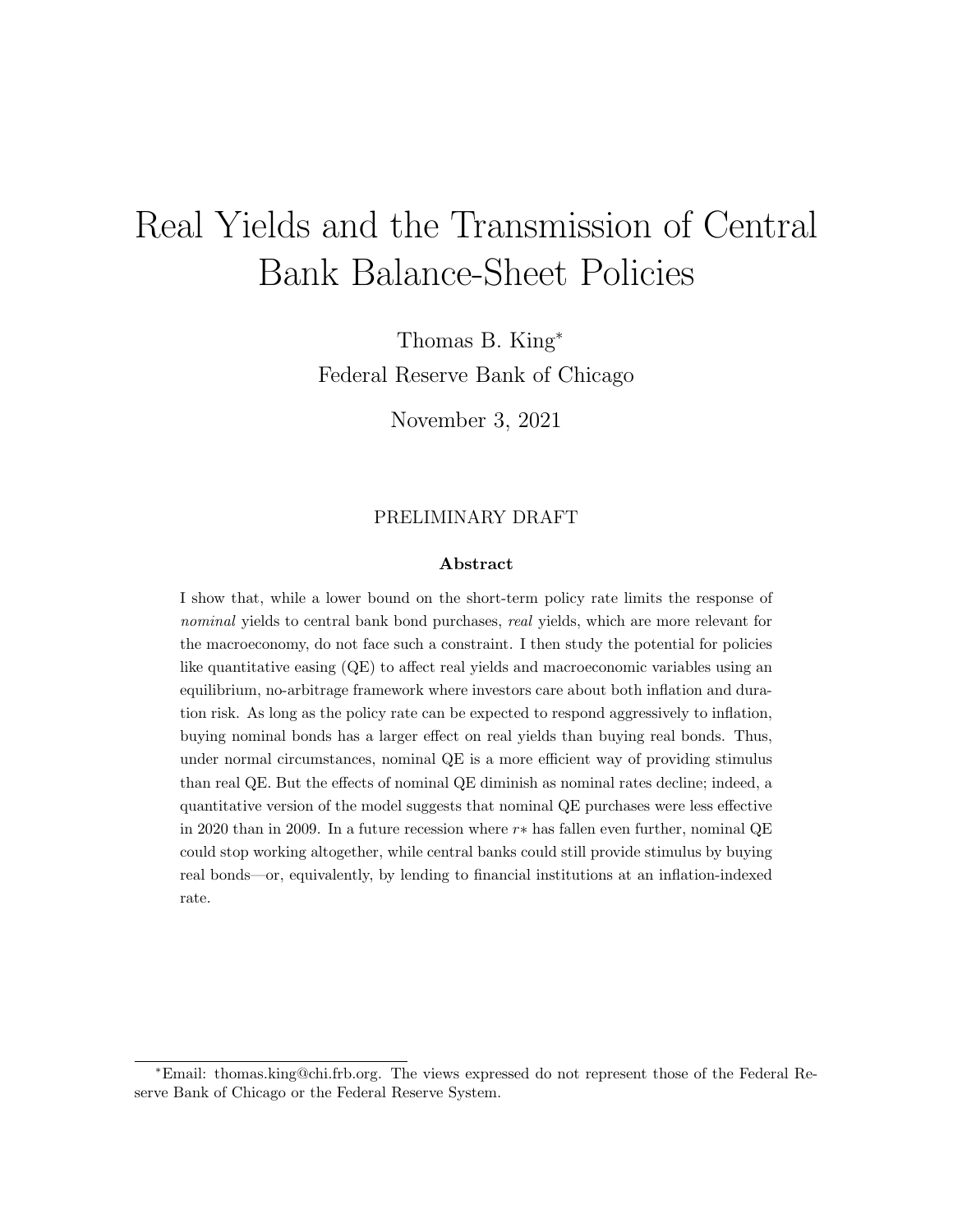## 1 Introduction

With short-term policy rates reaching their lower bounds in recent years, central banks have turned to large-scale purchases of government bonds—colloquially known as "quantitative easing" (QE)—to provide monetary stimulus. Gagnon et al. (2011), Krishnamurthy and Vissing-Jorgensen (2012), D'Amico and King (2013), and many other empirical studies have shown the effectiveness of QE in lowering nominal bond yields so far. Yet, because long-term nominal yields themselves cannot fall substantially below the same lower bound that applies to short rates, their responsiveness to QE must at some point diminish. King (2019) and Gagnon and Jeanne (2020) demonstrate this result in particular structural models, but it is straightforward to show that it holds in a broad class of models where arbitrage opportunities are ruled out.

The persistent downward trend in yields in developed economies over the last several decades, depicted in Figure 1, is thus a source of concern for policymakers who might otherwise favor QE policies. The ten-year nominal U.S. Treasury rate was 3.61% in March 2009, the day before the Federal Reserve first announced Treasury purchases in its "QE1" program; by the time the Fed revived its bond buying in response to the Covid-19 pandemic eleven years later, that yield stood at just  $1.03\%$ <sup>1</sup>. A nominal yield of barely one percent, relative to a lower bound of approximately zero percent, seems to leave limited space for QE to do its work. In some jurisdictions the apparent room to maneuver has been even smaller, and this perception has partially motivated a shift into more-exotic forms of unconventional monetary policy, such as negative policy rates and purchases of private assets.<sup>2</sup>

Yet it is worth noting that the lower bound on the term structure only applies to nominal yields. Long-term real yields can in principle become arbitrarily negative because short-term real rates are not subject to a floor. In most theoretical macroeconomic models it is real rates of return, not nominal ones, that matter for economic activity. Empirically, Abrahams et al (2016) show that the real term premium is the component of the yield curve that has responded most strongly to QE, while Gilchrist et al. (2015) show that shocks to the real term premium resulting from unconventional monetary policy pass through to private borrowing costs. Meanwhile, Gertler and Karadi (2015) suggest that transmission through long-term real rates accounts for

<sup>1</sup>Gurkaynak et al. (2007) zero-coupon yields on March 16, 2009, and March 19, 2020. Data maintained at federalreserve.gov.

 $2$ See, e.g., Bartsch et al. (2019); Carlson et al. (2019); Reifschneider and Wilcox, (2020); Rosengren (2019).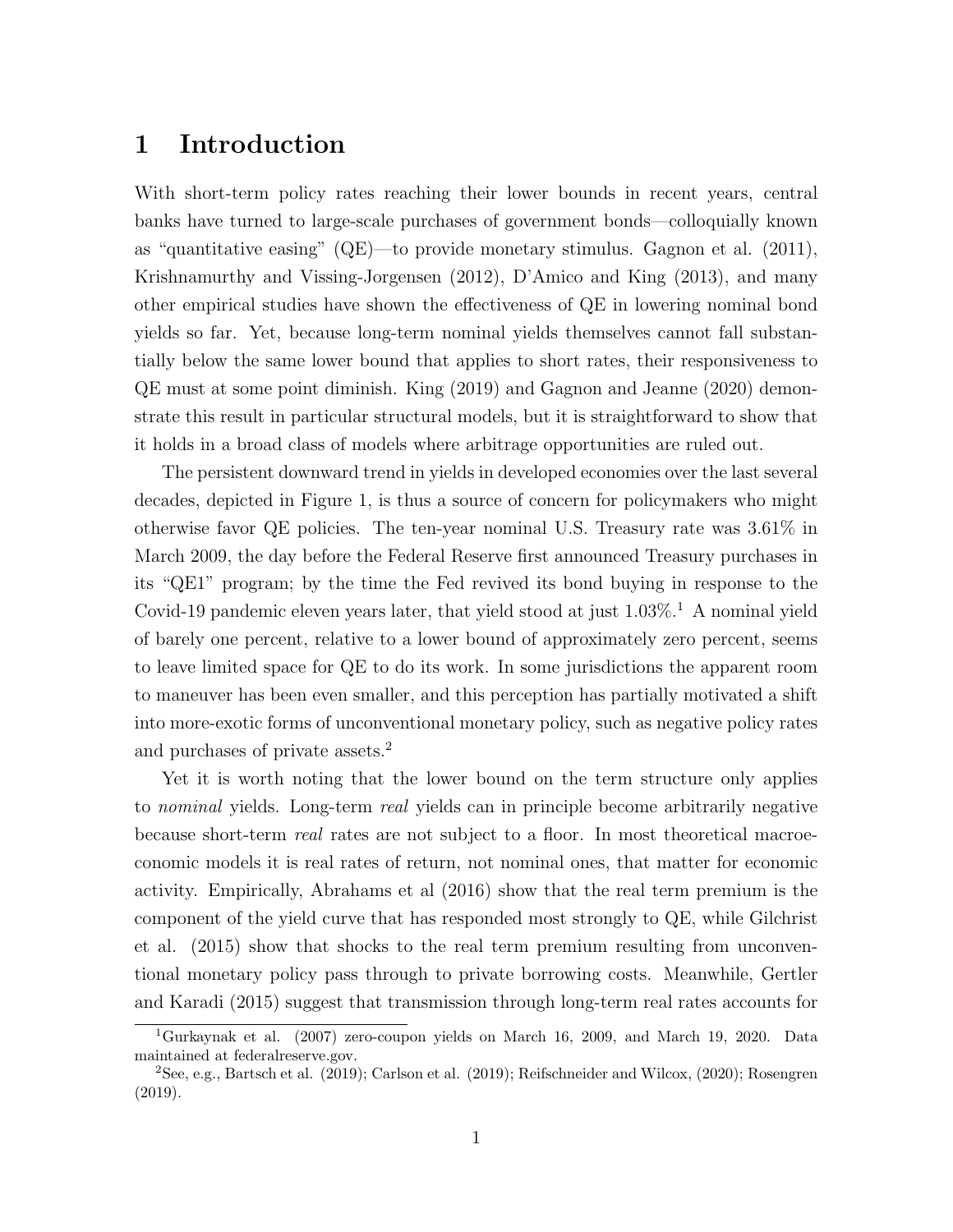a substantial portion of conventional monetary-policy shocks on the real economy.<sup>3</sup>

Together, these observations seem to hint that QE could still provide economic stimulus when long-term nominal yields are constrained if it remains effective in reducing real term premia in such an environment. I study this possibility in an equilibrium model of real and nominal debt. I show that a central bank can still affect real yields when the nominal yield curve is flat at its lower bound, but only by buying inflationlinked bonds or engaging in other, economically equivalent, transactions.

In the model, when the central bank follows the Taylor Principle in setting short rates, purchases of nominal bonds actually have *greater* effects on real yields than purchases of real bonds do. This is because nominal bonds involve more real interestrate risk than real bonds.<sup>4</sup> But the covariance between the two types of bonds, and thus the effect of nominal QE on real yields, decreases as nominal yields approach the effective lower bound (ELB). At some point, the covariance drops low enough that buying nominal bonds becomes less effective than buying real bonds. In the limit, when the ELB binds at long maturities, nominal QE ceases to have any effect at all. But, even in that state, purchases of real bonds can still push real yields to arbitrarily low values. One way to think about the latter result is that, by buying real bonds, the central bank removes a good inflation hedge from investors' portfolios and thereby raises the compensation investors require for bearing inflation risk. When nominal yields are stuck at their lower bound, the inflation-risk premium can only rise if real yields fall.

To examine the effects of alternative QE policies on yields and the economy in different states of the world, I consider a quantitative, macro-finance version of the model in which the consolidated government issues arbitrary quantities of real and nominal debt, which risk-averse investors must hold in equilibrium, across a continuum of maturities. QE operations can be viewed as exogenous reductions in these bond quantities. The short-term nominal rate in the model follows an inertial Taylor rule, subject to random deviations and restricted by an effective lower bound. Meanwhile, inflation and real output depend stochastically on the level of longer-term real yields. The model is paramaterized using data on real and nominal bond yields, as well as

<sup>&</sup>lt;sup>3</sup>In recent work, Hanson et al. (2021) argue that the real term premium effects of conventional monetary policy shocks, of the type documented in Gertler and Karadi (2015), are quite transitory. But their paper does not speak to the effects of QE shocks or the extent of transmission conditional on such a shock occurring.

<sup>4</sup>The result is similar to one pointed out by Diez de los Rios (2020), although in his model real debt is all short-term and thus involves no duration risk.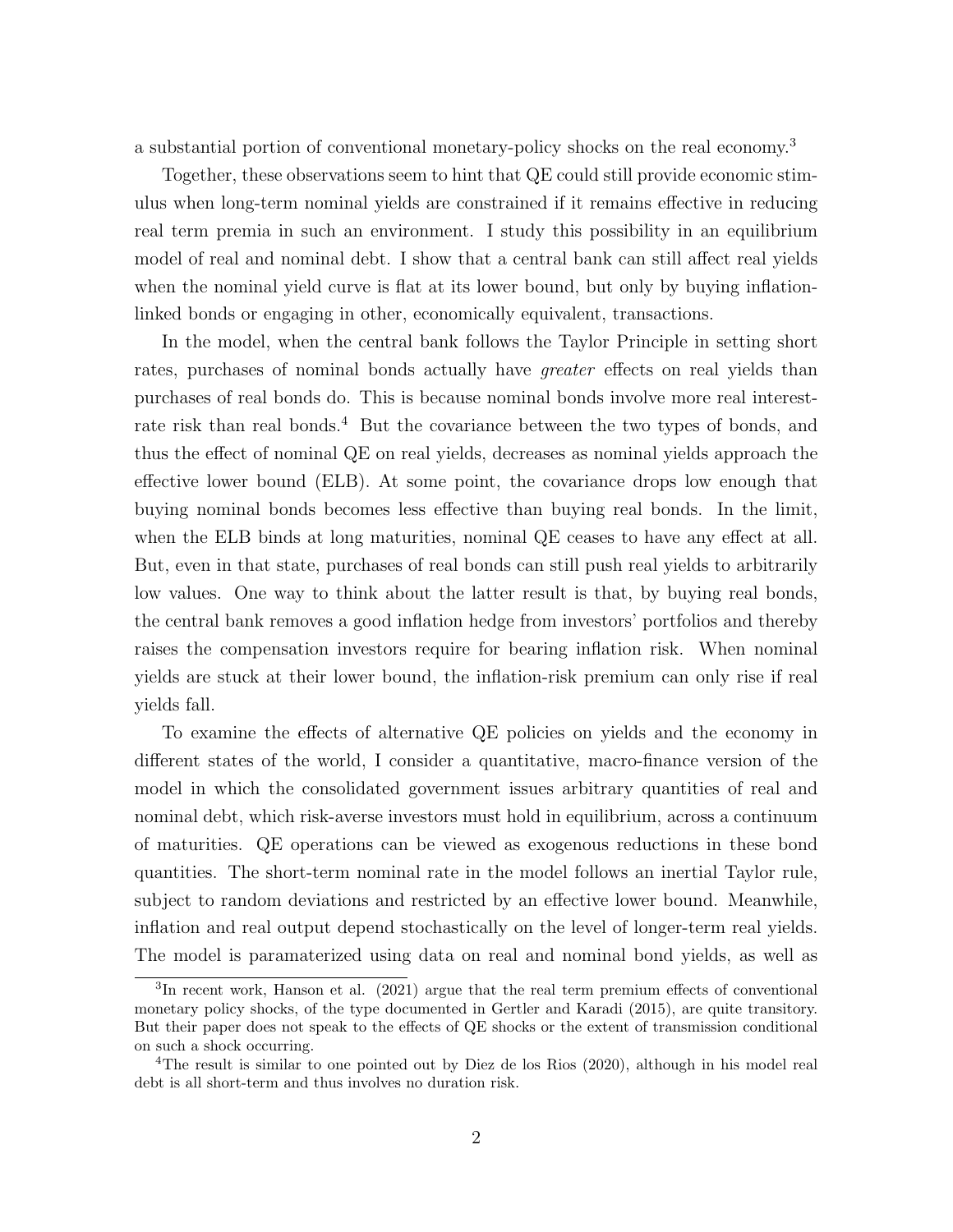GDP and inflation, in the U.S. over the last 20 years.

When the model is tuned to an environment similar to that prevailing at the beginning of QE1, an amount of nominal bond purchases that lowers the 10-year nominal yield by 100 basis points, holding the expected short rate fixed, lowers the 10-year real yield by about 86 basis points—a response roughly consistent with empirical observation. The lower real yield translates into an increase in inflation of about 0.3% and a cumulative increase in output of about 0.6% over the next five years. If the same amount of purchases were instead directed to real bonds, the model implies that the real yield would fall by just 58 bp, with correspondingly lower macroeconomic effects. In an environment similar to that prevailing at the beginning of the Covid-19 crisis, with the ELB closer to binding on nominal yields, the effects of QE on real yields and the economy are reduced by about one-third, although nominal QE continues to be more effective at reducing real rates than real QE. But in a hypothetical future recession in which the equilibrium real short rate  $(r*)$  has fallen below -1%, the nominal yield curve becomes flat at zero, and nominal QE no longer has any effect on yields or the economy. In this environment, buying real bonds continues to reduce real yields and indeed is still about as effective as in the higher-rate scenarios. From these results, I conclude that purchases of long-term inflation-linked debt could be a powerful tool in reducing real rates and stimulating economic activity during future ELB episodes.

A practical difficulty with this policy, however, is that inflation-linked bond markets are small compared to the overall size of government bond markets. Even where available, central banks have generally shied away from buying inflation-linked debt out of a concern that a disproportionate footprint in that market could interfere with liquidity and functioning. For example, indexed bonds in the U.S. (TIPS) are only about 5% of total Treasury debt outstanding and have constituted less than 3% of the Federal Reserve's bond portfolio since it began its Treasury QE program in 2009. Indeed, the modest market size across economies may seem to place a hard limit on the the quantity of real duration that a central bank can absorb from private agents.

But there is a workaround. Instead of buying real bonds, central banks could provide term credit to financial institutions at an inflation-indexed rate. The inflation exposure that this would transfer from the government to the private sector would create the same changes in nominal risk positions as QE purchases of inflation-linked bonds, thereby increasing the premium for inflation risk and driving down real yields. Moreover, lending at negative real long-term rates would avoid a number of the ob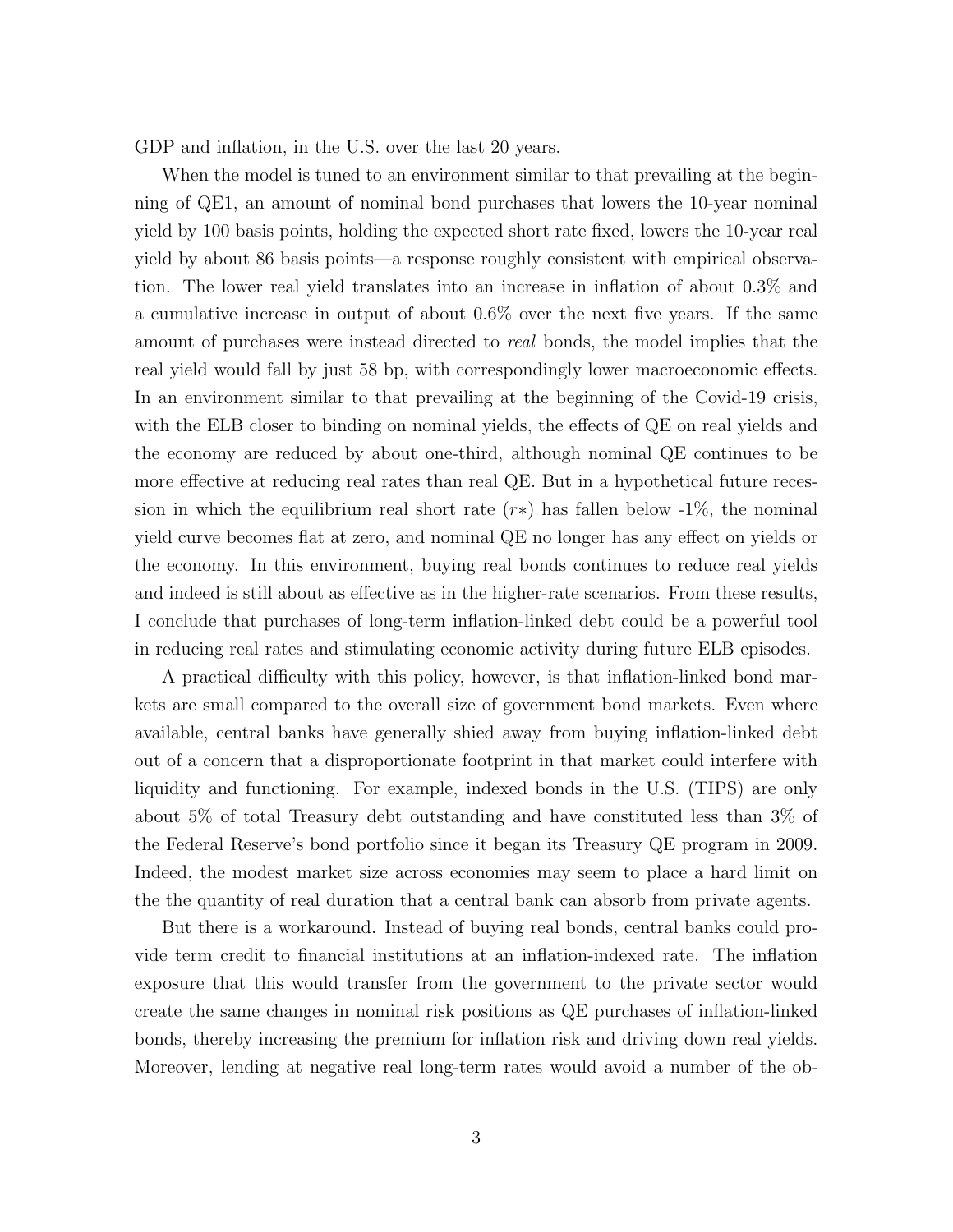jections that have been raised about central banks attempting to engineer negative nominal short rates. Under current law, the Federal Reserve requires the invocation of its emergency 13(3) powers (including consent of the Treasury) to undertake term lending of nearly any kind, so the hurdles to implementing this type of program would be relatively high. On the other hand, other central banks, such as the ECB, are already practiced in providing term credit and would seem to require only modest operational changes to switch to inflation indexation.

This paper fits within the growing literature studying fluctuations in bond supply in equilibrium no-arbitrage yield-curve models, following Vayanos and Vila (2021) (e.g., Hamilton and Wu, 2012; Greenwood and Vayanos, 2014; Greenwood et al., 2018; Hanson et al., 2021). King (2019) incorporated the ELB into a model of this type, similarly to this paper, but, as most other work in this literature, ignored inflation. This is an important omission, not just because of the policy issues that are my focus here, but because inflation risk generally is a key factor in bond pricing (see Gurkaynak and Wright, 2012). Consequently, its absence has made these models difficult to reconcile with the rest of the term structure literature, to use for quantitative analysis, and to think about the distinctions between real and nominal bonds.<sup>5</sup> The only paper in this vein to explicitly incorporate inflation is Diez de los Rios (2020), which shares some similarities with the analysis here. However, that model assumes away price rigidity, the nominal lower bound, and long-term real bonds, so it is not equipped to address the policy questions I study. The present paper is also among the first to incorporate real activity into Vayanos-Vila-style models of the yield curve. The macroeconomic block of my model is related to Ray (2019), who introduces a Vayanos-Vila mechanism into a linear New Keynesian model with long-term nominal bonds.

Empirically, this paper relates to the literature, some of which was mentioned above, studying the observed impact of unconventional monetary policy on the term structure and other variables. As noted by Carlson et al. (2020), there is so far little empirical work testing the "diminishing returns" to nominal QE. My quantitative results suggest that at least one of the channels of QE has indeed become smaller in the low-rate environment.<sup>6</sup> This paper also helps to rationalize the observed effects of QE

<sup>5</sup>Kaminska and Zinna (2019) estimate a Vayanos-Vila-type using TIPS yields, but their model also abstracts from inflation and the ELB.

<sup>6</sup>D'Amico and Seida (2020) look at time-variation in the "local supply" effects of Federal Reserve balance-sheet actions and find no systematic trend, suggesting that the lower-yield environment has not mattered much. However, local-supply effects are distinct from those that appear in models of the type studied here, where term premia are determined by the duration risk faced by investors when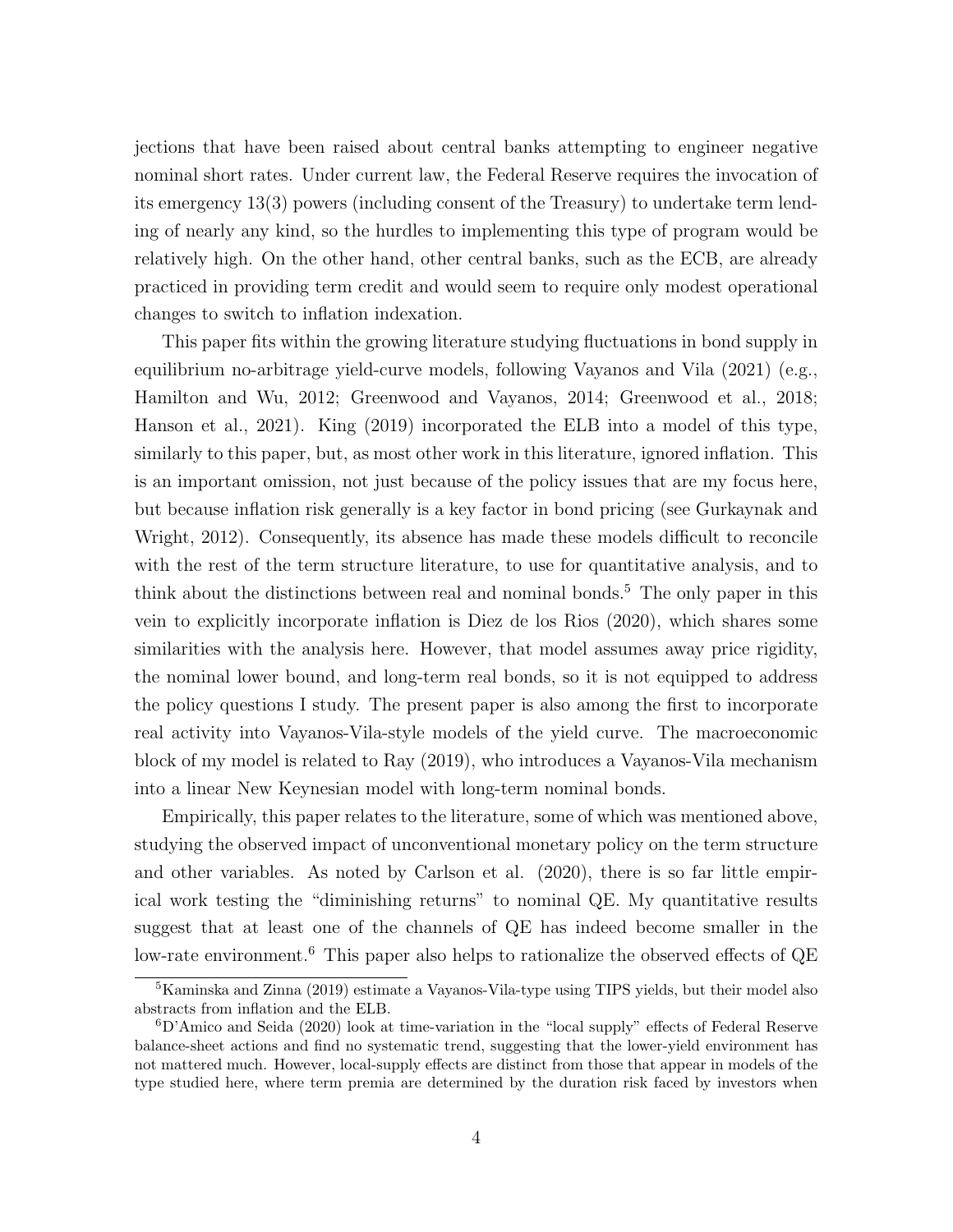announcements on nominal versus real yields reported in Krishamurthy and Vissing-Jorgensen (2012) and Abrahams et al. (2016). More broadly, it relates to the literature on the relative pricing of nominal and inflation-indexed debt. Empirical work in this field (e.g., Evans (2002); Ang et al. (2008); D'Amico et al. (2018)) has documented the presence of significant and time-varying inflation-risk premia and real term premia, but the economic determinants of those premia remain somewhat elusive. I show how both premia may be determined, at least in part, by the quantities of real and nominal exposures that investors hold.

In the following section, I review the reason for the lower bound on nominal yields in a broad class of no-arbitrage models and why such a bound does not apply to real yields. In Section 3, I consider a toy model where closed-form solutions are attainable and where quantities of real and nominal bonds matter for term premia, and I use the model to gain some intuition about the effects of different QE policies. Section 4 expands the model to a spectrum of maturities and calibrates the model to the data on bond yields and macro variables. Section 5 runs the quantitative QE-like policy experiments in different environments. Section 6 discusses some implementation considerations, including the possibility that inflation-linked bond purchases could be replaced with inflation-indexed loans to financial institutions. Section 7 concludes.

# 2 Bond yields and the lower bound under no-arbitrage

Gagnon and Jeanne (2020) observed that any lower bound on short rates also applies to long-term yields in a specific structural model of consumers with heterogeneous investment horizons. This result is actually a general property of models that rule out equilibrium arbitrage opportunities, as I now show. In principle, the bounding argument applies to either real or nominal yields if the real or nominal short rate, respectively, is itself bounded. However, in practice, the nominal short rate is bounded while the real short rate is not, so no-arbitrage conditions are consistent with arbitrarily negative real yields.

#### 2.1 Nominal bonds

Using discrete time, let the time- $t$  price of a zero-coupon bond that returns a nominal payoff of \$1 with certainty n periods in the future be denoted by  $P_t^{\$(\tau)}$  $t^{(n)}$ . Because coupon-

bonds are perfect substitutes and no-arbitrage holds.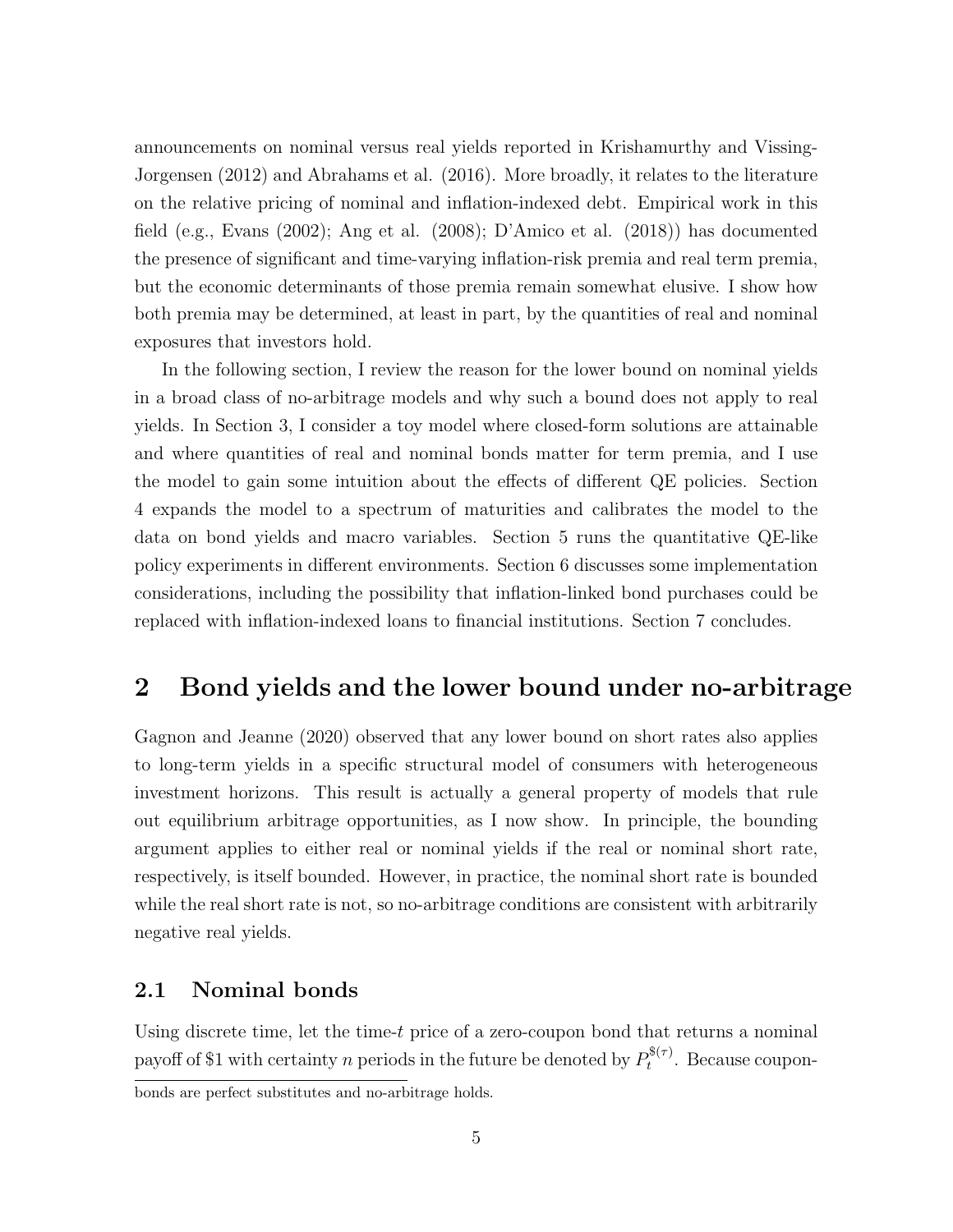bearing bonds can be constructed as portfolios of zero-coupon bonds, consideration of this case is without loss of generality for what follows. The definition of the "yield" on this bond is  $y_t^{\$(\tau)} \equiv -\log P_t^{\$(\tau)} / \tau$ .

Suppose that the one-period nominal yield  $y_t^{\$(1)}$  $t_t^{(1)}$  is bounded from below by the value b in all periods. Then, the bond price  $P_t^{\$(1)}$  $t_t^{\mathfrak{s}(1)}$  is bounded from above by the value  $B = e^{-b}$ in all periods. This of course means that  $E_t\left[P_{t+h}^{(1)}\right]$  $\binom{\$(1)}{t+h}$  is also bounded by B at any horizon h, where  $E_t[.]$  is the expectation conditional on time-t information, taken under the standard, "physical" measure P. The logic for why long-term nominal bond prices are bounded is that those prices are expectations under the risk-neutral measure Q and zero-probability events under  $\mathbb P$  are also zero-probability events under  $\mathbb Q$ . Thus, any upper bound under  $\mathbb P$  must also constitute an upper bound under  $\mathbb Q$ .

To formalize this claim, recall that an absence of equilibrium arbitrage opportunities implies the existence of a one-period real stochastic discount factor  $M_{t+1} \geq 0$  that prices all assets in the economy according to

$$
P_t^{\$} = \mathcal{E}_t \left[ M_{t+1} \frac{P_{t+1}^{\$}}{\Pi_{t+1}} \right] \tag{1}
$$

where  $P_t^{\$}$  is the price of an arbitrary nominal asset,  $P_{t+1}^{\$}$  is its next period nominal value,  $\Pi_{t+1}$  is the gross rate of inflation between periods t and  $t+1$ . Let  $s_t$  be a random vector denoting the state of the economy and following a known Markov process on the Borel set S. Denote the transition probability from an arbitrary state value at time t to another at time  $t + 1$  as  $\omega^{\mathbb{P}}(s_{t+1}|s_t)$ , where the  $\mathbb P$  superscript denotes that these are probabilities under the physical measure. Then we can write the time- $t$  SDF as a function of the time-t and  $t-1$  states,  $M_t = M(s_{t-1}, s_t)$ . Similarly, inflation and bond prices can be written as functions of the time-t state:  $\Pi_t = \Pi(s_t)$  and  $P_t^{\$(\tau)} = P^{\$(\tau)}(s_t)$ . Expectations as of time t are also conditional on the time-t state. For example, we have  $E_t[M_{t+1}] = E[M(s_t, s_{t+1})|s_t] = \int_S \omega^{\mathbb{P}}(s_{t+1}|s_t)M(s_t, s_{t+1})ds_{t+1}.$ 

By (1), the price of a nominal two-period bond is

$$
P_t^{\$(2)} = E_t \left[ M_{t+1} \frac{P_{t+1}^{\$(1)}}{\Pi_{t+1}} \right] \tag{2}
$$

$$
= \int_{S} \omega^{\mathbb{P}}(s_{t+1}|s_t) \frac{M(s_t, s_{t+1}) P^{\$(1)}(s_{t+1})}{\Pi(s_{t+1})} ds_{t+1} \tag{3}
$$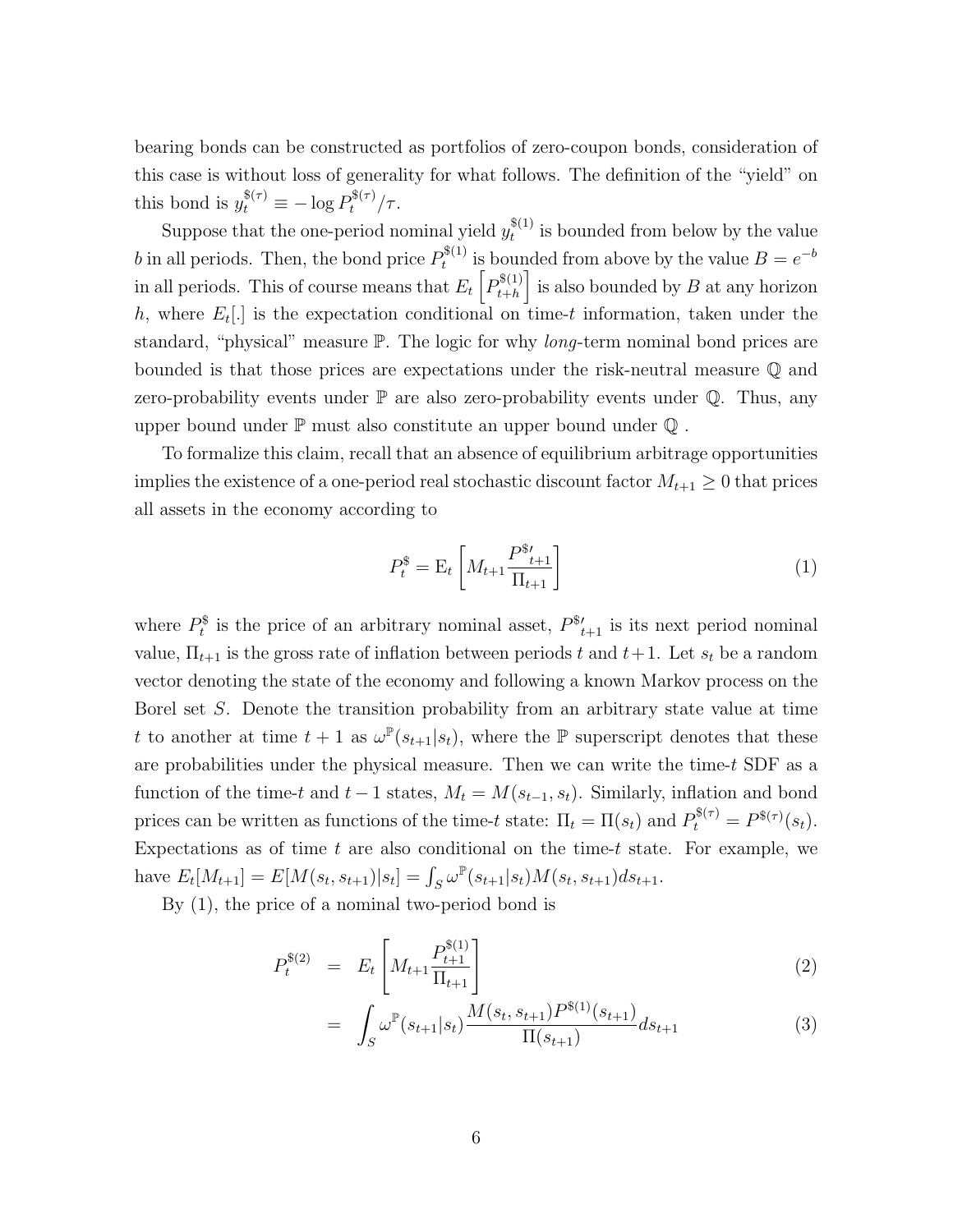Define the risk-neutral probabilities  $\omega^{\mathbb{Q}}$  by the change of measure

$$
\omega^{\mathbb{Q}}(s_{t+1}|s_t) \equiv \omega^{\mathbb{P}}(s_{t+1}|s_t) \frac{M(s_t, s_{t+1})}{P^{\$(1)}(s_t)\Pi(s_{t+1})}
$$
(4)

We then have

$$
P_t^{\$(2)} = P_t^{\$(1)} \int_S \omega^{\mathbb{Q}}(s_{t+1}|s_t) P^{\$(1)}(s_{t+1}) ds_{t+1} \tag{5}
$$

$$
\leq P_t^{\$(1)}B\tag{6}
$$

with equality iff all of the Q probability mass is on  $P_{t+1}^{\$(1)} = B$ . This places an upper bound on  $P_t^{\$(2)}$  $t^{(s)}(t)$ , conditional on the current period's short-term bond price. The corresponding lower bound on the two-period yield is

$$
y_t^{\$(2)} \ge (y_t^{\$(1)} + b)/2 \tag{7}
$$

This lower bound on the yield is conditional, since it depends on the current value of  $y_t^{\$(1)}$  $t^{(1)}$ . Because  $y_t^{(1)}$  $t_t^{(1)}$  itself is bounded by b in every period, the *unconditional* bound on two-period yields is  $b$ —the same bound that applies to the short rate. This argument can be extended inductively to show that nominal yields of any maturity are unconditionally bounded below by b. A stricter conditional bound will generally apply if the time-t short rate is not itself equal to b. In most of what follows, however, we will be concerned with the case where today's short rate is indeed constrained by the ELB, so the unconditional bound is the relevant one.

The economic intuition for why nominal yields are bounded is straightforward. By assumption, we know that the price of a one-period bond will never be greater than B. Consequently, if the price of a two-period bond at time t were greater than  $P_t^{\$(1)}B$ it would earn a negative one-period excess return with certainty—an investor would never hold such a bond because she could always do better by investing at the short rate, no matter what state of the world was realized next period. Put differently, riskfree arbitrage profits could be earned by going long the one-period bond and short the two-period bond. Again, this reasoning can be extended to nominal bonds of any maturity. Importantly, it assumes nothing about the determinants of the SDF or any of the specific features of the economic environment. For example, it does not depend on how (or whether) the quantities of Treasury bonds outstanding might matter for asset pricing, as long as assets are valued only for their pecuniary returns and no-arbitrage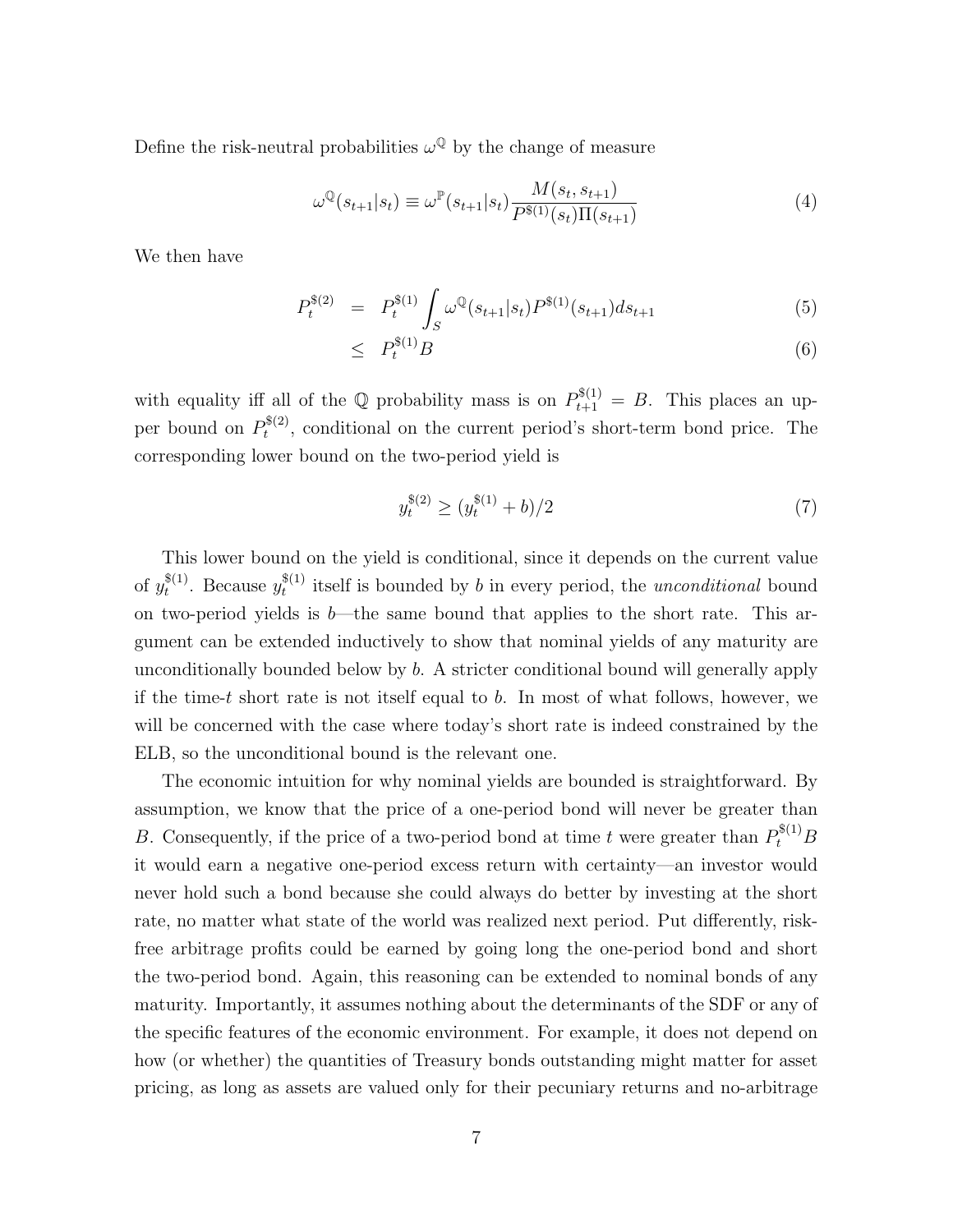holds.

Another way of writing the nominal no-arbitrage restriction (6) that will prove useful is to make use of the identity

$$
E_t\left[\frac{M_{t+1}}{\Pi_{t+1}}P_{t+1}^{\$(\tau)}\right] = E_t\left[\frac{M_{t+1}}{\Pi_{t+1}}\right]E_t\left[P_{t+1}^{\$(\tau)}\right] + cov_t\left[M_{t+1}, \frac{P_{t+1}^{\$(\tau)}\}}{\Pi_{t+1}}\right]
$$
(8)

Substituting (3) and rearranging gives a bound on the conditional covariance between the real payoff of today's  $\tau$ -maturity bond and the SDF:

$$
cov_t\left[M_{t+1}, \frac{P_{t+1}^{\$(\tau-1)}}{\Pi_{t+1}}\right] \le P_t^{\$(1)}\left(B^{\tau-1} - E_t\left[P_{t+1}^{\$(\tau-1)}\right]\right) \tag{9}
$$

for any bond maturity  $\tau > 0$ . In order for no-arbitrage to hold, the joint distribution of the SDF and bond prices one period ahead must satisfy this condition.

#### 2.2 Real bonds

Note that the above argument does not generally apply to real bonds. As long as inflation is unbounded, short term real rates can take any value with positive probability, so no level of long-term bond prices can ever generate an arbitrage opportunity that is entirely risk-free. Because investors in such bonds are always exposed to some level of risk, it is always possible to find a level of risk aversion, as captured by the SDF, that will rationalize any risk premium and therefore any bond price.

Formally, let  $P_t^{(\tau)}$  $t^{(7)}$  (with no \$ superscript) indicate the price of a  $\tau$ -period zerocoupon inflation-indexed bond. Since, by definition, these bonds return the rate of inflation every period in addition to their capital gains, the price of the one-period real bond is just the discounted risk-neutral expectation of next period's inflation:

$$
P_t^{(1)} = E_t \left[ M_{t+1} \right] \tag{10}
$$

$$
= P_t^{\$(1)} \int_S \omega^{\mathbb{Q}}(s_{t+1}|s_t) \Pi(s_{t+1}) ds_{t+1} \tag{11}
$$

$$
= P_t^{\$(1)} E_t^{\mathbb{Q}} [\Pi_{t+1}] \tag{12}
$$

where  $E_t^{\mathbb{Q}}$  $\mathbb{E}[t]$  is the time-t expectation operator under the risk-neutral measure. Although it is not essential to any of what follows, it is expositionally convenient to assume that the inflation rate between time t and  $t + 1$  is known as of time t, and thus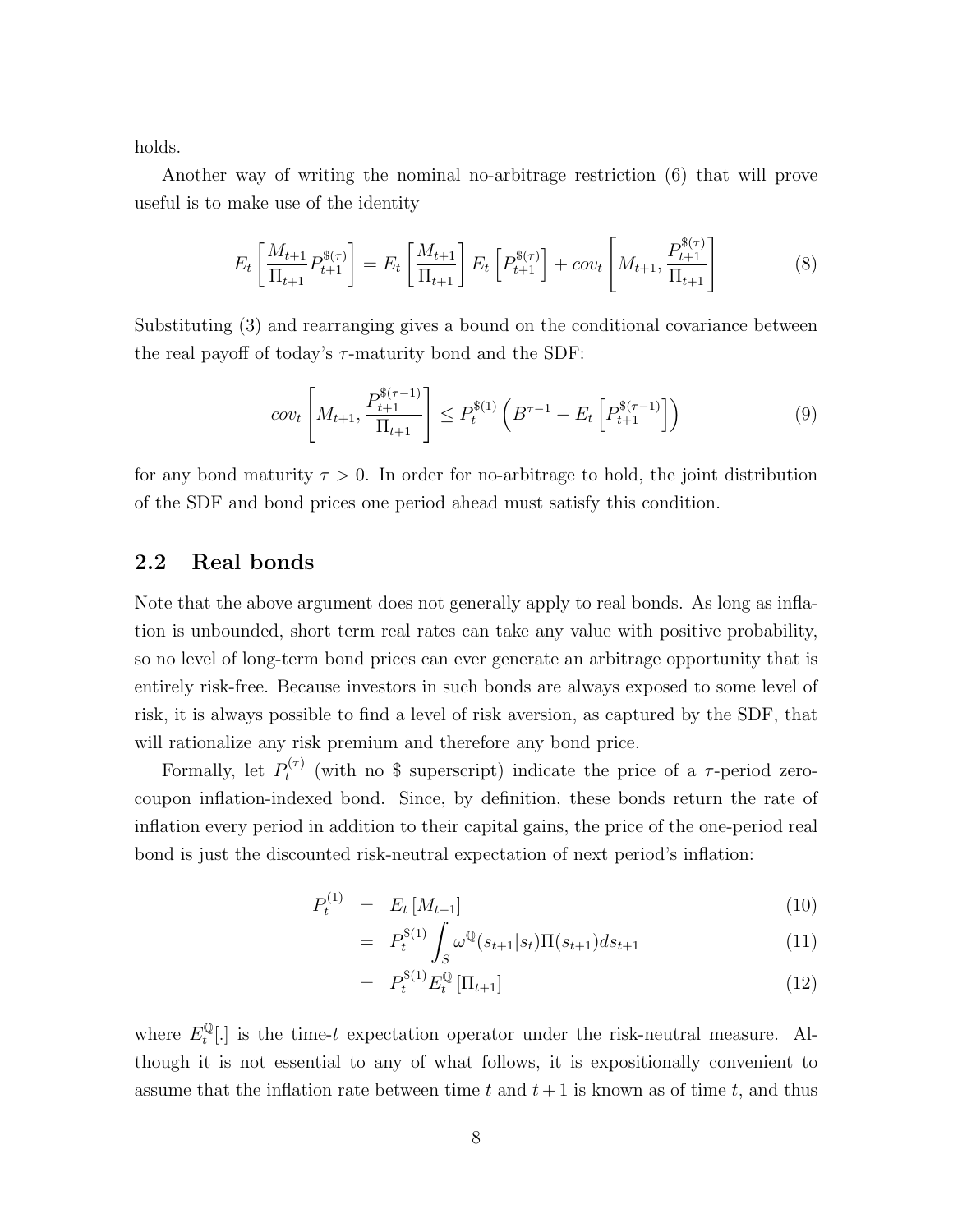$E_t^{\mathbb{Q}}$  $t_t^{\mathbb{Q}}\left[\Pi_{t+1}\right] = \Pi_{t+1}$ . (This assumption will be maintained in the two-period model of Section 3 but will be relaxed in the continuous-time model of Section 4.). In this case, taking logs of (12), the Fisher equation holds:

$$
y_t^{(1)} = y_t^{\$(1)} - \pi_{t+1} \tag{13}
$$

where  $\pi_{t+1} \equiv \log \Pi_{t+1}$ . It is clear that, regardless of potential restrictions on the nominal rate, the short-term real rate given by this equation can take any real value, as long as inflation is conditionally unbounded.

Meanwhile, the two-period real bond price is

$$
P_t^{(2)} = E_t \left[ M_{t+1} P_{t+1}^{(1)} \right] \tag{14}
$$

$$
= P_t^{\$(1)} E_t^{\mathbb{Q}} \left[ \Pi_{t+1} P_{t+1}^{(1)} \right] \tag{15}
$$

$$
\leq P_t^{(1)} B E_t^{\mathbb{Q}} \left[ \Pi_{t+2} \right] \tag{16}
$$

where we have again made use of the convenient assumption that  $t+1$  inflation is known at time t. Unlike its nominal analogue in equation  $(6)$ , this "bound" on real yields involves risk-neutral expectations of gross inflation, which, without further restrictions on the SDF or the inflation process, can take any positive value. In particular, if inflation does not have an upper limit, there always exists some SDF that will generate any desired Q expectation of 2-period inflation, conditional on  $P_t^{\$(1)}$  $t^{(1)}$ , and thus be consistent with any specified level of  $P_t^{(2)}$  $t^{(2)}$ .

Looked at differently, equation (16) can be written in terms of yields as

$$
y_t^{(2)} \ge \frac{y_t^{(1)} + (b - E[\pi_{t+2}])}{2} - \frac{1}{2}\log\left[1 + \frac{cov_t[M_{t+1}, \Pi_{t+2}]}{E_t[\Pi_{t+2}]} \right] + J_t \tag{17}
$$

where  $J_t$  is a Jensen's inequality term that depends on the (physical) distribution of  $\Pi_{t+2}$ . The first term on the right-hand side is the expectations component of yields when the one-period nominal rate is known to be at  $b$  with certainty next period (cf. equation (7)). The second term is the term premium that applies to two-period real bonds in that state of the world. Even conditional on current levels of the real short rate and inflation, and holding fixed the stochastic process that determines these variables in future periods, the current two-period yield can still take any real value because nothing restricts the covariance term in equation (17)—an SDF that places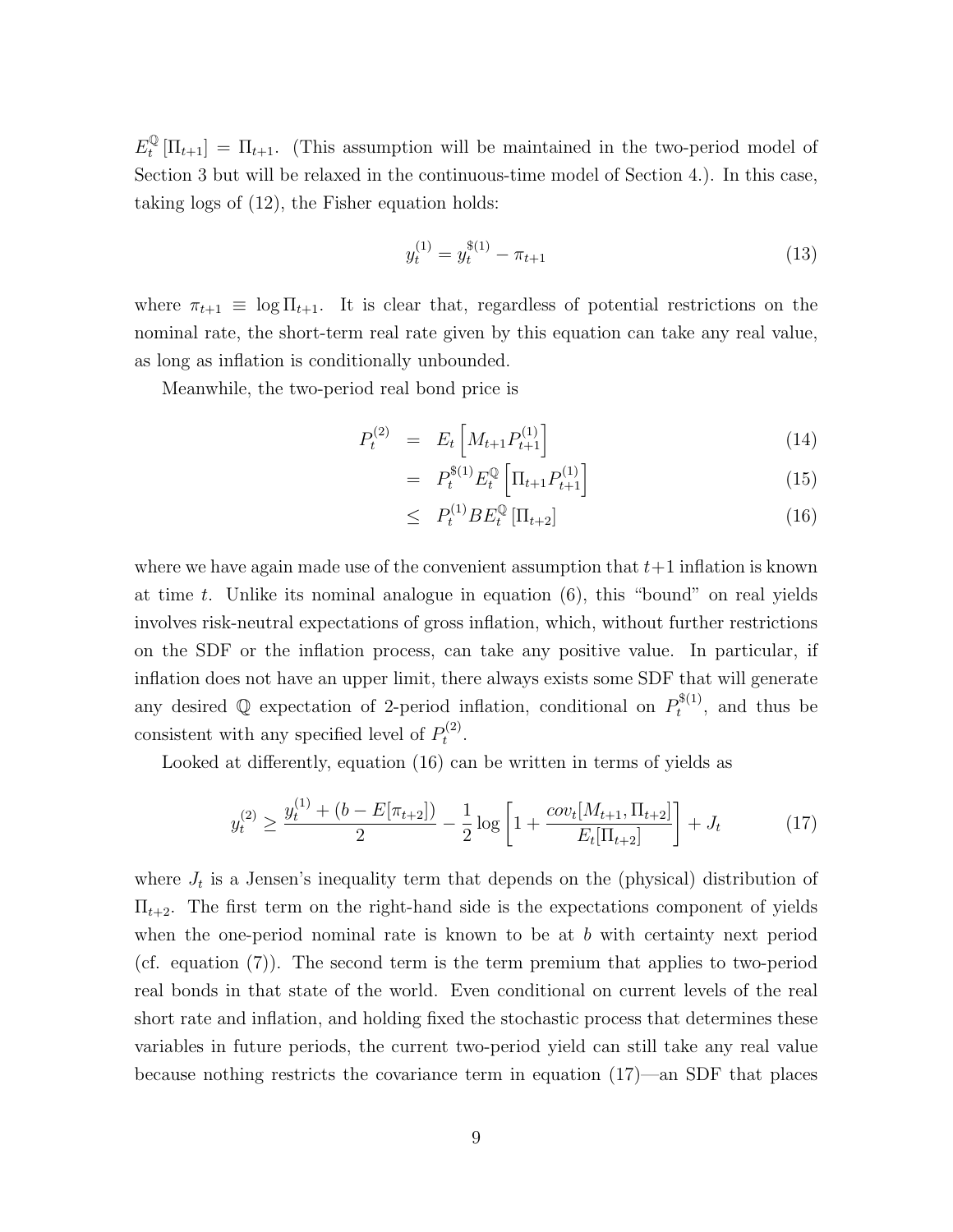high enough weight on high-inflation outcomes will result in an arbitrarily negative real term premium.<sup>7</sup>

Because the class of functions that are admissible as SDFs faces essentially no restrictions other than positivity, it is straightforward to find trivial examples of such functions that achieve a given real bond price—simply select a function that takes a sufficiently large value at a sufficiently high realization of inflation. However, it may be less obvious whether plausible economic assumptions can lead to SDFs that look like this. To take one example that anticipates the models to follow, suppose that the SDF depends on the realized price of the long-term bond next period (as would be the case if investors have preferences over wealth). In particular, let the SDF be given by

$$
M_{t+1} = P_t^{(1)} \frac{P_{t+1}^{(1)^x}}{E_t \left[ P_{t+1}^{(1)^x} \right]}
$$
 (18)

where  $x$  is a parameter that can take any real value. This function is strictly positive and has an expected value of  $P_t^{(1)}$  $t_t^{(1)}$ , so it satisfies the conditions for an SDF. From (14), the price of two-period real bond is

$$
P_t^{(2)} = P_t^{(1)} \frac{E_t \left[ P_{t+1}^{(1)^{x+1}} \right]}{E_t \left[ P_{t+1}^{(1)^{x}} \right]}
$$
(19)

It is easy to show that this function is continuous and strictly increasing in the parameter  $x$  and that it increases without bound as long as there is positive probability on arbitrarily high values of  $P_{t+1}^{(1)}$ . Consequently, any specified value of  $P_t^{(2)}$  $t^{(2)}$ , conditional on the current short-term real rate, is attainable by choosing a sufficiently high value of x. The models in the remainder of the paper generate SDFs along these lines, resulting from explicit optimizing behavior on the part of investors, with  $x$  interpretable as equilibrium bond holdings. It is through this parameter that quantitative easing will affect real yields, even when nominal yields are stuck at zero.

<sup>&</sup>lt;sup>7</sup>Note that in this case, where long-term nominal yields are at their lower bound, the real term premium depends negatively on the comovement between the SDF and inflation, a point to which we shall return below.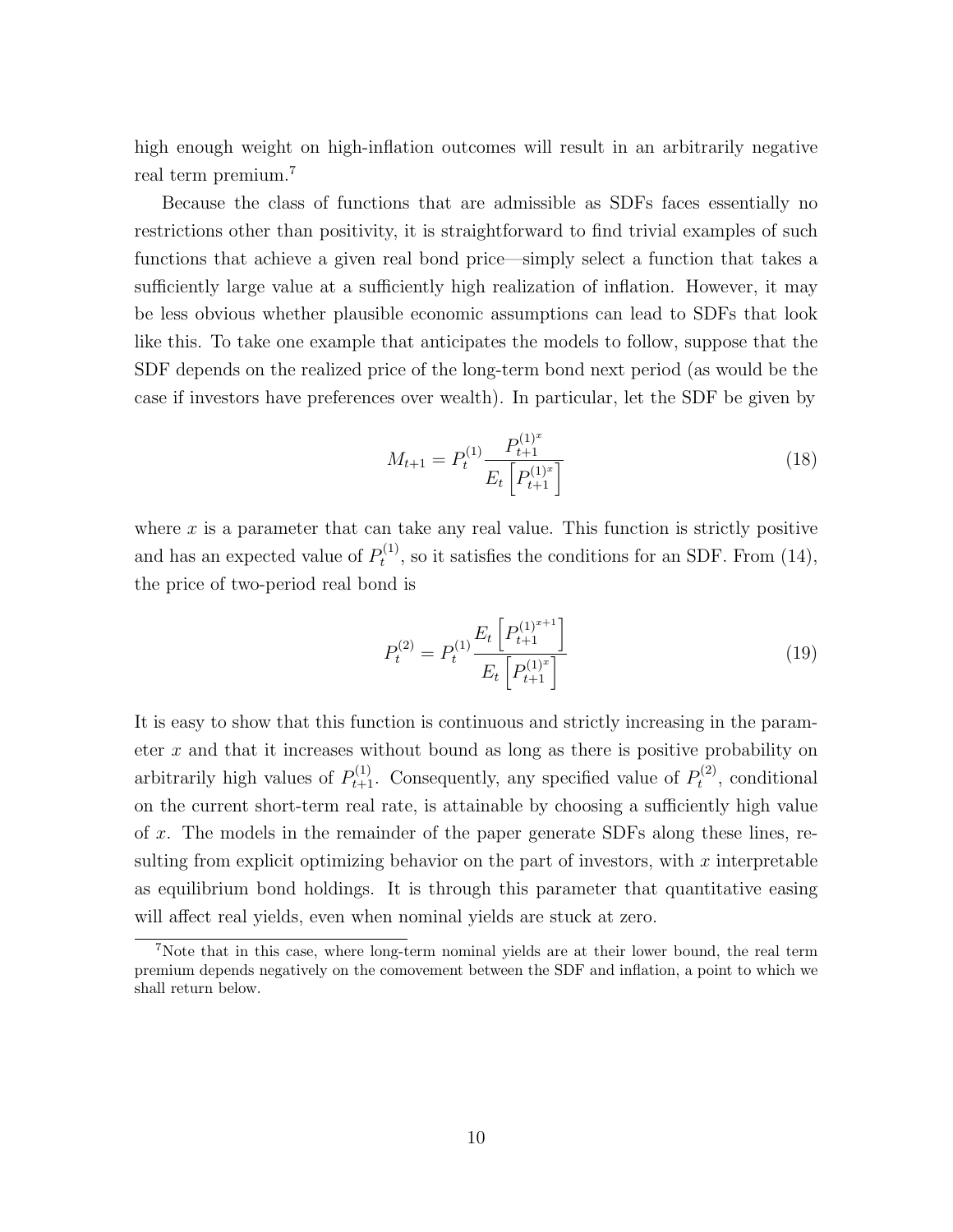# 3 A two-period model

To fix ideas, this section presents a stripped-down model of bond supply and demand in which only one- and two-period bonds exist. The key innovations relative to other models of this type are stochastic inflation and the availability of inflation-indexed bonds. The quantitative model of Section 4 can be thought of as extending the analysis here to a continuum of periods and with more detailed assumptions about the structure of the economy.

### 3.1 Model setup

Investors enter period 0 of the model with wealth  $W_0$ . They have access to four types of zero-coupon assets: 1-period ("short-term") bonds that pay a nominal value of 1 dollar with certainty; 2-period ("long-term") bonds that pay a nominal value of 1 dollar at maturity; 1-period bonds that pay a real value of one dollar at the beginning of next period (i.e., one nominal dollar plus the intervening rate of inflation); and 2-period bonds that pay a real value of one dollar at maturity. The 1-period nominal bond (which can also be thought of as interest-bearing bank reserves) is supplied elastically by the government. The two long-term bonds are supplied in inelastic quantities. Let  $z^{\$}$  be the quantity that investors demand of long-term nominal bonds (in time-0 dollars) and  $z$  be the quantity that investors demand of long-term real bonds. These quantities can take any real values, with negative values corresponding to short positions. (We need no assumption about the supply of real short-term bonds, because the quantity of such bonds demanded will turn out to be indeterminate and have no effect on the results below.)

Anticipating the continuous-time model of Section 4, let  $i_t$  be the instantaneous interest rate on the one-period nominal bond in period t and  $\pi_t$  be the instantaneous rate of inflation. The price of the one-period nominal bond in period 0 is thus  $P_0^{\$(1)} =$  $e^{-i_0}$ , and the gross rate of inflation between periods 0 and 1 is  $\Pi = e^{\pi_0}$ . The short rate and inflation in period 1 are unknown as of period 0 and have variances  $\sigma_i^2$  and  $\sigma_{\pi}^2$  and covariance  $\sigma_{i,\pi}$ . I assume that  $i_1$  is bounded below by b and that  $\pi_1$  is unbounded from above, but I make no further assumptions about the joint distribution of  $i_1$  and  $\pi_1$ . For the moment, I continue to assume that  $\pi_0$  is observable at time 0. This assumption is not essential but simplifies the analysis. In particular, since the period-0 real rate is then known with certainty, no-arbitrage implies that short-term real and nominal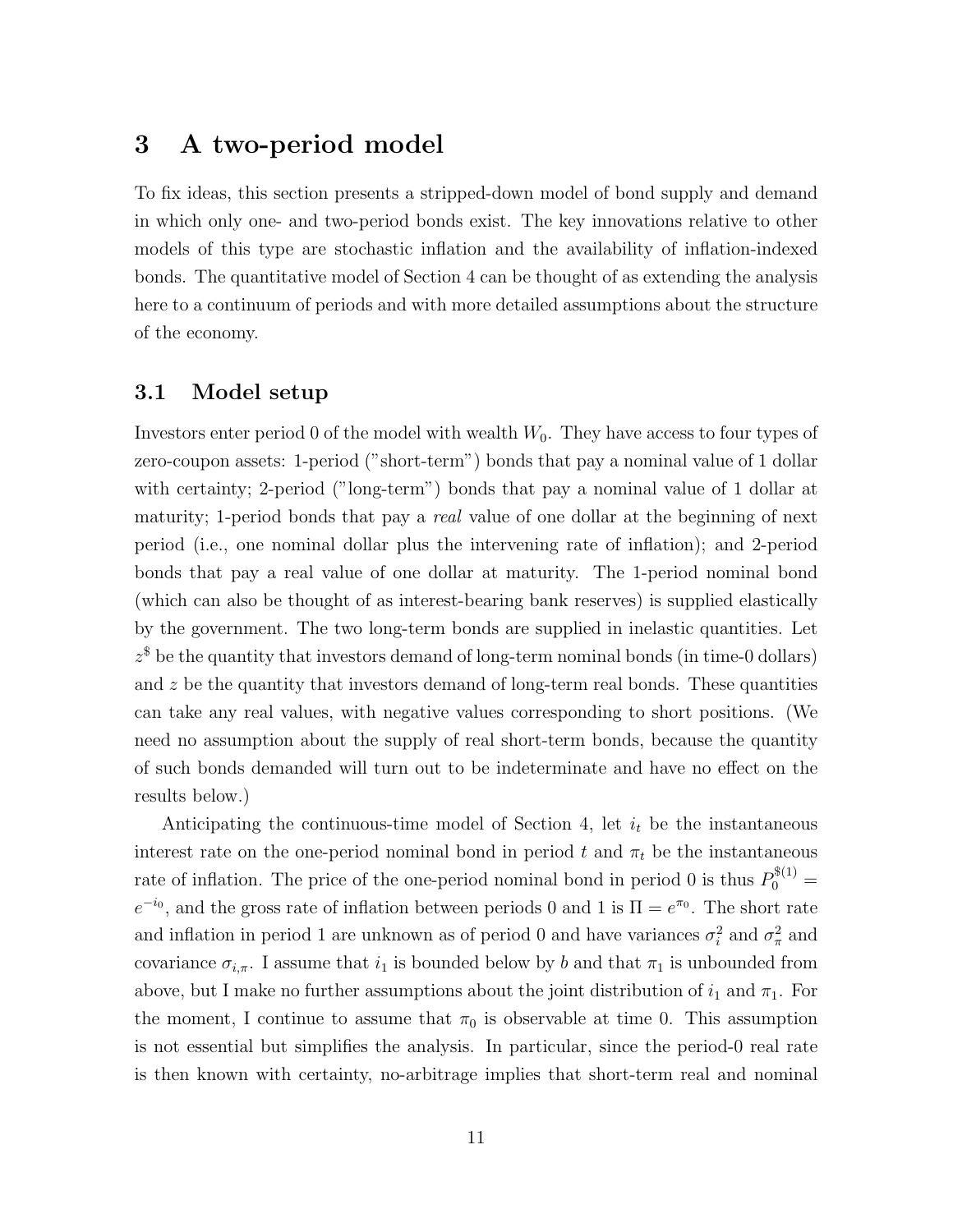bonds have the same real return. The Fisher equation  $r_0 = i_0 - \pi_0$ , where  $r_0$  is the instantaneous real short rate, thus holds.

As above, let  $P_t^{(\tau)}$  and  $P_t^{\$(\tau)}$  denote the period-t nominal prices of  $\tau$ -maturity real and nominal bonds, respectively, where  $\tau \in \{1, 2\}$ , and let  $R_1^{(\tau)}$  $n_1^{(\tau)}$  and  $R_1^{\$(\tau)}$  denote the corresponding real gross returns between periods 0 and 1. The following relationships hold by definition:

$$
R_1^{\$(2)} = \frac{P_1^{\$(1)}}{\Pi P_0^{\$(2)}}\tag{20}
$$

$$
R_1^{(2)} = \frac{P_1^{(1)}}{P_0^{(2)}}\tag{21}
$$

and, by the Fisher equation,

$$
R_1^{(1)} = \frac{R^{\$(1)}}{\Pi} = e^{r_0} \tag{22}
$$

Investors' period-1 wealth, in terms of period-0 dollars, is determined by the real return on the portfolio they choose to hold:

$$
W_1 = R_1^{\$(2)} z^{\$} + R_1^{(2)} z + R_1^{(1)} (W_0 - z^{\$} - z)
$$
\n(23)

Investors are assumed to have mean-variance preferences over real wealth. Thus, in period 0 they solve

$$
\max_{(z^*,z)} E_0[W_1] - \frac{a}{2} \text{var}_0[W_1] \tag{24}
$$

subject to  $(23)$ , where a is a risk-aversion parameter and expectations are taken with respect to time-0 information.

Because they only care about the first and second moments of returns, these investors alone will not enforce the no-arbitrage condition. In particular, they will require two-period bond prices above the bound  $B^2$  if their short position in two-period bonds is sufficiently large and the variance of  $R^{*(2)}$  is sufficiently high. To ensure that noarbitrage holds, I introduce a second class of participants, "arbitrageurs," who have zero initial wealth and require infinite compensation for downside risk. Thus, arbitrageurs enter the market only when there are risk-free excess returns to be had. In particular, as discussed in the previous section, when  $P > B<sup>2</sup>$ , arbitrageurs can make risk-free profits by shorting two-period bonds and using the proceeds to purchase the one-period risk-free asset. Let  $z_{arb}^{\$}$  denote the quantity of nominal bonds demanded by arbitrageurs. Because two-period real bonds always face downside risk (since there is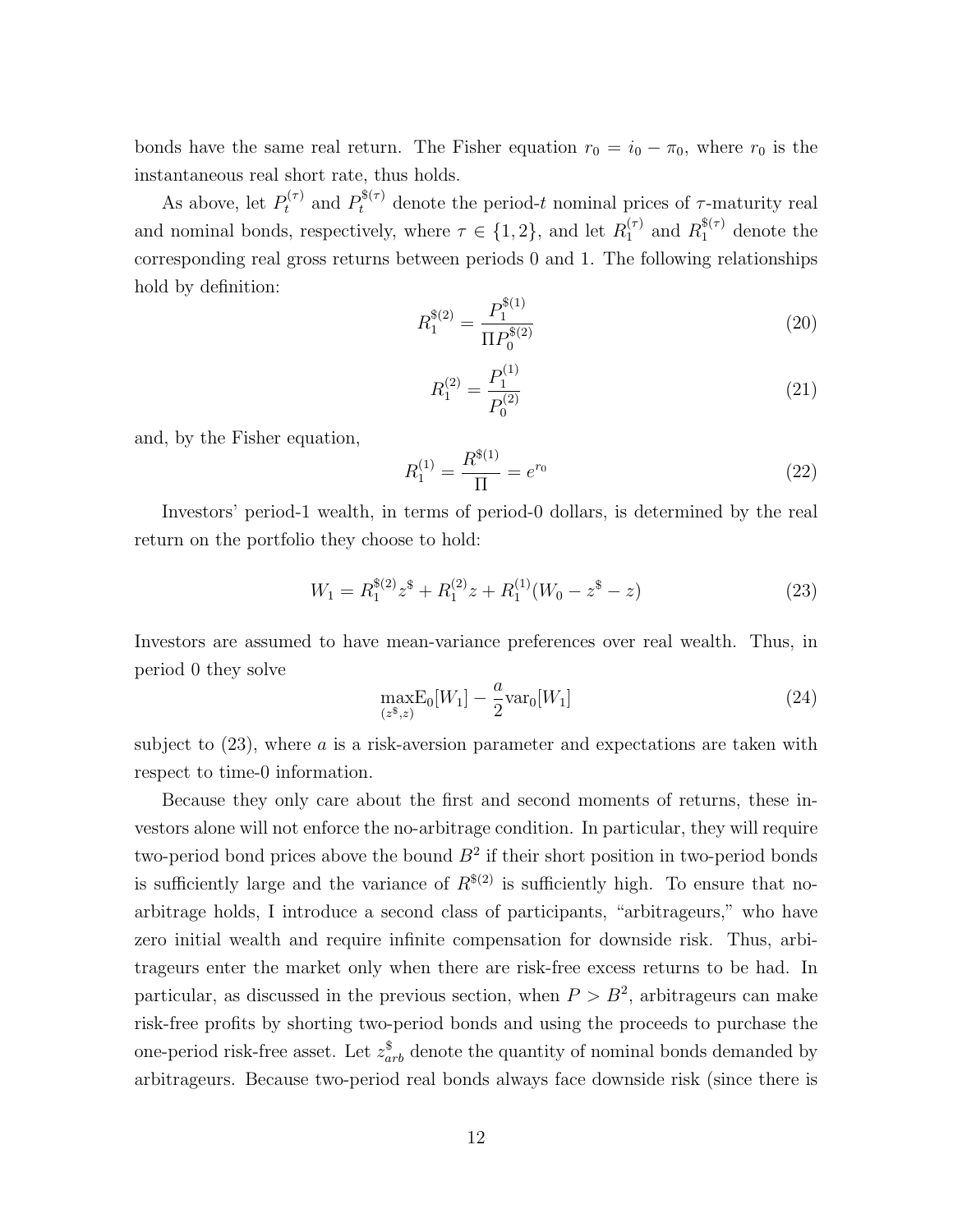no bound on inflation), arbitrageurs will never hold them.

The model is closed by assuming that the government supplies nominal and real two-period bonds in the quantities  $x^{\$}$  and x. All of these bonds must be willingly held by investors and/or arbitrageurs, so the equilibrium conditions are

$$
z^{\$} + z_{arb}^{\$} = x^{\$} \tag{25}
$$

$$
z = x \tag{26}
$$

Following other papers in this literature (e.g., Greenwood and Vayanos, 2014) it is implicitly assumed that the government has access to a revenue-generating technology that is sufficient to pay the interest on its bonds in all states of the world without taxing investors. In other words, an unspecified market segmentation exists that allows bonds to be in non-zero net supply from the investors' perspective. Alternatively,  $x^{\$}$  and  $x$ can be interpreted as the net bond positions held by investors, with positions of equal magnitude but opposite sign held by a separate class of agents, not specified here, who do not maximize the risk/return tradeoff or engage in arbitrage (e.g., the preferredhabitat agents of Vayanos and Vila, 2021.) Negative values of  $x^{\$}$  reflect net lending to the investors in the model by the government or by the unmodeled agents, including, potentially, the investors' future tax liabilities.

### 3.2 Equilibrium bond returns

Taking the investors' first-order conditions and equating bond supply and demand, the equilibrium expected excess return on nominal bonds must satisfy

$$
E[R_1^{\$(2)}] - R_1^{\$(1)} = a\left((x^{\$} - z_{arb}^{\$})\text{var}[R_1^{\$(2)}] + x\text{cov}[R_1^{\$(2)}, R_1^{(2)}]\right) \tag{27}
$$

The required risk premium on a nominal bond depends on the quantities of both real and nominal bonds outstanding. The premium can be negative or positive, depending on whether investors' net exposures are long or short. Similarly, the equilibrium expected excess real return on a real bond is

$$
E[R_1^{(2)}] - R_1^{(1)} = a\left((x^{\$} - z_{arb}^{\$})cov[R_1^{\$(2)}, R_1^{(2)}] + xvar[R_1^{(2)}]\right)
$$
(28)

As long as the ELB does not bind for long-term bonds,  $z_{arb}^{\$} = 0$  and the SDF is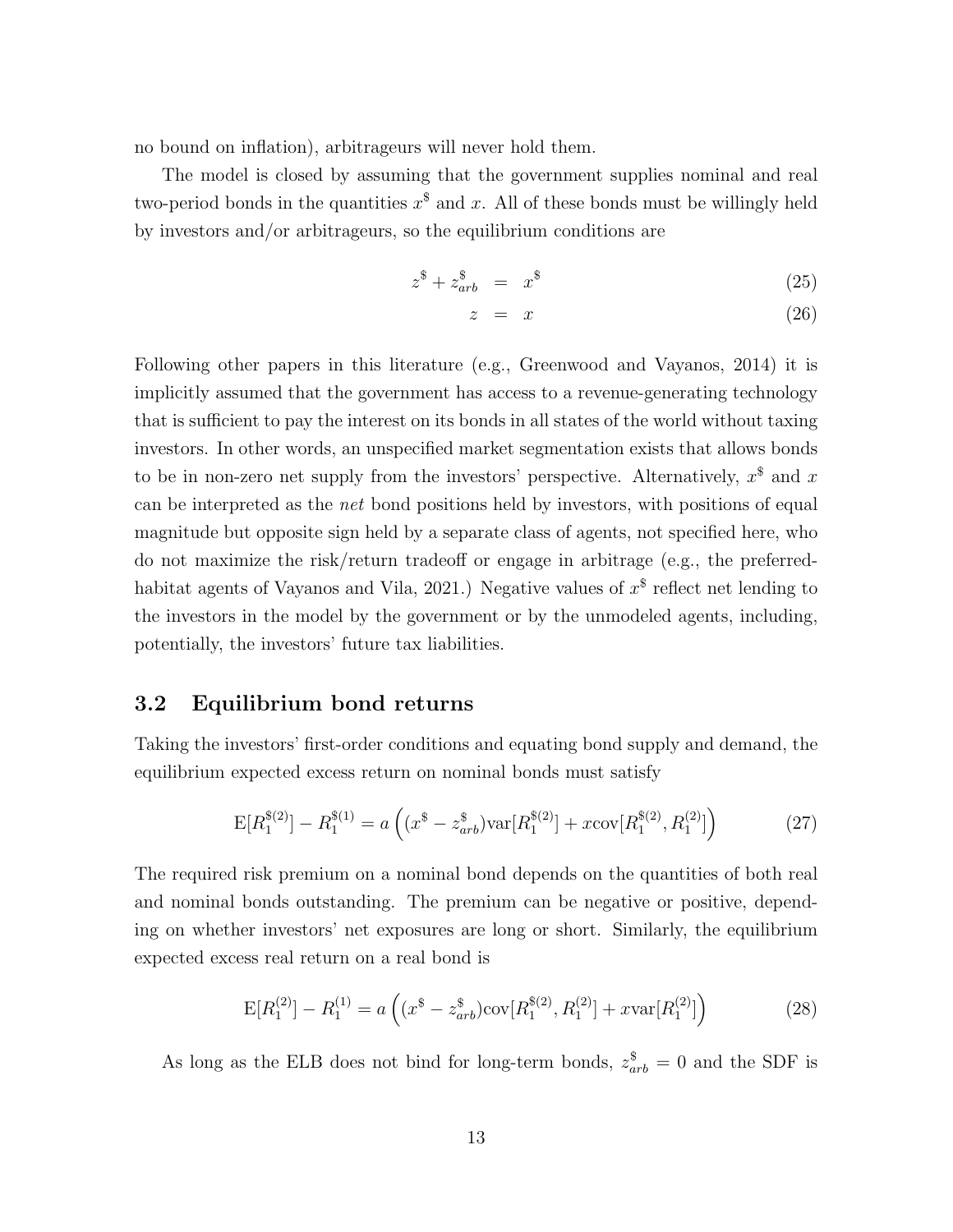linear in investors' wealth. Consequently, the no-arbitrage condition (9) becomes

$$
x^{\$} - z_{arb}^{\$} \ge \frac{P_0^{\$(1)}(\mathrm{E}_0[P_1^{\$(1)}] - B)}{a \mathrm{var}[R^{\$(2)}]} + x \left( \frac{\mathrm{cov}[R_1^{\$(2)}, R_1^{(2)}]}{\mathrm{var}[R_1^{\$(2)}]} - 1 \right)
$$
(29)

#### 3.3 Real and nominal yields

The time-0 nominal and real yields on two-period bonds,  $y_0^{\$(2)}$  $y_0^{(2)}$  and  $y_0^{(2)}$  $\binom{2}{0}$ , inherit the properties of expected returns discussed above. While yields do not have a closed-form solution in discrete-time, the model is nearly linear so a first-order approximation is quite accurate for realistic parameter values.<sup>8</sup> In particular, when gross returns are close to 1, equation (27) can be written in terms of logs as

$$
E[\log R_1^{\$(2)}] \approx \log R_1^{\$(1)} + a\left( (x^\$ - z^\$_{arb})\text{var}[\log R_1^{\$(2)}] + x\text{cov}\left[\log R_1^{\$(2)}, \log R_1^{(2)}\right] \right) (30)
$$

I consider the case where the no-arbitrage condition (29) is slack. The case where it binds is less interesting, because nominal yields in that case are zero by construction. Nonetheless, this case will be considered when we discuss the results of the model below. With  $(29)$  not binding, making use of  $(20)$  -  $(22)$  and the definition of bond yields in terms of prices gives

$$
y_0^{\$(2)} \approx \frac{\log[e^{i_0}E[e^{i_1}]]}{2} + \frac{a}{2} \left[ x^{\$} \sigma_i^2 + x(\sigma_i^2 - \sigma_{i,\pi}) \right]
$$
(31)

This equation holds exactly in the continuous-time limit.

The first term in (31) is the expectations component of the nominal yield, the geometric average of current and future expected nominal short rates. The second term therefore constitutes the nominal term premium, which reflects the compensation that the investor receives for bearing nominal interest-rate risk over the life of the bond. As was the case for bond returns, this premium depends on investors' exposures to both nominal and real bonds. The term premium is zero (i.e., the expectations hypothesis holds) if either risk aversion or nominal interest-rate risk is zero.

A similar calculation shows that the two-period real yield is given by

$$
y_0^{(2)} \approx \frac{\log[e^{r_0}E[e^{r_1}]]}{2} + \frac{a}{2} \left[ x^8(\sigma_i^2 - \sigma_{i,\pi}) + x(\sigma_i^2 - 2\sigma_{i,\pi} + \sigma_\pi^2) \right]
$$
(32)

<sup>8</sup>For example, parameters that generate expected net returns on the order of 10% produce secondorder approximation terms on the order of one basis point.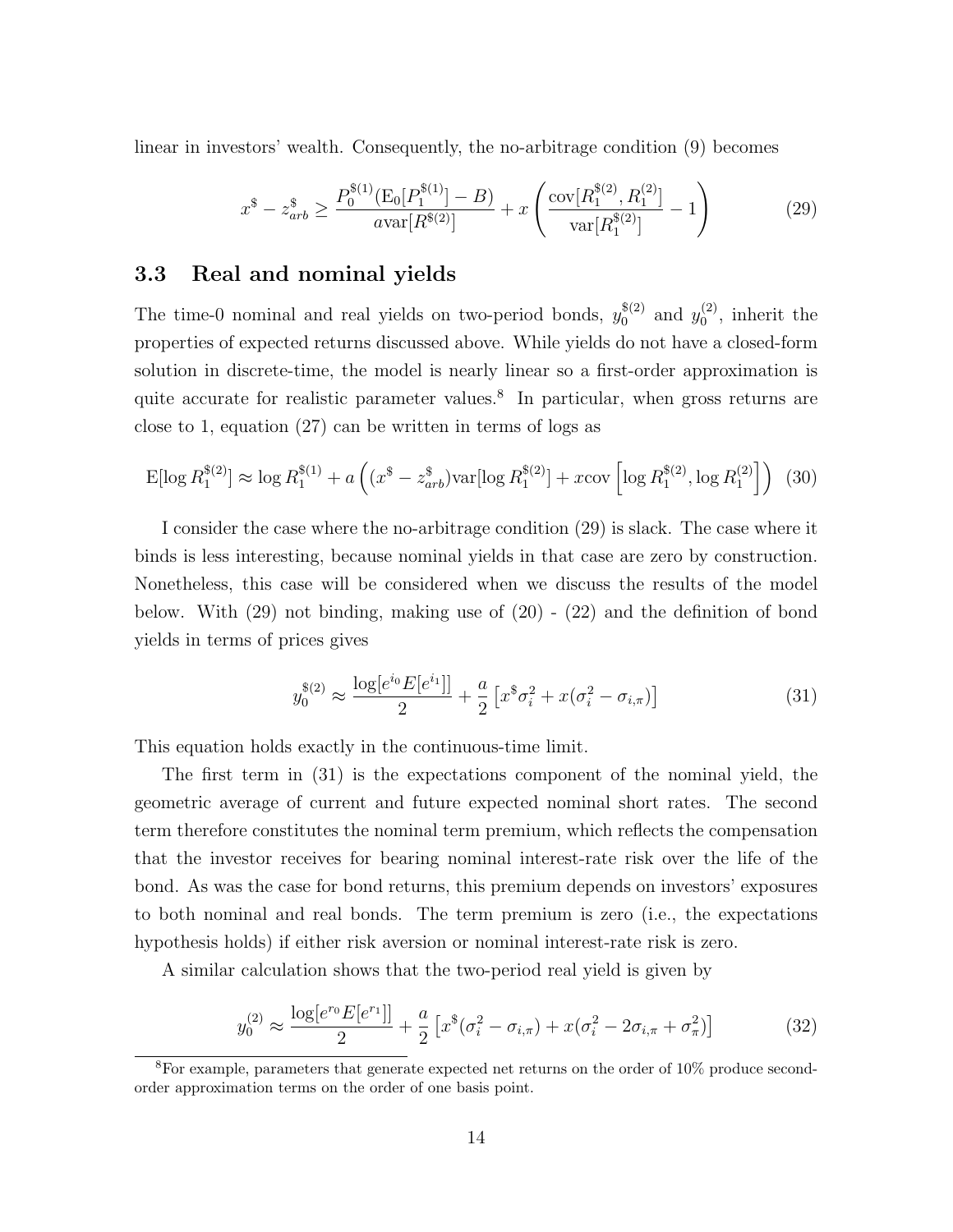The first term is the expectation of real short-term rates over the life of the bond. The second term is the "real term premium," which depends on risk aversion and real interest-rate risk. Real interest-rate risk, in turn, depends on the variance and covariance of nominal rates and inflation.

Finally, "inflation compensation" is defined as the difference between real and nominal yields,

$$
y_0^{*(2)} - y_0^{(2)} \approx \frac{\log[e^{\pi_0}(E[e^{\pi_1}])]}{2} + \frac{a}{2} \left[ x^{\$} \sigma_{i,\pi} + x(\sigma_{i,\pi} - \sigma_{\pi}^2) \right]
$$
(33)

Inflation compensation consists of the expected average rate of inflation over the life of the bond (the first term) and an inflation risk premium (the second term). Depending on the covariance between short rates and inflation, the inflation risk premium could be positive or negative, regardless of whether investors hold long or short positions in each bond type.

Note from equations (31) through (33) that, as uncertainty about the short rate  $\sigma_i$ goes to zero, all elements of the term premia also go to zero, except for the terms  $x\sigma_{\pi}^2$ in equation (32) and  $-x\sigma_{\pi}^2$  in equation (33). The key feature of the ELB that matters for QE is that it has this effect. In particular, for any value of the expectation of next period's realization of the short rate, the variance of the short rate is bounded by

$$
0 \le \sigma_i^2 \le \mathcal{E}_0[i_1]^2 - b^2 \tag{34}
$$

This implies that the conditional covariance between the short rate and inflation is bounded by

$$
|\sigma_{i,\pi}| \le \sigma_{\pi} \sqrt{\mathcal{E}_0[i_1]^2 - b^2} \tag{35}
$$

These bounds hold regardless of the specific stochastic process determining  $i_1$  and  $\pi_1$ , allowing us to consider the range of potential effects of bond supply on yields near the ELB.

### 3.4 Quantitative easing and the nominal lower bound

Quantitative easing in this model can be studied as comparative statics across different levels of real and nominal bonds. In particular, a central banker hoping to lower real yields has a choice of two possible policies—reducing  $x^{\$}$  by purchasing nominal bonds ("nominal QE") or reducing x by purchasing real bonds ("real QE"). The effects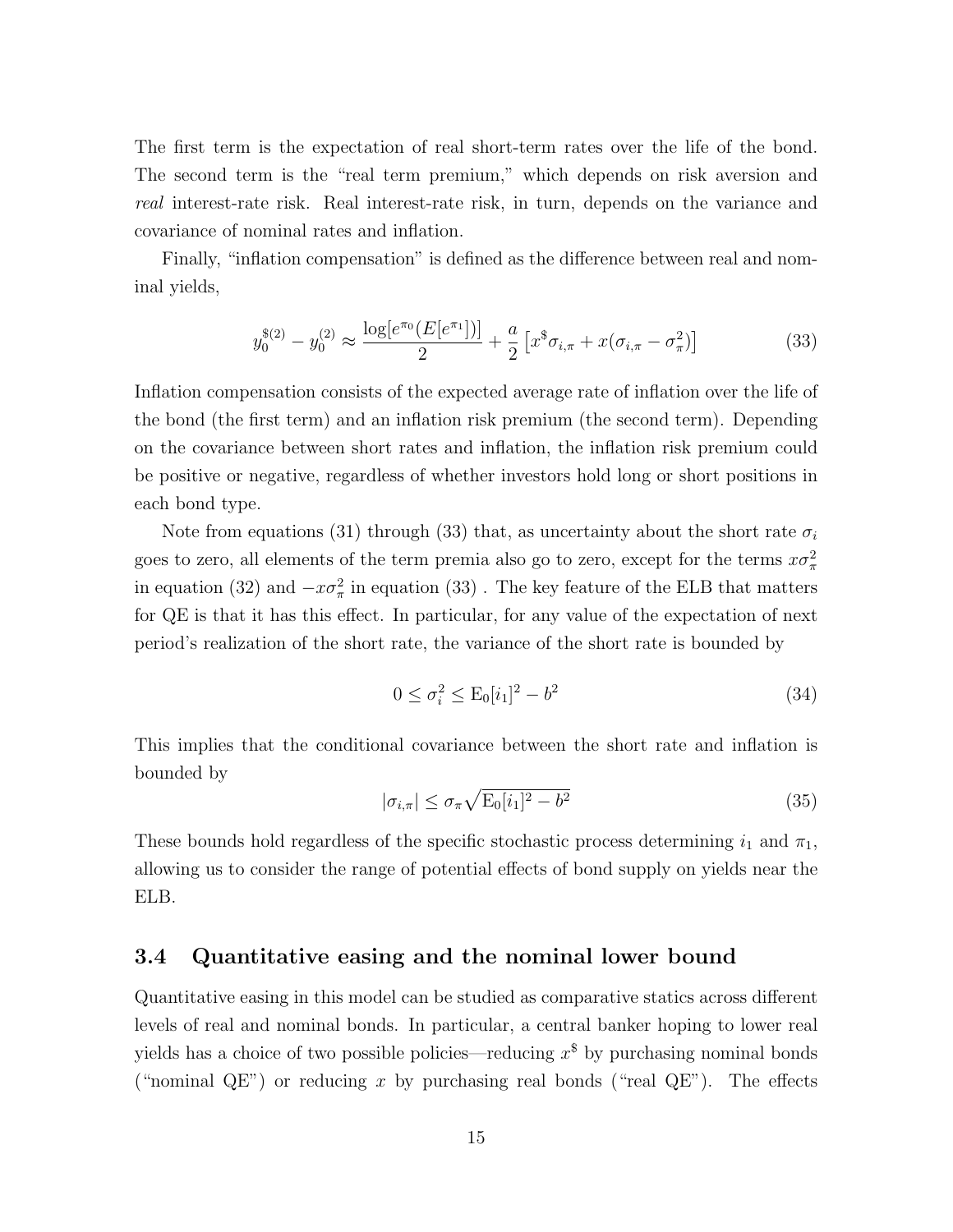of these policies in different states of the world can be summarized by taking the derivatives of yields with respect to  $x^{\$}$  and  $x$  in equations (31) - (33).

I emphasize four results:

**Result 1** As long as  $\sigma_{i,\pi}/\sigma_{\pi}^2 > 1$ , a given amount of nominal QE lowers the long-term real yield by more than the same amount of real QE does.

This result follows immediately by comparing the two pieces of the term premium in equation (32). Note that the condition  $\sigma_{i,\pi}/\sigma_{\pi}^2 > 1$  will generally be satisfied if the central bank responds aggressively to inflation. In particular, if the central bank strictly follows the Taylor principle—moving the short rate more than one-for-one with inflation and never deviating from that rule—the condition will be met. We thus have the (perhaps counterintuitive) result that, under normal circumstances, buying nominal bonds has a bigger effect on real yields than buying real bonds.

### Result 2 Nominal QE has no effect on either nominal or real yields when the longterm nominal yield is at the lower bound.

There are two ways that  $y_0^{\$(2)}$  $_{0}^{\mathfrak{d}(2)}$  can reach the lower bound. First, the expectation of the period-1 short rate could go to b. In this case, Result 2 must hold because, by (34) and (35), the variance of the short rate and its covariance with inflation both go to zero as the expectation of next period's short rate shrinks to the ELB. And, from (31) and (32), as these variance and covariance terms go to zero, all elements of term premia also go to zero, except for the term  $x\sigma_{\pi}^2$  in equation (32). Thus, when tomorrow's 1-period yield is known with certainty, the quantity of nominal bonds has no effect on yields. The second possibility is that  $E_0[i_1] > b$  but the nominal term premium a  $\frac{a}{2} \left[ x^{\$} \sigma_i^2 + x(\sigma_i^2 - \sigma_{i,\pi}) \right]$  takes a negative value such that the nominal yield goes to b. But in this case the no-arbitrage condition (29) implies that further reductions in the nominal term premium are impossible. Arbitrageurs would step in and exactly offset the effects of any nominal QE purchases at this point by shorting an equal quantity of nominal bonds to investors. Consequently, in equilibrium, the net nominal exposures of investors  $x^{\$}$  would be unchanged, and there would be no effect of the purchases on real or nominal yields.

### **Result 3** The effect of real QE on the long-term real yield is strictly negative, even when nominal yields are at their lower bound.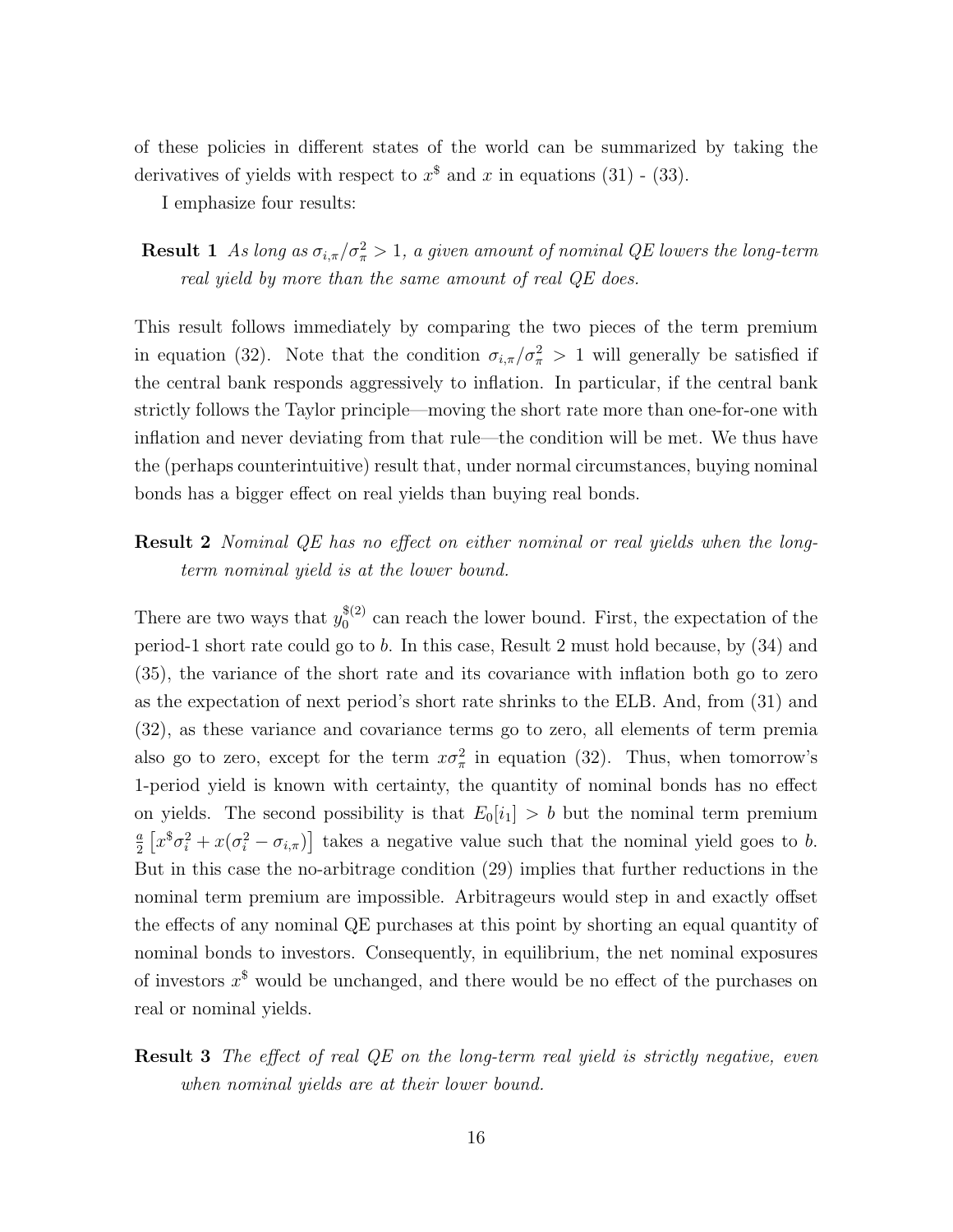Result 3 simply reverses the logic of Result 2. If the expected nominal short-rate is b, so that  $\sigma_i = \sigma_{i,\pi} = 0$ , equation (32) shows that the effect of real bonds on real yields is  $a\sigma_{\pi}^2$ , a strictly positive quantity. If, on the other hand the expected nominal short rate is greater than b, the multiplier on x in equation  $(32)$  is still strictly positive, and the arbitrage intervention that applies to nominal bonds does not occur here because arbitrageurs will not take positions in real bonds.

### **Result 4** There is some value  $> b$  of the nominal yield below which real QE is more effective at reducing the real yield than nominal QE is.

This is an immediate implication of Results 3 and 4. Note that it follows that, below the same threshold, the effect of real bond purchases on inflation compensation is necessarily positive. These are two sides of the same coin. When nominal short rates are near the ELB, real rates and inflation move in opposite directions and consequently command opposite-signed risk premia. Indeed, one way of understanding why real bond purchases must reduce real term premia at the ELB is to note that these purchases remove a good inflation hedge from investors' portfolios, increasing the compensation they require for inflation risk. Since nominal yields are stuck at zero, real yields must fall to let the inflation-risk premium rise. Note also that the negative correlation between real rates and inflation in this situation reverses the sign that applies under the Taylor principle. This is what causes the relative efficacy of nominal and real QE to switch. The Taylor principle *must* cease to hold as the ELB approaches because at the ELB short rates do not move in response to inflation at all. Indeed, one can show that the covariance of nominal rates and inflation must be negative when  $E_0[i_1] < b + \sigma_{\pi}$ .

Figure 2 illustrates some of these results graphically. It depicts the the ranges of possible derivatives of  $y^{(2)}$  and  $y^{(2)}$  with respect to  $x^*$  and x for an arbitrary value of  $\sigma_{\pi}$ <sup>9</sup>. The horizontal axis shows values of E<sub>0</sub>[i<sub>1</sub>]. (Because these effects operate only through the term premium, the *current* short rate  $i_0$  is irrelevant.) The effects of nominal bond quantities on nominal yields are strictly positive, and they are larger when short rates are more volatile—the standard result of Vayanos and Vila (2020) (panel A). As in King (2019), these effects generally decline to zero as the ELB is closer to binding because the volatility necessarily decreases. The effect of nominal

<sup>9</sup>Of course, it may be the case that the variance of inflation also changes as interest rates approach the ELB. However, because the results hold qualitatively for any positive inflation variance, they will also hold qualitatively regardless of how this variance fluctuates.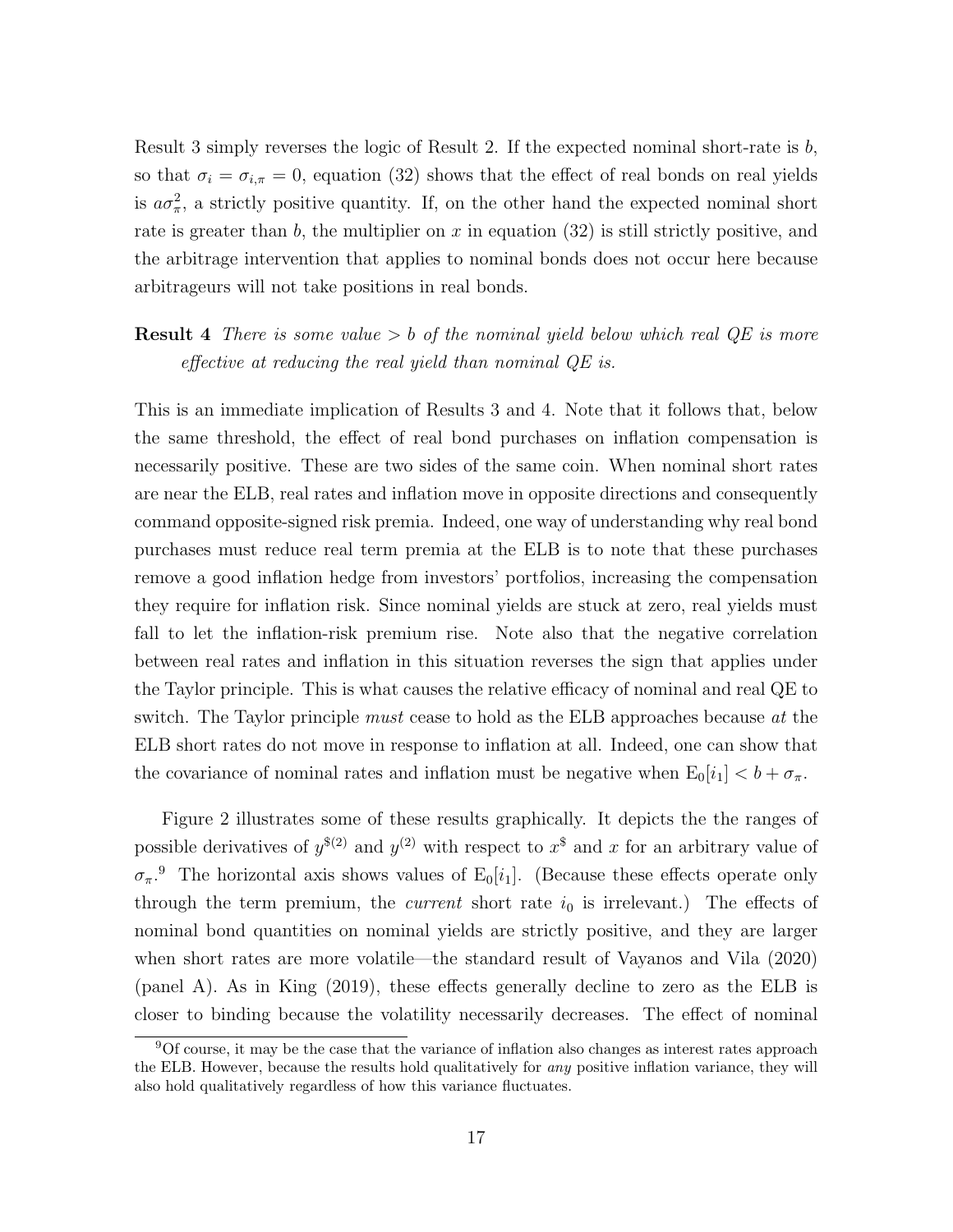bond quantities on real yields (panel B) can be positive or negative and also generally declines as we approach the ELB. Nominal bond supply may have a greater or smaller effect on nominal yields than on real yields, depending on the correlation between  $i$  and  $\pi$ . Consequently, inflation compensation may be increasing or decreasing in nominal bond supply (panel C). The important observation, however, is that the effects of nominal bonds on nominal yields, real yields, and inflation compensation all go to zero as  $E_0[i_1] \rightarrow b$ .

The second column of charts shows the effects of real bond supply. As shown above, the effect of real bonds on nominal yields in this simple model is the same as the effect of nominal bonds on real yields. (Panel D mirrors panel B.). Thus effects of real bonds on nominal yields also necessarily go to zero for small values of  $E_0[i_1]$ . Panel E shows that the effects of real bonds on real yields are strictly positive everywhere. Unlike nominal bonds, real bonds continue to have an effect on real yields even when the nominal short rate is at the ELB with certainty. In that case, the effect on the real term premium of a marginal change in x is equal to  $a\sigma_{\pi}^2$ . Finally, although an increase in real bonds can have positive or negative effects on the inflation risk premium in general, it necessarily decreases the inflation risk premium when  $E[y^{\$(1)}]$  is low enough. At the ELB the effect of real bonds on the inflation risk premium is  $-a\sigma_{\pi}^2$ , the opposite of its effect on the real term premium.

The following section adds several bells and whistles to this simple two-period model, but the qualitative results just described continue to hold, and for the same fundamental reasons.

# 4 Quantitative model

I now extend the two-period model above to a somewhat more realistic setup, allowing for comparisons to the data and quantitative evaluation of QE-like programs. In particular, I now allow investors to have access to a spectrum of real and nominal bond maturities and I provide an explicit process for the joint dynamics of short-term rates, inflation, and real activity. In the model, inflation and the output gap are assumed to depend, in part, on the level of the long-term real yield, allowing for feedback between the yield curve and the real economy and thus for the transmission of QE-type policies. While the macro block of the model is specified as a reduced-form process, it can be motivated by structural models in which economic activity depends on long-term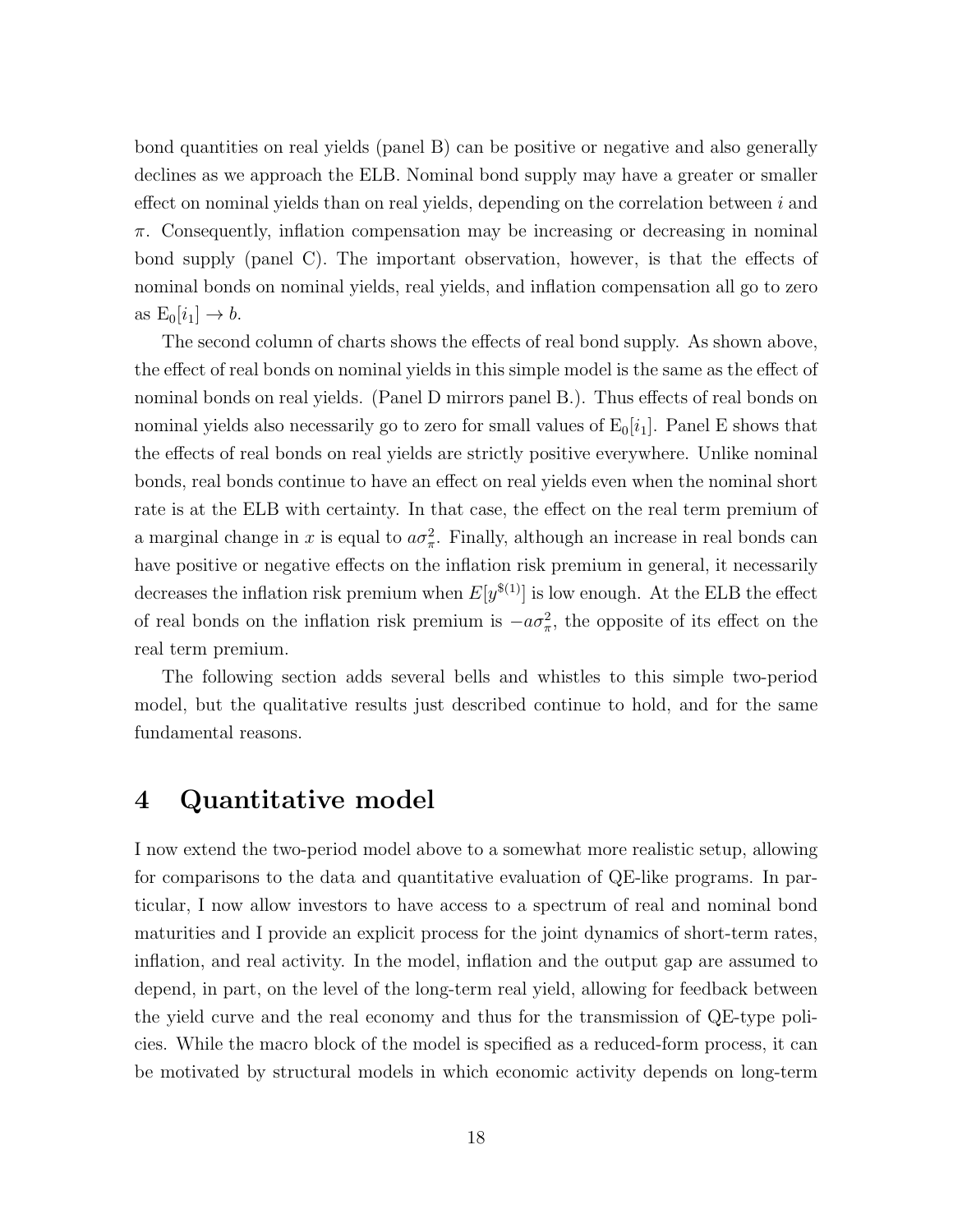yields, such as Ray (2019).

#### 4.1 Model description

Investors have access to a continuum of zero-coupon nominal bonds and a continuum of zero-coupon inflation-indexed bonds, each with maturities  $0$  to  $T$ . At maturity, nominal bonds pay a nominal value of \$1, while real bonds pay a nominal value of \$1 times the change in the price level that has accrued over their lifetimes. At each point in time t, investors choose to hold a market-value quantity  $z_t^{\$}(\tau)$  of nominal bonds and  $z_t(\tau)$  of real bonds of each maturity  $\tau$ . Let  $P_t^{(\tau)}$  $t_t^{(\tau)}$  represent the time-t price of a bond with remaining maturity  $\tau$ . In addition, investors have access to a risk-free security that pays the instantaneous rate  $r_t$ . Investors' time-t (real) wealth  $W_t$  is the sum of the market-value of the bond portfolio and the risk-free asset, and it thus evolves according to

$$
dW_t = \int_0^T \left[ z_t^{\$}(\tau) \left( \frac{dP_t^{\$(\tau)}}{P_t^{\$(\tau)}} - \pi_t \right) + z_t(\tau) \frac{dP_t^{(\tau)}}{P_t^{(\tau)}} \right] d\tau
$$
  
+ 
$$
\left( W_t - \int_0^T \left[ z_t^{\$}(\tau) + z_t(\tau) \right] d\tau \right) r_t dt
$$
 (36)

Taking  $W_t$  as given, investors choose quantities  $z_t^{\$}(\tau)$  and  $z_t(\tau)$  to solve the problem

$$
\max_{\{z_t^{\$}(\tau), z_t(\tau)\}\forall \tau} \mathcal{E}_t\left[dW_t\right] - \frac{a}{2} \text{var}_t\left[dW_t\right] \tag{37}
$$

subject to (36).

The government exogenously supplies quantities of nominal and real bonds,  $x_t^*(\tau)$ and  $x_t(\tau)$ , at each maturity. A solution to the model is a set of state-contingent bond prices that clear the market. Specifically, market clearing requires

$$
z_t^{\$}(\tau) = x_t^{\$}(\tau) \tag{38}
$$

$$
z_t\left(\tau\right) = x_t\left(\tau\right) \tag{39}
$$

at each maturity  $\tau$  and at each point in time t. Prices adjust to ensure these equations hold in all states of the world, given investors' optimization. Because I will assume that there are no discrete jumps in state variables, the no-arbitrage condition (9) is always satisfied, and there is no need to specify a separate demand function for arbitrageurs.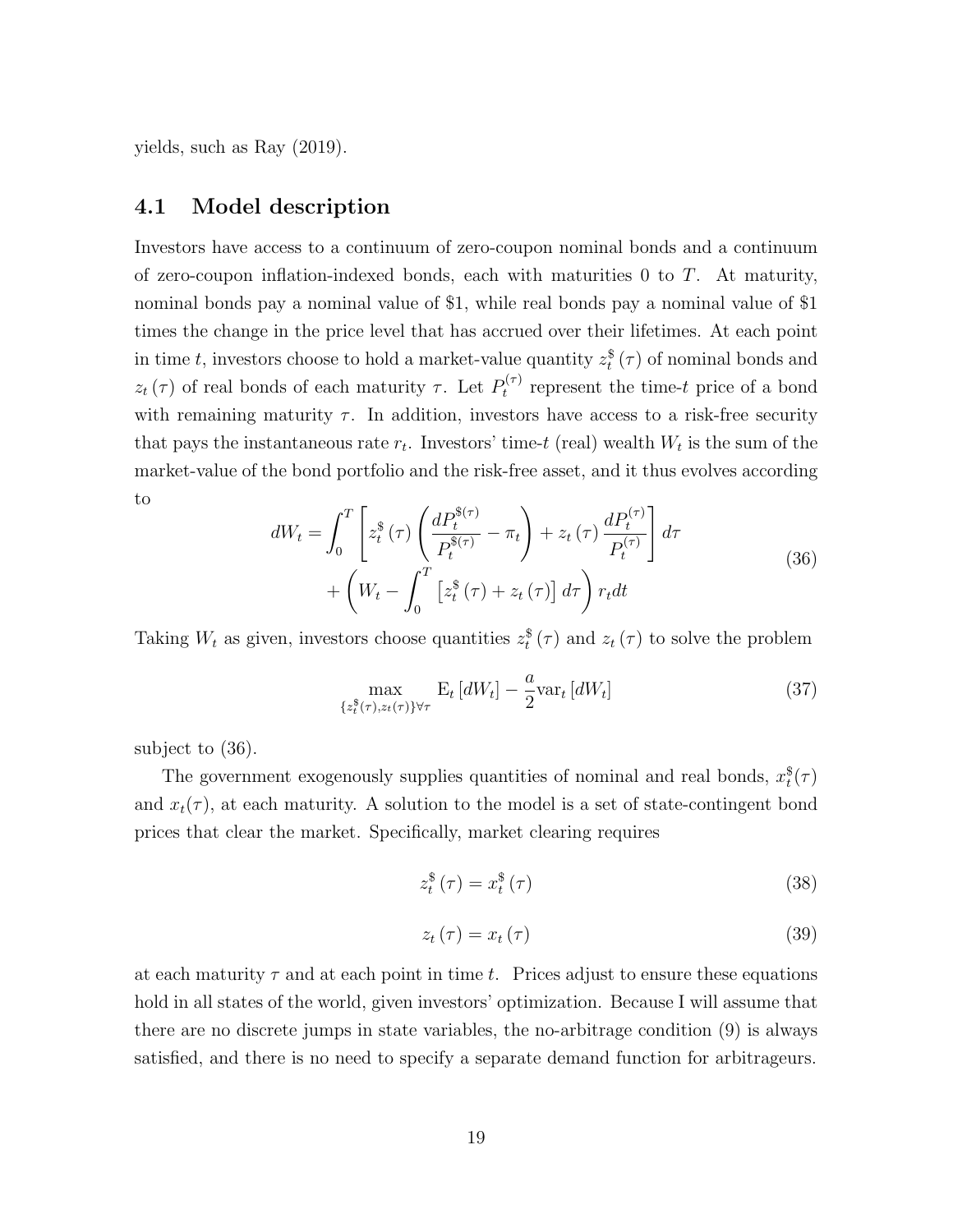I assume that the nominal short rate  $i_t$  is determined by

$$
i_t = \max[\hat{i}_t, b] \tag{40}
$$

where the shadow rate  $i_t$  follows the process

$$
\widehat{di_t} = \kappa_i (\mu_t^i - \widehat{i_t}) dt + \sigma_i dZ_t^i \tag{41}
$$

$$
\mu_t^i = r^* + \pi^* + \phi_{i,\pi}(\pi_t - \pi^*) + \phi_{i,g}(g_t - g^*)
$$
\n(42)

with  $g_t$  being the time-t output gap and  $Z_t^i$  a Brownian motion. The parameters  $r^*$ ,  $\pi^*$ , and  $g^*$  represent the long-run means of the real short rate, inflation, and the output gap. This process makes the short rate obey an inertial Taylor rule with a lower bound, subject to random deviations.<sup>10</sup>

I assume that the reduced-form processes determining the instantaneous changes in the output gap and inflation are linear in the levels of those variables and in the current level of the 10-year real yield:

$$
dg_t = \kappa_g(\mu_t^g - g_t)dt + \sigma_g dZ_t^g \tag{43}
$$

$$
\mu_t^g = g^* + \phi_{g,\pi}(\pi_t - \pi^*) + \phi_{g,y}(y_t^{(40)} - y^{(40)*})
$$
\n(44)

and

$$
d\pi_t = \kappa_\pi (\mu_t^\pi - \pi_t) dt + \beta dZ_t^g + \sigma_\pi dZ_t^\pi \tag{45}
$$

$$
\mu_t^{\pi} = \pi^* + \phi_{\pi,g}(g_t - g^*) + \phi_{\pi,y}(y_t^{(40)} - y^{(40)*})
$$
\n(46)

where  $y^{(40)*}$  is the (endogenously determined) steady-state value of the 40-quarter real yield and  $Z_t^g$  and  $Z_t^{\pi}$  are additional, independent Brownian motions. These equations will allow for passthrough to the macroeconomy both from shocks to the shadow rate that change the expectations component of yields and from QE-type policies that change term premia.

Finally, in order to reduce the dimension of bond supply across maturities, I assume that the maturity distributions of nominal and real bond supply are flat over maturities of zero to 15 years with density given by the parameters  $x^{\$}$  and x, respectively (and

<sup>&</sup>lt;sup>10</sup>Although the ELB is imposed *a priori* here, it is trivial to extend the model to endogenize it by allowing investors to hold an elastic supply of cash (paying zero nominal return) in addition to the risk-free asset.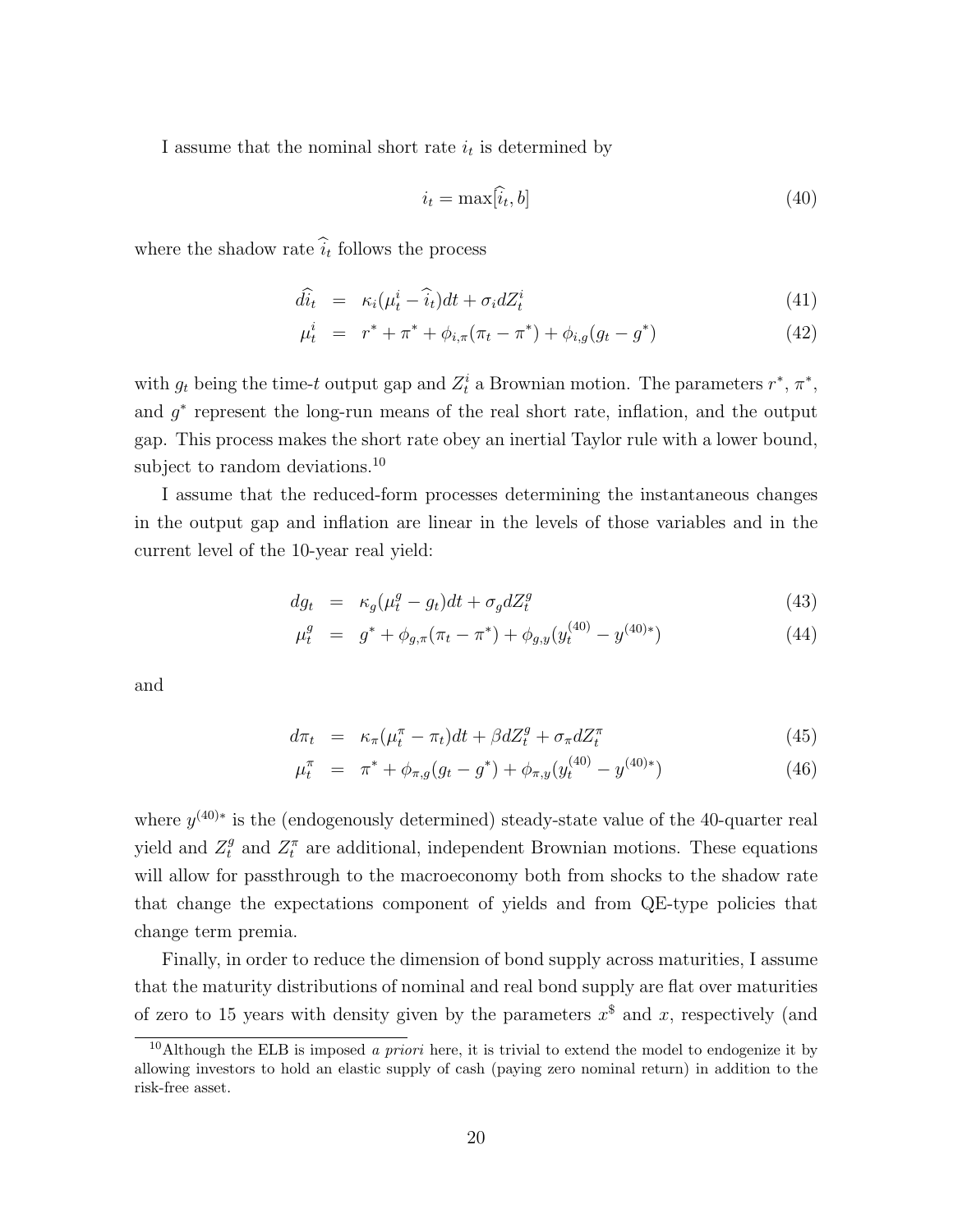equal to zero at maturities longer than 15 years). Because these are zero-coupon bonds, whose duration is equal to their maturities, the 15-year bond has a duration close to the maximum duration typically available for coupon Treasuries in the U.S.. The flat maturity structure has the advantage that the nominal and real dollar-duration held by investors, which is what matters for bond pricing, are proportional  $x^{\$}$  and  $x^{11}$ Since I do not want to assume that the relevant investors in the real world hold all Treasury bonds or *only* Treasury bonds, I do not attempt to match  $x^{\$}$  and x to actual bond-quantity data. Rather, I will calibrate those parameters to ensure that the model achieves realistic levels of long-term yields.

Because of the nonlinearity, the model does not admit an analytical solution. I solve it numerically, using a method similar to that in King (2019). In brief, I solve the model globally by discretizing the state space and iteratively (a) calculating state-contingent bond prices by solving the model (36) - (39) using a given set of conditional expectations, and (b) numerically calculating conditional expectations given state-contingent prices using the transition densities implied by equations  $(40)$  -  $(46)$ . Cubic interpolation between the discretized nodes is used for situations, such as model simulation, in which state values are required to be continuous.

### 4.2 Parameter values

I parameterize the model based on quarterly observations on zero-coupon nominal U.S. Treasury yields and TIPS from the Gurkaynak et al. (2007, 2008) datasets, headline CPI inflation, and the CBO output gap over the period Q1:1999 - Q4:2020. The beginning of the sample is determined by the availability of the TIPS data. Parameter values are given in Table 1.

There are several sources of noise in the raw series that make it problematic to estimate the model directly on them. For example, headline CPI inflation (which is the series TIPS are indexed to) displays a large amount of high-frequency variation that has essentially no forecasting power and little relevance for monetary policy. In addition, neither CPI nor the CBO output gap are the precise series that the Federal

 $11$ In reality, the maturity distribution of Treasury securities is downward sloping, rather than flat, with large outstanding amounts at the short end and little beyond 20 years. Although one could approximate this shape with a suitable function, the precise configuration of maturities typically has very small quantitative effects in these types of models since what matters is the total duration held by investors, not how it is distributed (see King, 2018). It is also unclear what the relevant shape should be, since the marginal investors in reality may not hold bonds in proportion to the total amount outstanding.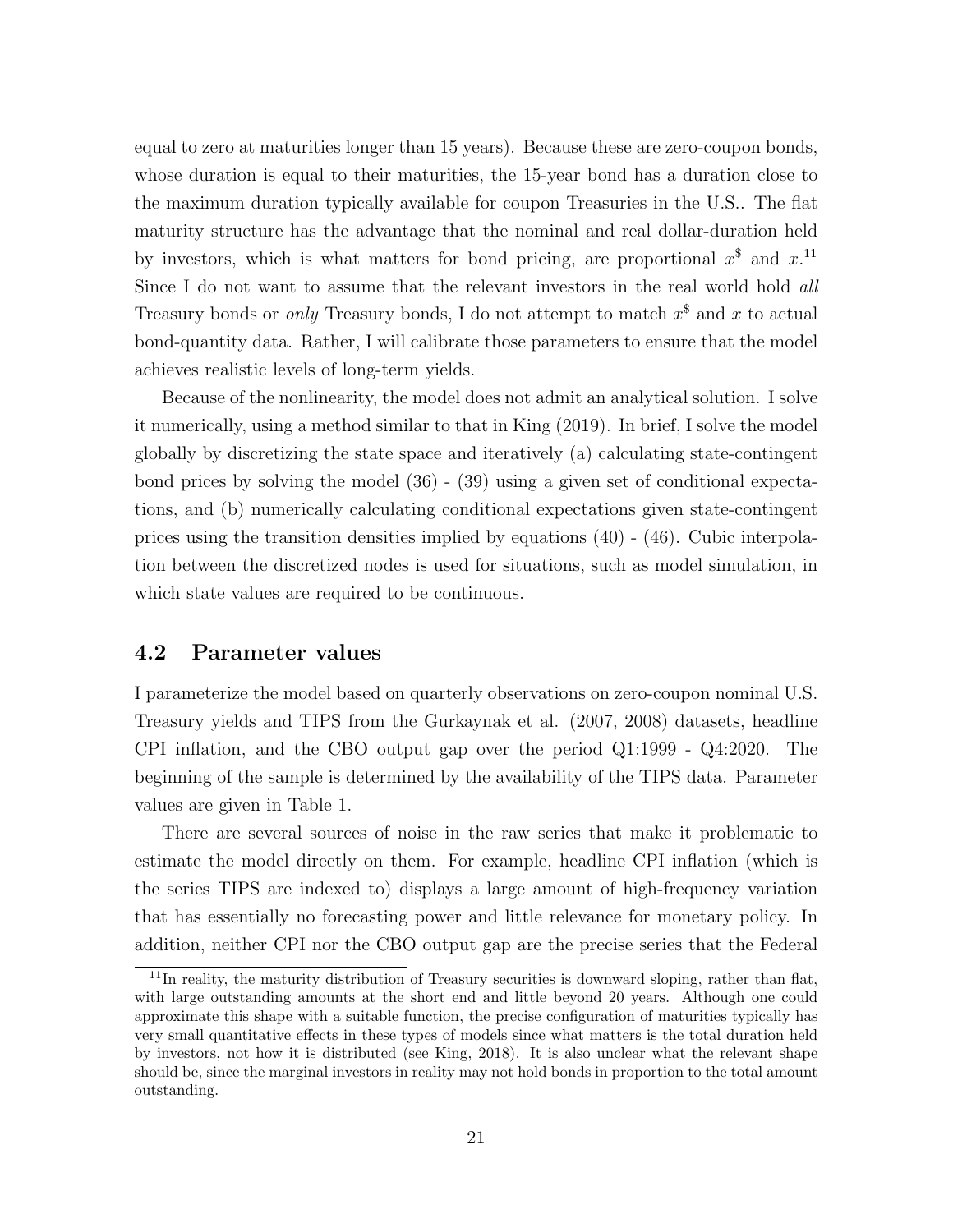Reserve bases monetary policy on, and the T-bill rate is not exactly the same as the monetary-policy instrument. For all of these reasons, I assume that the CPI, output gap, and T-bill rate are measured with iid error, and that only the underlying latent series drive the dynamics of the system.

In addition, to aid in the identification of the parameters of interest, I calibrate a few values to external sources. First, for the parameters of the monetary-policy rule (40) - (42), I use the standard Taylor (1993) values, together with the inertia of 0.76 estimated by Carlstrom and Fuerst (2008). These values are hard to estimate precisely over the last 20 years, in part because of the significant amount of time spent at the ELB. I set the value of the ELB itself to  $b = 0$ . Second, since unconditional means of persistent series are weakly identified in small samples, I assume that the long-run means of inflation and the output gap are  $\pi^* = 2.4\%$ , and  $g^* = -0.5\%$ . The first is the average expected value of CPI inflation, over a ten-year horizon, reported in the Blue Chip Economic Indicators over the period 1999 - 2020; the second is the average value of the CBO output gap since its inception in 1948. Finally, I approximate the level of r∗ in every quarter by the 6- to 11-year forecast of Tbill rates minus the corresponding forecast of inflation in the Blue Chip Economic Indicators survey.

Conditional on these values, I estimate the remaining parameters of the model including the key parameters that determine how inflation and output respond to real yields. The joint dynamics of observed CPI, output gap, and the T-bill rate are given by a nonlinear state-space model with three latent factors. I estimate the model using a particle filter with Gibbs sampling and use posterior means of the parameter distributions. Details of the estimation are described in Appendix B. Most notably, the estimates of  $\phi_{\pi,y}$  and  $\phi_{g,y}$  are both negative, implying that decreases in long-term real yields have stimulative effects on both inflation and output in the short run.

Finally, the values of  $x^{\$}$ , x, and  $r*$  are calibrated separately to match the levels of yields that are relevant as initial values in each of the three scenarios described below.

# 5 Policy Experiments

To examine the effects of nominal versus real QE programs in different plausible environments, I perform the following experiment. Given a set of initial conditions that approximate the average conditions that prevailed when the first Treasury QE program was launched in the U.S. in late 2008 and 2009, I find the quantity of nominal bond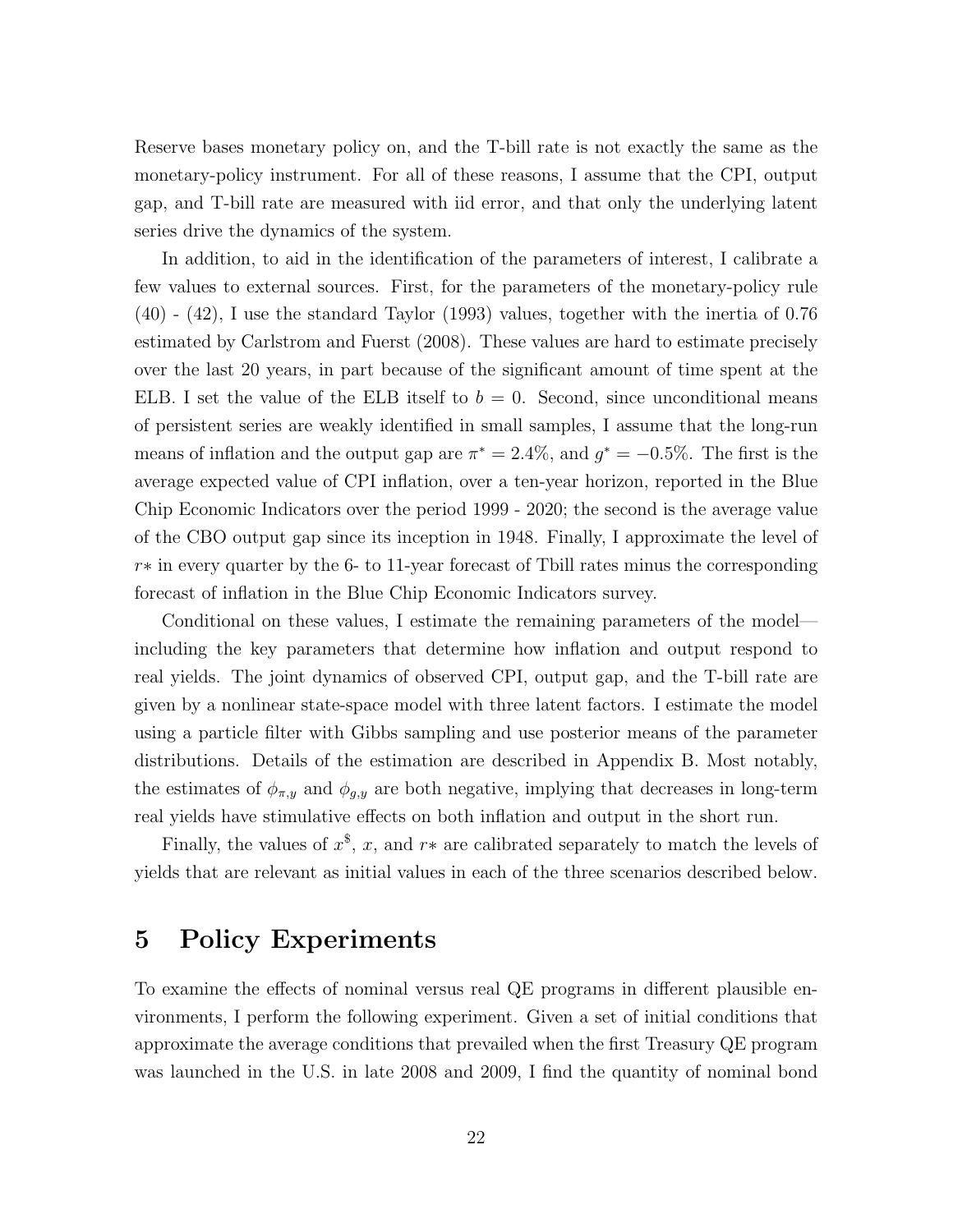purchases that reduces the ten-year nominal yield by 100 bp. Then, given the same conditions, find the changes in yields that would have resulted by purchasing the same quantity of real bonds instead. I then change the initial conditions to approximate the average conditions that prevailed in 2020, as the Federal Reserve again hit the ELB and implemented QE in response to the COVID-19 crisis, and in a third scenario in which r∗ has fallen further. I consider equal-sized QE programs in both real and nominal bonds in these three cases and compare their effects.

#### 5.1 Initial conditions

For ease of reference, I call the three cases I will consider the "high rate," "moderate rate," and "low rate" scenarios. The parameter values and initial state-variable configurations that define each scenario are summarized in Table 2. All three scenarios envision a recession in which the short-term nominal rate is reduced to the ELB. In particular, I set the state variables to the following values in the initial period  $(t = 0)$ in each scenario:  $\hat{i}_0 = 0$ ;  $\pi_0 = 0.01$ ;  $g_0 = -0.04$ . These values are roughly those that were observed around the time that the short rate was cut to the ELB and QE policies were enacted in the U.S. in each of the last two recessions.<sup>12</sup>

The differences across the scenarios are due to the initial levels of long-term yields, which depend on the values of  $x^{\$}$ , x, and r<sup>\*</sup>. In the high-rate scenario, I set r<sup>\*</sup> equal to 1.7%, its value in December 2008 according to the survey-based evidence mentioned above. In the moderate-rate scenario, I set  $r*$  equal to 0, the survey-based value in March 2020. In the low-rate scenario, I envision a future in which  $r*$  has fallen by the same amount again, to a level of -1.7%. In the high- and moderate-rate scenarios, I calibrate the values of  $x^{\$}$  and x such that the nominal and real ten-year yields are near the values that were observed around the previous periods when QE was implemented in the U.S.. In particular, in the high-rate scenario the initial value of the nominal and real ten-year yields, respectively, are set to 4.3% and 1.6%. In the moderate-rate scenario, they are set to 1.4% and -0.6%. The values of  $x^{\$}$  and x that are consistent with these yields are shown in the table.<sup>13</sup> Since there are no data to guide the choice

 $12$ According to the state-space model, the point estimates of latent inflation and the output gap were 1.2% and -4.8% in December 2008 and 0.5% and -3.5% in March 2020. Although one could tune the starting values in the scenarios to those exact values to more carefully dissect those two historical episodes, that is not the central purpose here. Instead, letting these values be the same across all three scenarios helps isolate the effects of changes in bond supply and facilitates comparability of QE policies.

<sup>13</sup>Because of dislocations in the Treasury market—particularly in the TIPS market—around these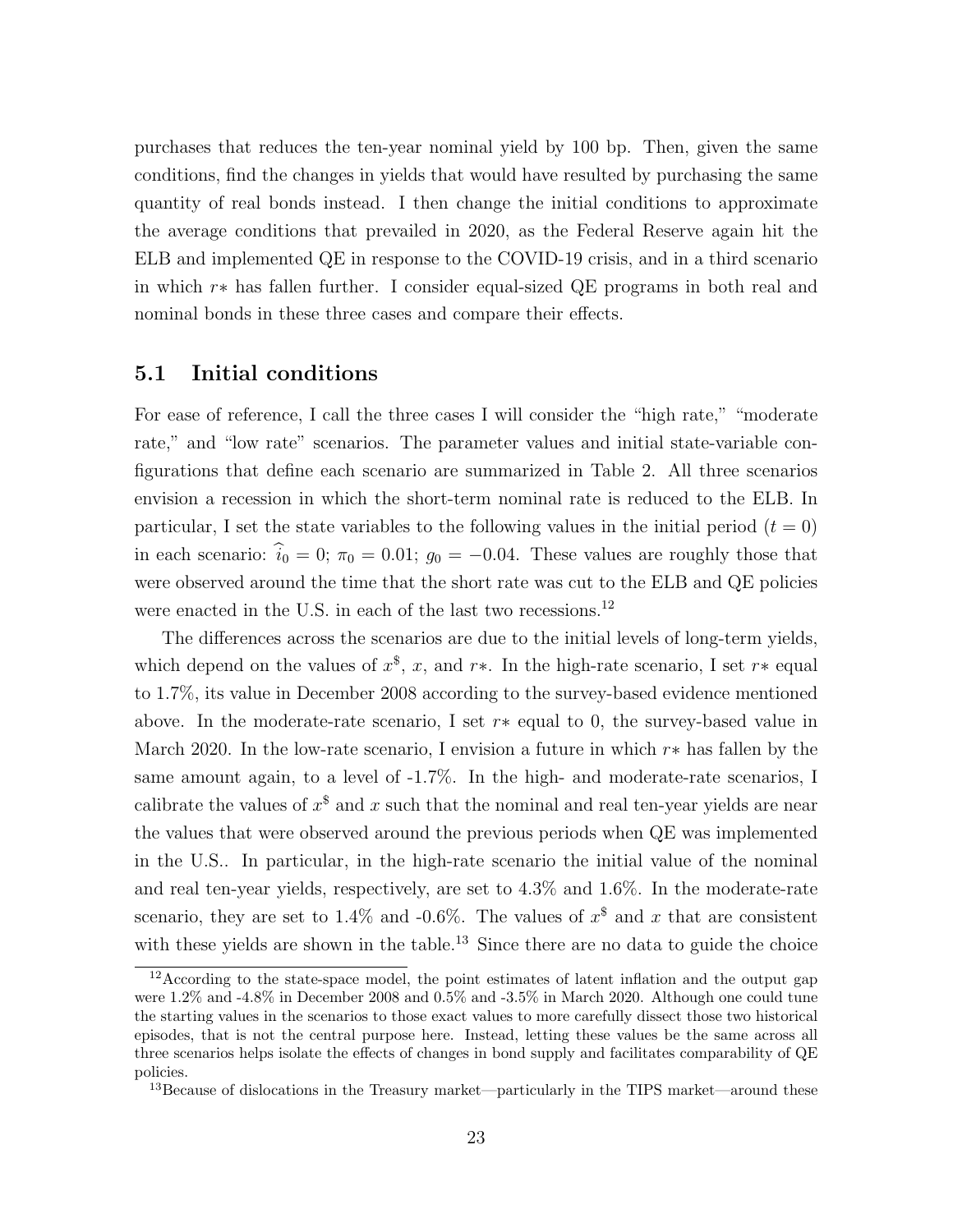of the bond-supply parameters in the low-rate scenario, I set them equal to the same values used in the moderate-rate scenario. This produces initial values for the ten-year nominal and real yields of 0.0% and -1.0%, respectively.

#### 5.2 Shock calibration

To establish a baseline, I first find the reduction in nominal bond supply  $x^{\$}$  that causes the nominal ten-year yield to fall by exactly 100 bp at time 0 in the high-rate scenario. (The size of the reduction itself has no interpretable meaning but turns out to be equal to 0.055—about 12% of the time-0 nominal duration exposure.) I then ask what the effects of this same change in bond supply would have been if it had instead been applied to real, rather than nominal, bonds and if it had occurred in the other two scenarios. This allows me to compare the "bang for the buck" of alternative QE policies in different environments.

A complicating issue is that the model allows for feedback between the macro variables and the short-term rate. Without further adjustments, a QE shock that lowers real yields will raise GDP and inflation, triggering an increase in the short rate through the Taylor rule over time. Because investors in the model have rational expectations, they will anticipate this increase as of period 0, which will cause the expectations component of long-term yields to rise immediately, offsetting at least part of the initial downward shock. Both to facilitate the analysis and to add realism, it is helpful to shut down this feedback.<sup>14</sup> Thus, for each scenario, the baseline simulation is one in which a negative shock to the shadow rate  $i_0$  occurs at the same time that the QE shock occurs. The size of the shadow-rate shock is chosen such that the expectations component of the ten-year nominal yield is unchanged in the initial period. As shown in the last two rows of the table, because expectations of future short rates are not very sensitive to the current value of the shadow rate at the ELB, it sometimes requires very large shadow-rate shocks to neutralize the feedback. Nonetheless, the effects on

times, it is not straightforward to get a clean read on exactly what the equilibrium level of yields actually was. The values that I use are approximations based on informally smoothing through the higher-frequency fluctuations in 2008-09 and 2020. Again, however, the precise values are not important because the purpose here is not to exactly reconstruct the past episodes but rather to consider QE policies in different plausible states of the world.

<sup>&</sup>lt;sup>14</sup>This "adds realism" because it seems unlikely that a central bank would want to increase short rates in response to the stimulus provided by its own QE program. Indeed, if anything, evidence indicates that policy expectations shifted down in response to QE announcements, through the socalled "signaling channel," as discussed in Section 5.4.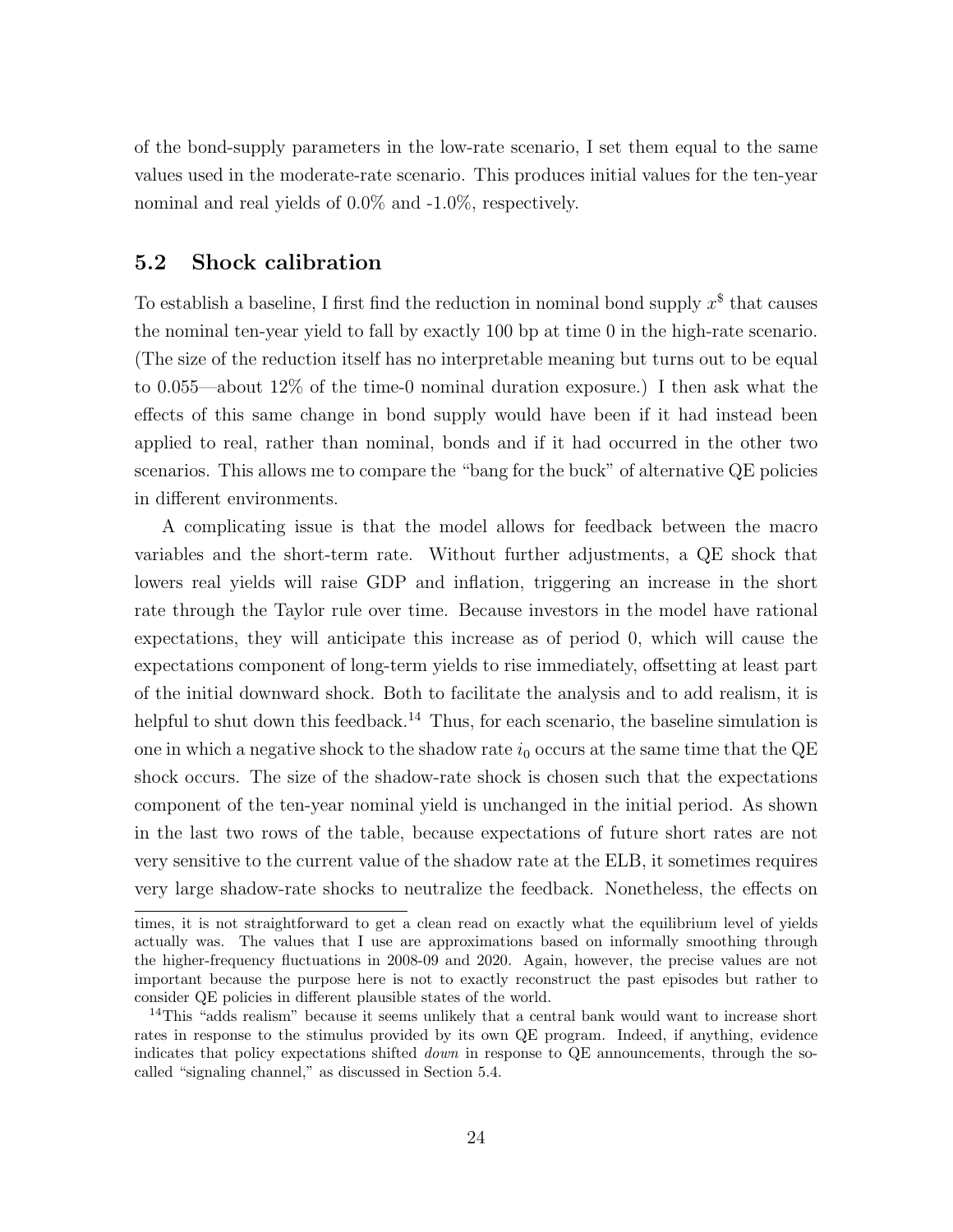the realized values of the other variables will turn out to be relatively modest. For comparison, I also show the case in which these neutralizing shocks do not occur and policy expectations are allowed to respond endogenously to the QE shocks.

#### 5.3 Results

#### 5.3.1 Yields

Figure 3 shows the responses of the real and nominal yield curves in the period when the shock occurs in each of the three scenarios. The initial configuration of the yield curves is shown as the solid black lines, while the post-shock curves are shown as dashed lines. The blue dashed line is the response to QE purchases of nominal bonds, while the red dashed line is the response to equal-sized purchases of real bonds. In the left-hand panels, the feedback from macro variables to the short rate is neutralized by introducing the additional shadow-rate shock, as described above. In the right-hand panels, the short rate mechanically follows the usual policy rule. To facilitate comparison, Table 3 reports the initial reactions of 10-year yields and inflation compensation in each case.

Beginning with the left-hand panels, the ten-year nominal yield in the high-rate scenario (panel A) falls by exactly 100 bp in response to the nominal-QE shock, by construction. The ten-year real yield falls by 86 bp in response to this shock. Inflation compensation declines by 14 bp (in spite of the fact that expected inflation rises because of the stimulus), reflecting the transfer of nominal risk from investors to the government. Empirical event studies on the Fed's first round of QE programs generally indicate that such programs caused a larger response of real yields than nominal yields (Krishnamurthy and Vissing-Jorgensen, 2012; Abrahams et al., 2016). The discrepancy between that evidence and the model results can be reconciled by noting that, to focus the analysis, the experiment here omits any "signaling channel" of QE purchases. Section 5.4 extends the analysis to include the signaling channel, and doing so produces a larger real-yield response, consistent with the evidence, but does not change the other results of the model significantly.

In response to a real QE shock of the same magnitude as the nominal QE shock just considered, the real yield falls by just 58 bp, rather than 86. As discussed above, the larger response of the real yield nominal QE shocks is consistent with the large, positive correlation between nominal rates and inflation induced by the Taylor principle in the model, since, in the high-rate scenario, ELB outcomes that violate that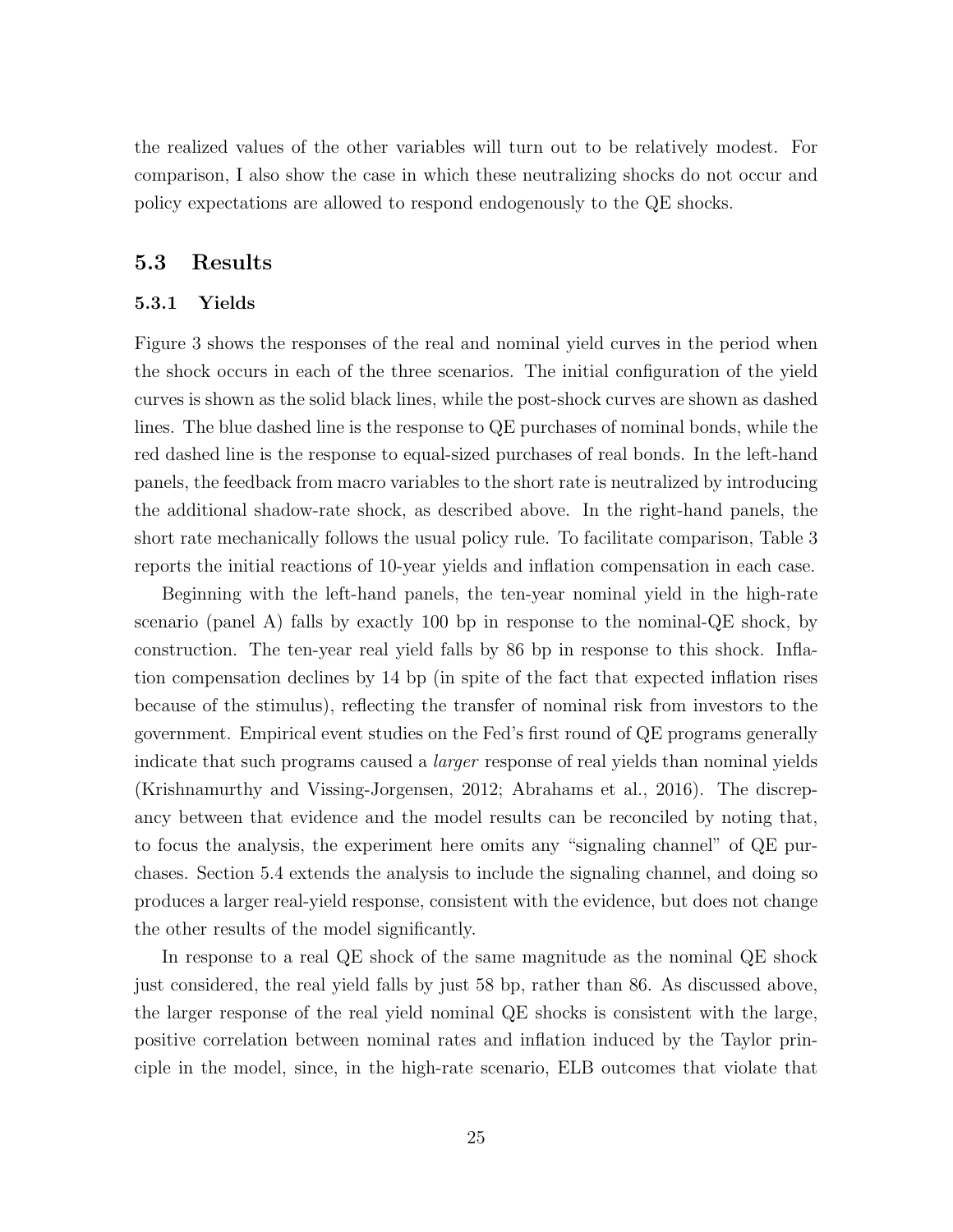principle are rare.<sup>15</sup>. When we move to the moderate-rate scenario (panel B), the same quantity of nominal or real QE has smaller effects on both real and nominal yields (and inflation compensation) than in the corresponding cases above, declining by 10% to 40%. However, it remains the case that purchases of nominal bonds have a greater effect on real yields than purchases of real bonds.

In the low-rate scenario, things are quite different (panel C). Because the nominal yield curve in this case begins the simulation flat at zero across all maturities, QE has no effect on nominal yields, regardless of whether it is implemented through real or nominal bonds. Moreover, nominal QE no longer has any effect on real yields. However, the effect illustrated in the two-period model kicks in: real bond purchases continue to cause real yields to fall. Indeed, the effects of real QE on the ten-year real yield are almost as large in the low-rate scenario as in the moderate-rate scenario (-30 bp versus -38 bp). As in the low-rate outcomes studied in the two-period model, inflation compensation rises in response to a real QE shock here, since real bonds, which hedge inflation in this environment, are removed from investors' portfolios.

The simulations where the short-rate feedback is not neutralized lead to notably smaller responses of real yields in the high- and moderate-rate scenarios. For example, the decline in the real yield in response to the nominal QE shock in the high-rate scenario is 44 bp, rather than 86, when the feedback is allowed. Despite these quantitative differences, however, the qualitative patterns in yields remain the same in the non-neutralized scenarios. It continues to be the case that nominal QE has a bigger effect on real yields than real QE above the ELB, but these effects decline and eventually disappear as rates get low. It also remains true that real QE has a significant effect on real yields even in the low-rate environment. Indeed, in the low-rate scenario, there is nothing to neutralize, because nominal short-rate expectations remain at the ELB even after the QE shocks.

#### 5.3.2 Macro variables

Figures 4 - 6 show impulse-response functions for yields and the macro variables over the subsequent five years in each scenario.<sup>16</sup> In each panel, the gold line shows the

<sup>&</sup>lt;sup>15</sup>Recall that in the two-period model the response of real yields to nominal QE was equal to the response of nominal yields to real QE. Because of the additional complexities of the quantitative model, that correspondence is not exact here, but the values are nonetheless similar to each other in all of the scenarios.

<sup>&</sup>lt;sup>16</sup>IRFs are calculated by simulating the model from the initial conditions given a QE shock and subtracting the corresponding values from a simulation with the same initial conditions but in which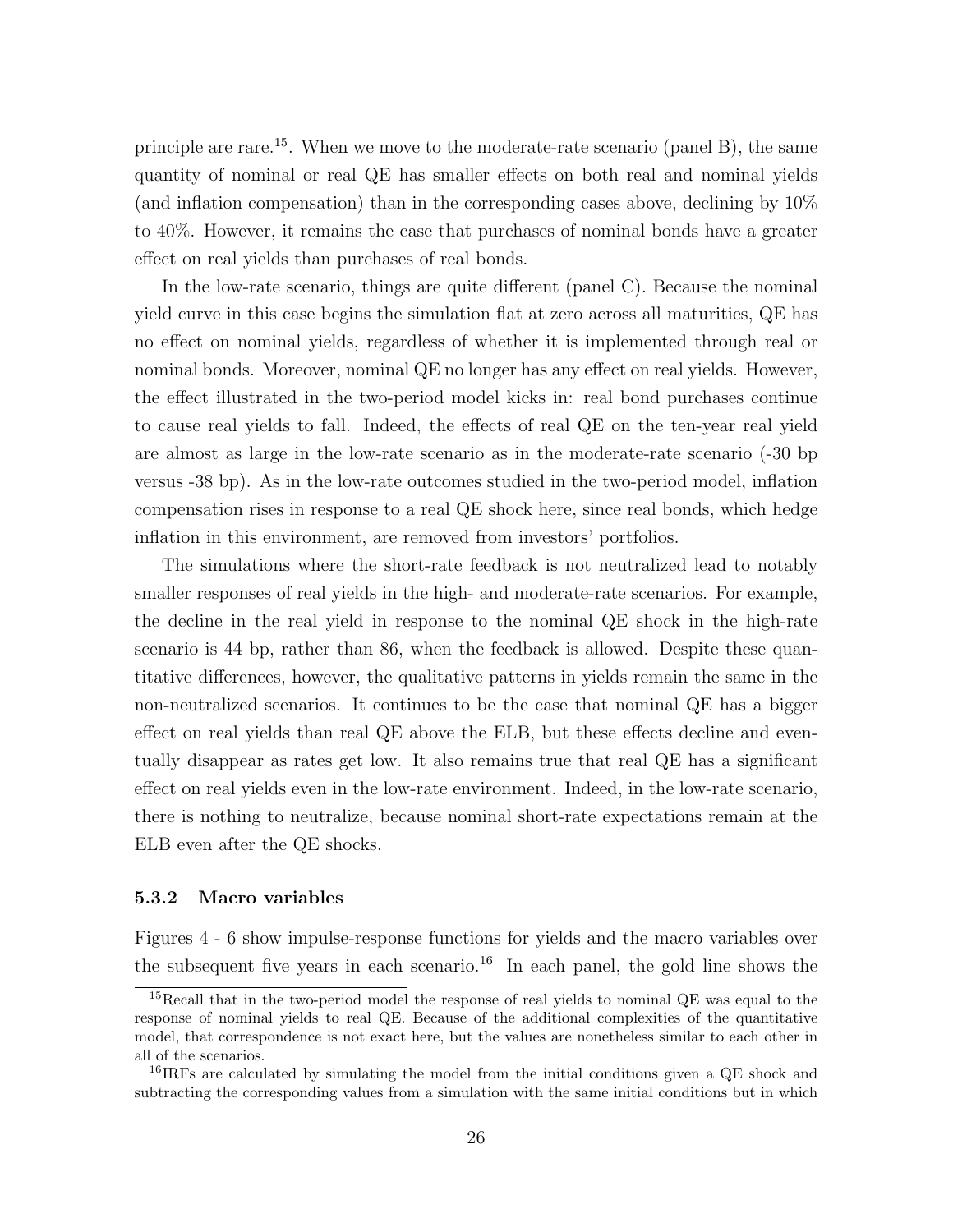baseline model in which feedback through the Taylor rule is neutralized using shadowrate shocks, while the blue line shows the simulation in which the feedback is allowed. To facilitate comparison, Table 3 summarizes the effects by reporting the values of the macroeconomic variables after 10 and 20 quarters.

The results are what one would expect given the shocks' relative impacts on real yields. In the high-rate scenario, nominal bond purchases have relatively large macroeconomic effects, though they take some time to fully materialize. In particular, the nominal QE shock increases inflation by about 30 bp and the level of output by about 60 bp in the medium-term. (These values are only about 20 and 40 bp, respectively, when the feedback through the short rate is not neutralized.) Purchases of real bonds in this scenario have smaller, but still notable, effects. Again, in the moderate-rate scenario, the macroeconomic results are qualitatively similar but a bit weaker.<sup>17</sup>

In the low-rate scenario, nominal QE purchases have no macroeconomic effects, since they do not reduce real yields. Meanwhile, real bond purchases, which manage to reduce the real yield by 30 bp even in this environment, continue to induce significant responses in output and inflation. Indeed, the macro responses are comparable to the magnitudes generated by the same shock in the high- and moderate-rate environments, in spite of the real yield response being somewhat lower. For example, after 5 years, inflation rises by 17 bp, and the level of output rises by 35 bp.

### 5.4 Allowing for the signaling channel

To keep the analysis focused on the effects of QE through term premia, the exercises above all assumed that asset purchases have no effect on agents' expectations for the short-term interest rate (except endogenously through the Taylor rule in the simulations where feedback is allowed). But a number of studies have suggested that signaling a central bank's commitment to keeping the future short-term rate low may be a major channel through which QE operates (e.g., Bauer and Rudebusch, 2014; Battarai et al., 2015). I now re-run the experiments allowing for this channel.

Signaling in the model is accomplished by assuming that a negative shadow-rate

no QE shock occurs.

<sup>&</sup>lt;sup>17</sup>Note that, in the baseline simulations for both the high- and moderate-rate scenarios, the shadow rate falls substantially in order to neutralize the endogenous effects of QE on the policy rate path. Because the simulations begin with the shadow rate at the ELB, the additional decline implies that the nominal short rate will remain equal to the ELB for several quarters, which, since it is taken relative to a simulation in which there is no QE shock, implies a monotonic decline in the IRF during this period.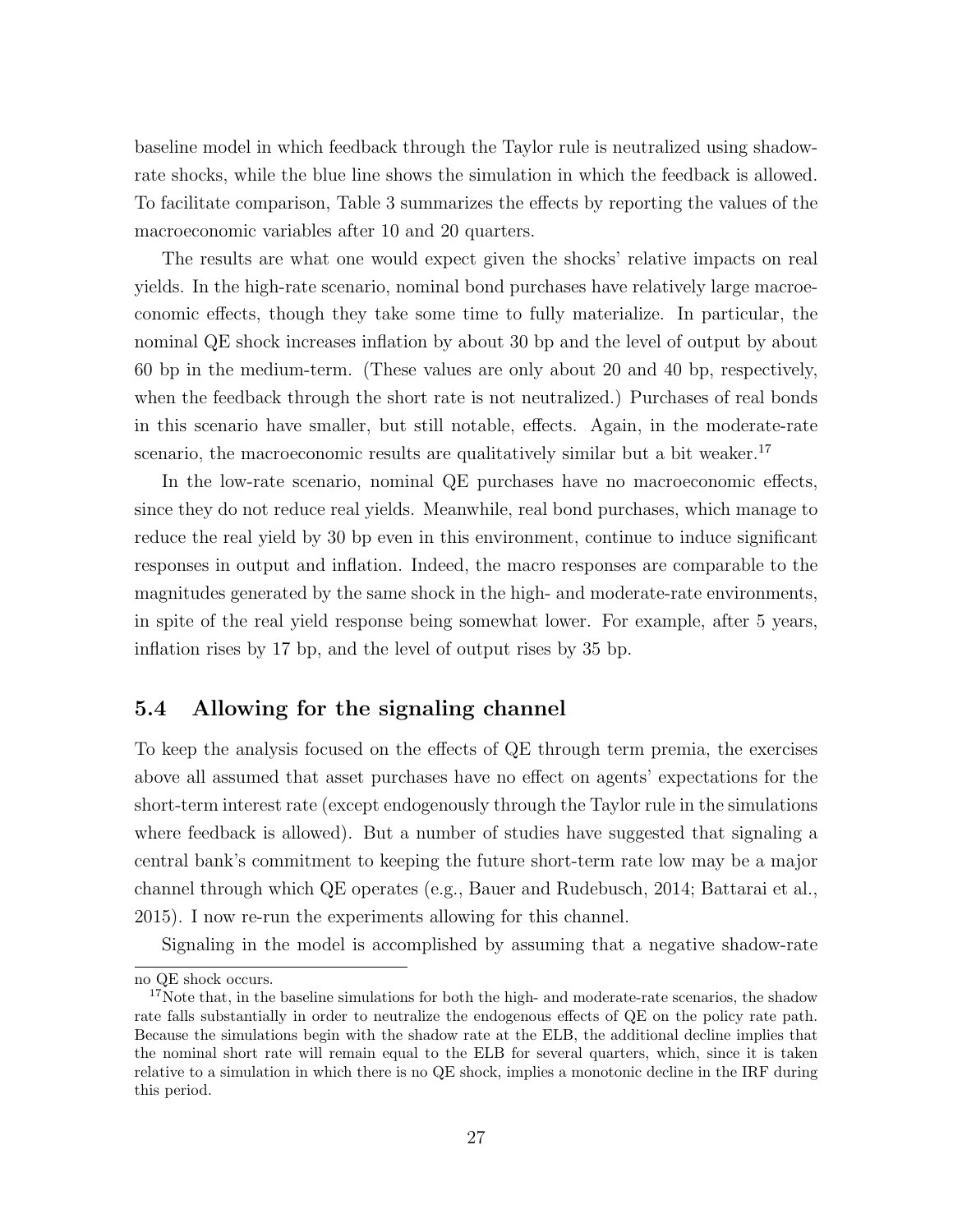shock occurs in the same period in which the central bank purchases bonds. Empirical evidence on the magnitude of signaling effects versus duration effects is mixed. For illustration, I assume that signaling accounts for half of the effect of QE on nominal yields in the high-rate regime. That is, I consider a reduction in outstanding nominal bonds that lowers the 10-year nominal yield by 50 bp in the high-rate scenario, and a simultaneous shock to  $\hat{i}_0$  that lowers that yield by an additional 50 bp.<sup>18</sup> Thus, the initial movement on the nominal yield is the same as in the experiments above, but that movement is now equally the product of lower short-rate expectations and reduced duration, rather than reduced duration alone.

The first column of Table 4 shows the results (cf. the first column of Table 3A). The first thing to note is that, unlike the baseline analysis above, QE now has a larger effect on long-term real yields than on long-term nominal yields. This is because the signaling channel results in an increase in expected inflation. Consequently, the expected path of  $r_t$  falls by more that the expected path of  $i_t$ . As noted earlier, empirical event studies, which are largely based on data from a regime similar to the high-rate scenario, tend to suggest that real yields did indeed fall by more than nominal yields in response to QE shocks. So allowing for a signaling channel can bring the model into closer alignment with the data in this sense.

In spite of the fact that real yields initially fall by more here than in Table 3, however, there is little difference in macroeconomic outcomes. The reason is that, although it is bigger in period 0, the reduction in real yields that occurs through the signaling channel is shorter-lived than the reduction that occurs through the duration channel. The bigger initial effect and lower persistence roughly offset in terms of their medium-term effects on output and inflation.

The remaining columns of the table translate the QE purchases to real bonds and examine the effects across the other two interest-rate environments, just as in Table 3. When comparing nominal versus real QE, I continue to use an equal reduction in bond quantities for both, as above. I also assume that the signaling effects of real QE are the same as the signaling effects of nominal QE and are invariant to the initial level of interest rates—that is, the assumed shadow rate shock is the same across all six columns of the table.

The signaling channel becomes less effective in lower-interest-rate environments.

<sup>&</sup>lt;sup>18</sup>The size of the shocks that accomplish this are -0.033 for  $x^{\$}$  and -170% for  $\hat{i}_0$ . For interpretation, the shadow-rate shock pushes back the modal timing of policy rate "liftoff" by 15 quarters.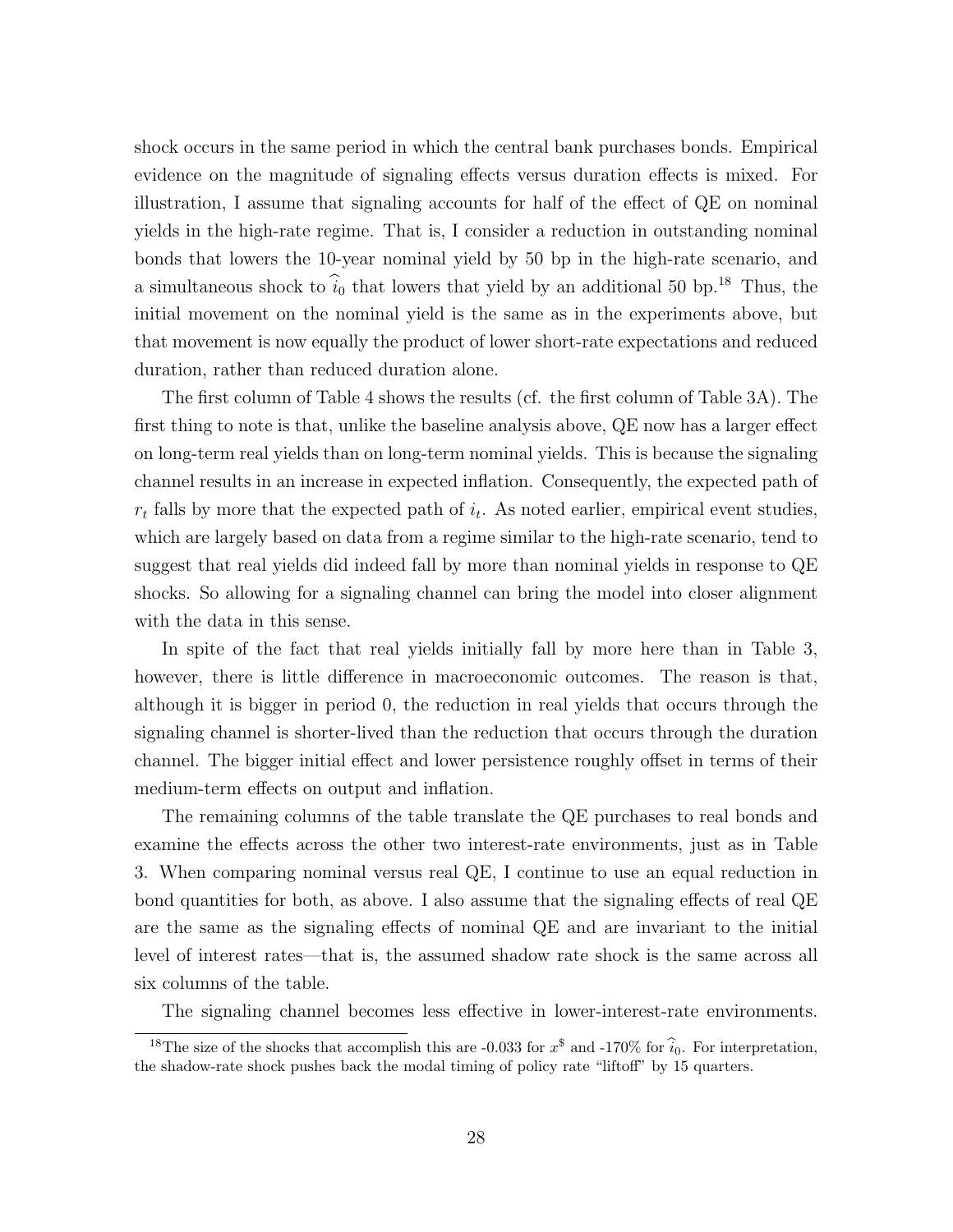This is intuitive, since signaling about policy rates over a given period can accomplish little if market participants already expect those rates to be close to the ELB during that entire period. In the extreme, where the ten-year yield is already at the ELB, signaling has no effect. Since, for the reasons discussed above, nominal bond purchases also have no effect through the duration channel in that scenario, QE is impotent regardless of whether the signaling channel is allowed or not.

Otherwise, there is not much qualitative or quantitative difference between these scenarios that include the signaling channel and those shown above that exclude it. The effects of real bond purchases are smaller, in terms of basis points, in the lowrate environment, but this is because the assumed reduction in bond purchases itself is smaller. Most importantly, real QE continues to have non-trivial effects on the macroeconomy, even when the potential of nominal QE has been exhausted.

From these observations, I conclude that purchases of real bonds could continue to provide some amount of stimulus for the economy, even when nominal yields are driven to their lower bound across all maturities. Of course, it may require very large purchases of such bonds to have the desired effect, and in most jurisdictions the size of the market, if it exists at all, is too small to allow this. However, economically equivalent types of policies may be available. I briefly turn to this issue next.

# 6 Practical considerations

As noted earlier, inflation-linked bond markets are a small fraction of overall government debt markets in most advanced economies. Thus, implementing purchase programs of such bonds at a large scale is generally infeasible. However, an asset-purchase program is not the only way to create the outcomes that the model prescribes. From the perspective of the model, what matters is that investors receive a short exposure to inflation risk, or, equivalently at the ELB, that their net holdings of real duration decrease. This outcome can be achieved if, instead of selling real bonds, the investors borrow at an inflation-indexed rate. In terms of the net exposures  $x$ , holding negative quantities of bonds is the same as taking out a loan. Consequently, in principle, a central bank could put downward pressure on real yields by lending in real terms to financial institutions.

While a full discussion of such a lending program is beyond the scope of this paper, we can make a few preliminary observations. First, to be effective in removing real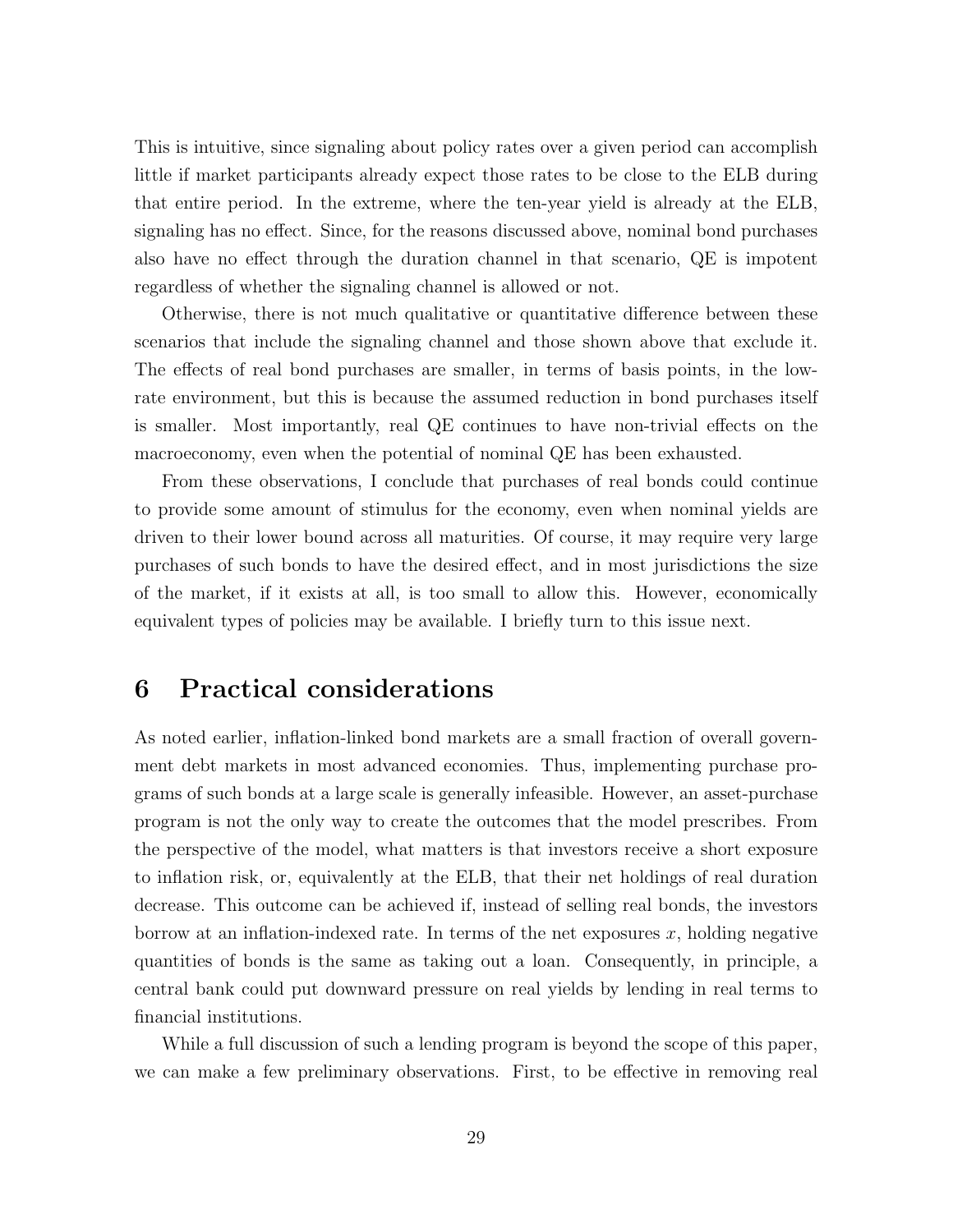duration, inflation-indexed lending would have to have a maturity of several years.<sup>19</sup> Lending at such long horizons would not be unprecedented. A number of major central banks, including the ECB and the Bank of England, have offered credit to banks at nominal rates at long maturities in the recent past.<sup>20</sup> Section 10 of the Federal Reserve Act prohibits the Fed from lending at terms of more than four months under normal circumstances. There is an exception for loans against residential mortgage collateral, but in those cases the rate is specified to be the lowest that applies to any Reserve Bank credit. Thus, most likely, an invocation of Section13(3) of the Act, requiring the consent of the Treasury, would be required to implement such a program under the current legal structure. But these emergency powers are not such exceptional events—they have successfully been used in each of the last two recessions.

Second, as with nominal lending, a central bank would have options concerning how to structure an inflation-indexed lending program, depending on the relative value it places on precise control over the level of yields, the size of its balance sheet, and other factors. For example, such loans could be made in fixed quantities, through an auction mechanism, or at fixed real rates, as a standing facility. In either case, from an accounting perspective, the operations would be essentially equivalent to a real bond-buying program from the central bank's perspective just as they would be from investors' perspective. Instead of holding a bond on the asset-side of its balance sheet, the central bank would hold a loan. Reserves in the banking system would increase by an amount equal to the increase in assets, just as with QE operations.

The economics behind such a hypothetical lending facility are straightforward. Consider a traditional bank that makes loans and takes deposits in nominal terms. To a first approximation, such a bank is hedged against inflation shocks; both its real loan revenue and its real deposit costs fall when inflation rises. But if this bank replaces its deposits with inflation-indexed term credit, it is no longer hedged. A positive shock to inflation will reduce its real income but have no effect on its real interest expense. All else equal, in order to accept this extra inflation risk, the bank will require that the real rate on its liabilities must be lower. If the central bank were to auction a large amount of such credit, the stop-out rate could well be deeply negative—precisely the desired result. Of course, it is also likely that financial institutions would try to pass

 $19$ The loans would also have to prohibit or impose steep penalties on prepayment.

<sup>&</sup>lt;sup>20</sup>The BoE offered credit to banks at terms up to four years through the Funding for Lending Scheme and the Term Funding Scheme. The ECB offered loans up to three years through its Long-Term Refinancing Operations. The Reserve Bank of New Zealand, the Reserve Bank of Australia, and the Riksbank have all also offered loans up to three years through various lending facilities.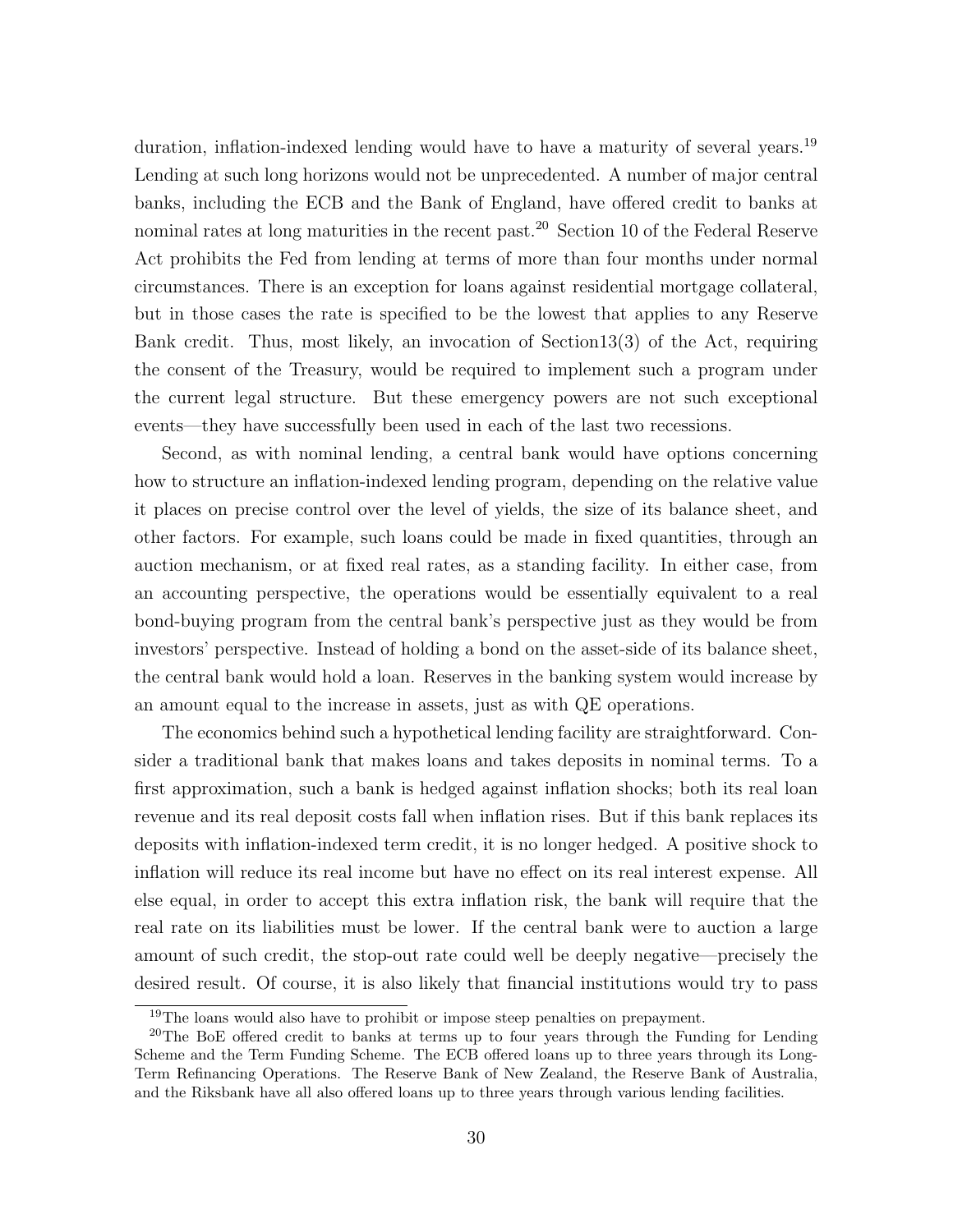on the inflation risk to their customers by issuing inflation-indexed loans themselves or engaging in derivatives transactions. But this would be the transmission mechanism at work.

Inflation-indexed term lending would have some advantages over negative nominal short-term rates, which is an alternative that some central banks have experimented with after their policy rates reached zero (see, e.g., Campbell et al., 2020). One objection to negative nominal short rates is that they may be costly for banks and therefore spur disintermediation or excessive risk-taking (Brunnermeier and Koby, 2018; Heider et al., 2019). But these outcomes would be less likely with inflation-indexed term lending because banks' funding costs would be reduced in real terms. Another concern with negative nominal short rates is that they could cause problems for entities like money-market mutual funds, which require positive nominal returns on short-term debt to remain operational (Di Maggio and Kacperczyk, 2017; Arteta et al., 2018). But inflation-indexed lending would not cause negative nominal rates, so this concern wouldn't apply. Indeed, if it implemented such a program, a central bank could potentially raise its short-term policy rate slightly to provide relief to such institutions. Finally, some have noted that very negative nominal policy rates may not be attainable at all, at least as long as paper currency exists, because at some point agents will just hoard cash rather than accept negative nominal returns (e.g., Rogoff, 2017). But the model makes clear that this possibility does not apply to inflation-indexed loans. Those instruments cannot be arbitraged with cash because they involve a risk, and a risk premium, that cash does not.

A separate question is whether the economy would respond to changes in longterm real yields that were not accompanied by changes in nominal yields or expected inflation. One might question the possible extent of pass-through, since private issuance of inflation-linked debt is generally very small. But with high inflation-risk premia and low real term premia, firms would have strong incentives to issue inflation-indexed bonds, or to engineer their synthetic production through the use of derivatives.<sup>21</sup> Banks too would have incentives to offer inflation-indexed loans, since, as just noted, they would otherwise be left with unhedged inflation exposure on the asset side of their balance sheets. Finally, borrowers should be eager to take inflation-indexed credit,

<sup>&</sup>lt;sup>21</sup>Issuance of standard, nominal bonds and loans is equivalent to issuance of inflation-indexed products if it is accompanied by an inflation swap between the borrower and the originating financial institution. Inflation swaps markets are larger in Europe than in the United States, but again there would be incentives for participants to grow these markets in the scenarios envisioned here.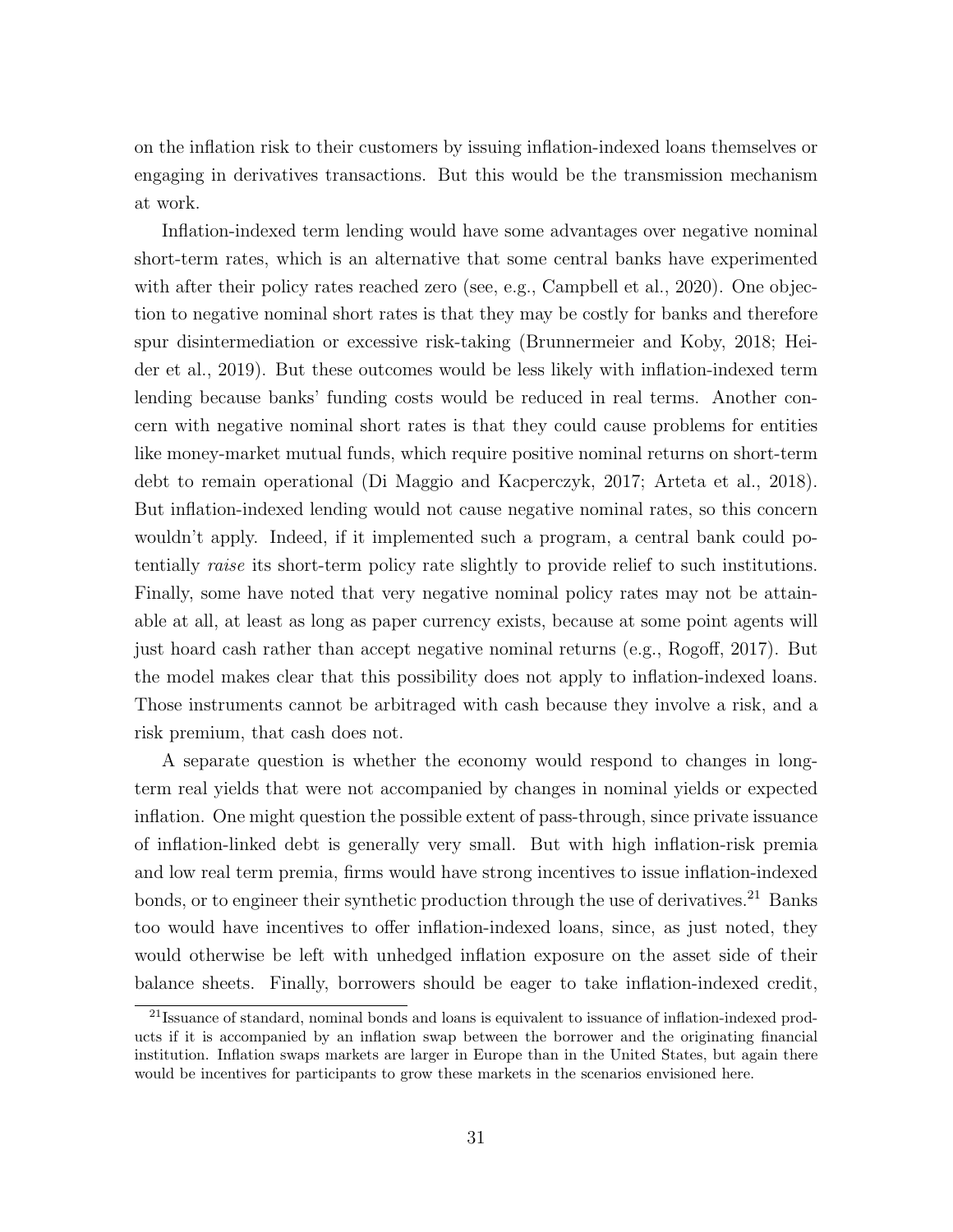since by doing so they would expect to pay real interest rates much lower than they would pay on nominal credit (albeit only by accepting greater liability-side inflation risk).

Apart from issuance of private inflation-indexed debt, real term-premium shocks can be transmitted to the economy in other ways. For example, they should also work directly on asset prices, outside of intermediation channels, thereby stimulating the economy through wealth effects. The prices of inflation-linked bonds, one small component of consumer wealth, are directly affected by a QE program that purchases them. But the reduction in the real term-premium should also pass through to any other asset that acts as a partial inflation hedge (i.e., for which the inflation-risk premium does not rise one-for-one with reductions in the real term premium at the ELB). For example, real returns on some types of equities are typically resilient against inflation, since increases in the nominal prices that firms charge customers are ultimately passed through to higher nominal dividends. Thus, all else equal, decreases in the real term premium should lift stock prices, while increases in the inflation-risk premium should have little effect on them. Similar arguments can be made for a variety of assets that pay off in real values, such as commodities and housing. They may also apply to nominal private debt with credit risk, since borrowers ability to pay such debt is positively correlated with inflation.

# 7 Conclusion

The evidence in Gilchrist et al. (2015), Gertler and Karadi (2015), and others strongly suggests that changes in long-term real term premia can have important effects on the macroeconomy. This paper has studied the extent to which QE programs can affect these premia when the lower bound is close to binding on the nominal yield curve. In that situation, purchases of nominal bonds have a small effect on both real and nominal yields that disappears altogether when the lower bound is reached. But purchases of real bonds can reduce real yields without limit. They do so by transferring inflation risk to the private sector, driving the inflation-risk premium up and the real term premium down in equal measure. The results of the quantitative model, which captures key features of the data well, suggest that buying real bonds—or other economically equivalent transactions that a central bank could undertake—could be effective in lowering real yields and stimulating economic activity in future episodes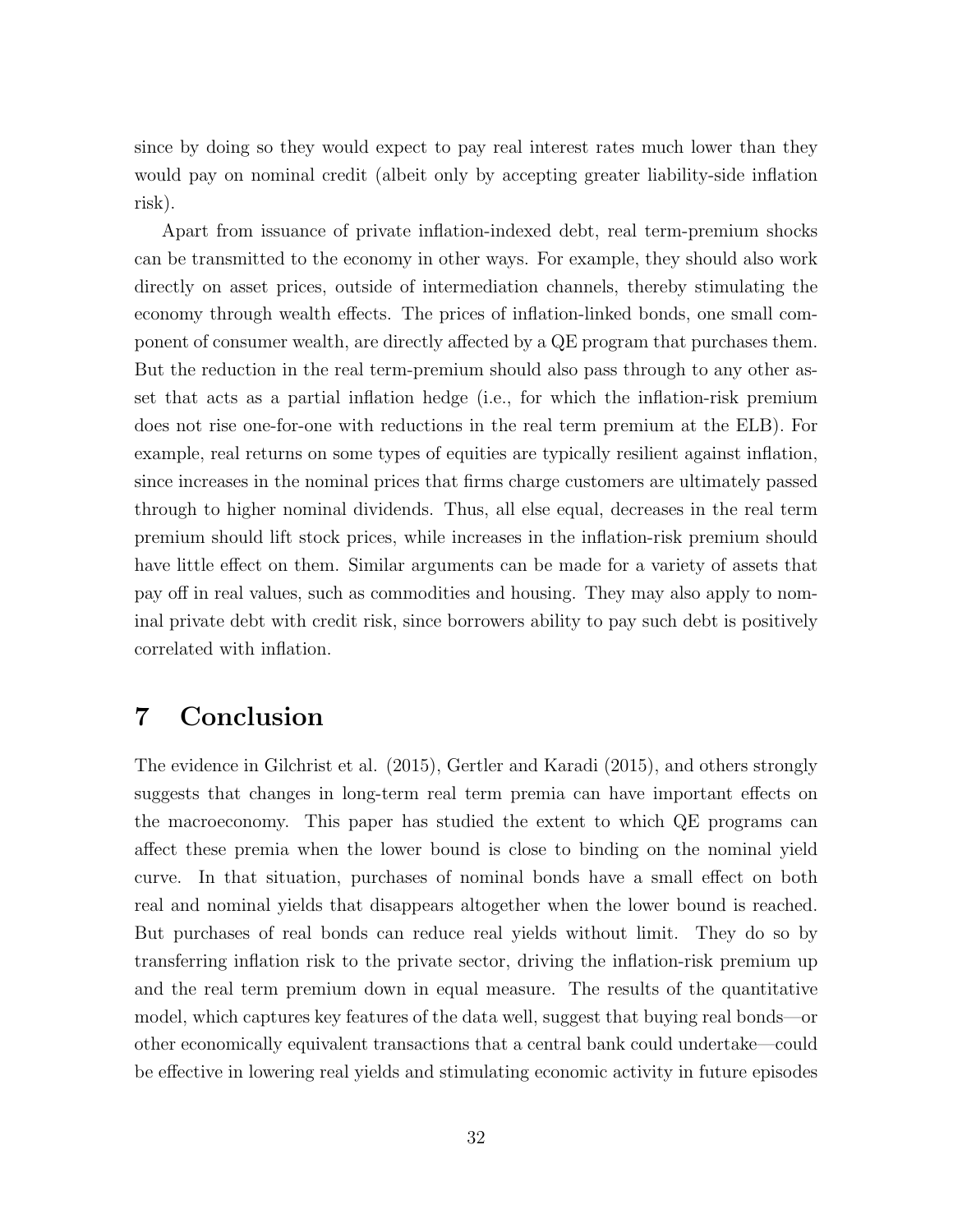where the nominal lower bound binds at long maturities.

From an academic standpoint, this paper contributes to the literature, introduced by Vayanos and Vila (2021), studying the effects of bond supply held by investors on the term structure of interest rates. Most of that literature has ignored both inflation and the effective lower bound, two elements that are central to capturing the behavior of the yield curve and its response to QE-type policies. I incorporate both features, as well as real economic activity, into such a model and introduce a distinction between real and nominal bonds.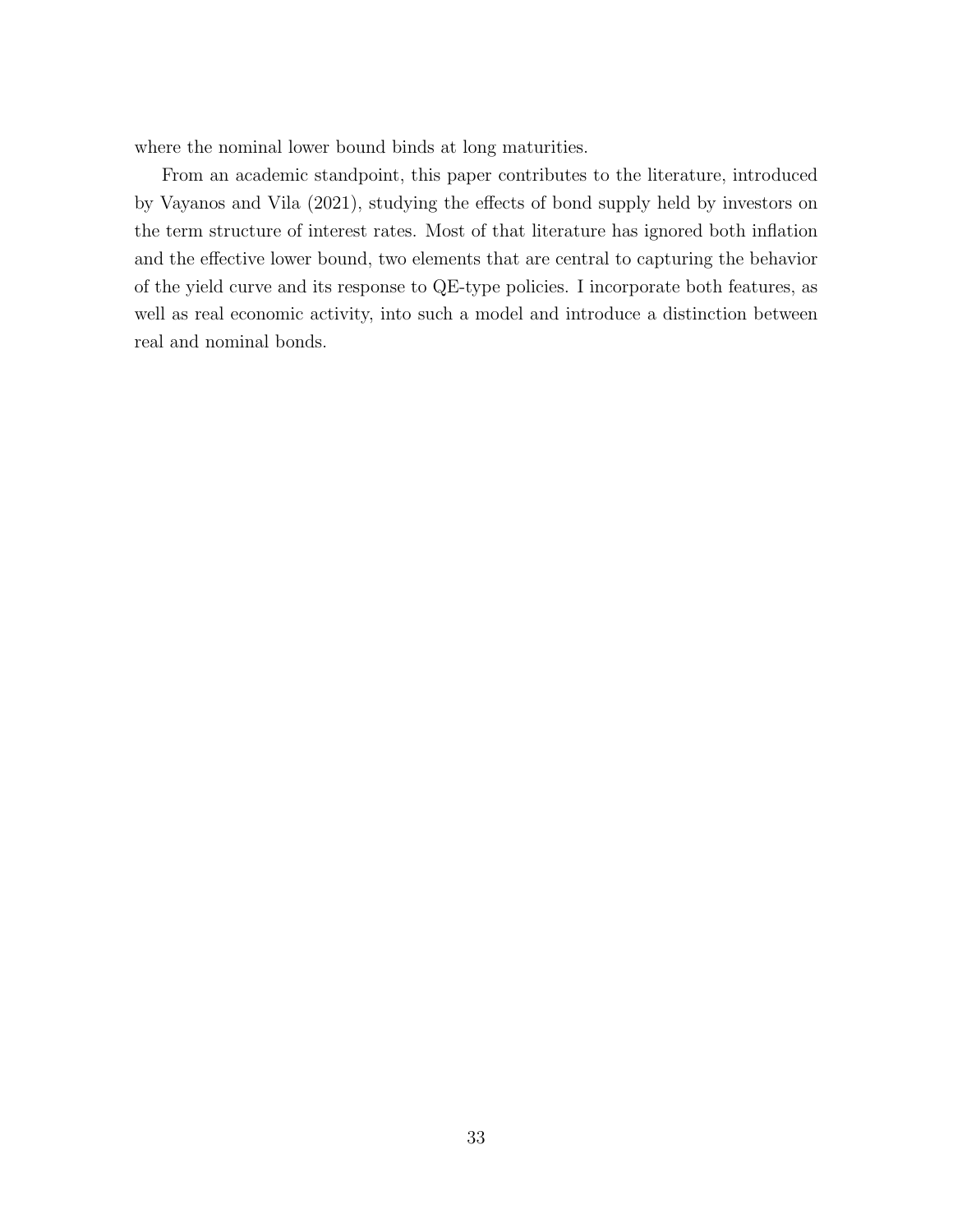# 8 Appendix A. Solution to quantitative model

This appendix describes the solution for bond prices in the quantitative, continuoustime model of Section 4. Because of the nonlinearities, an analytical solution is not available. However, we can characterize the equilibrium conditions implicitly in terms of the covariances of bond prices. These covariances are endogenous in the model and are found numerically using the method of King (2019) (see text).

The first-order conditions for this problem can be written in terms of the expected excess real returns on real and nominal bonds:

$$
E_{t}\left[\frac{dP_{t}^{s(\tau)}}{P_{t}^{s(\tau)}}\right] = i_{t}dt + a\int_{0}^{T} z_{t}^{s}(s) \text{cov}_{t}\left[\frac{dP_{t}^{s(\tau)}}{P_{t}^{s(\tau)}}, \frac{dP_{t}^{s(s)}}{P_{t}^{s(s)}}\right] + z_{t}(s) \text{cov}_{t}\left[\frac{dP_{t}^{s(\tau)}}{P_{t}^{s(\tau)}}, \frac{dP_{t}^{s(s)}}{P_{t}^{s(s)}}\right] ds
$$
(47)  
\n
$$
E_{t}\left[\frac{dP_{t}^{(\tau)}}{P_{t}^{(\tau)}}\right] = (i_{t} - \pi_{t}) dt + a\int_{0}^{T} z_{t}^{s}(s) \text{cov}_{t}\left[\frac{dP_{t}^{(\tau)}}{P_{t}^{(\tau)}}, \frac{dP_{t}^{s(s)}}{P_{t}^{s(s)}}\right] + z_{t}(s) \text{cov}_{t}\left[\frac{dP_{t}^{(\tau)}}{P_{t}^{(\tau)}}, \frac{dP_{t}^{(s)}}{P_{t}^{(\tau)}}\right] ds
$$

for all  $\tau$ . Denote log bond prices as  $p_t^{\$(\tau)} \equiv \log P_t^{(\$ \tau)}$  and  $p_t^{(\tau)} \equiv \log P_t^{(\tau)}$  $t^{(\tau)}$ . By Itô's Lemma, for any two bond maturities  $\tau$  and s, we have

$$
\mathbf{E}_{t}\left[dp_{t}^{(\tau)}\right] = \mathbf{E}_{t}\left[\frac{dP_{t}^{(\tau)}}{P_{t}^{(\tau)}}\right] - \frac{1}{2}\text{var}_{t}\left[dp_{t}^{(\tau)}\right]
$$
\n(49)

and

$$
cov_t \left[ dp_t^{(\tau)}, dp_t^{(s)} \right] = cov_t \left[ \frac{dP_t^{(\tau)}}{P_t^{(\tau)}}, \frac{dP_t^{(s)}}{P_t^{(s)}} \right]
$$
(50)

for real bonds, and similarly for nominal bonds. Making use of these relationships, and substituting in  $z^{*}(\tau) = x^{*}$  and  $z(\tau) = x$  for all  $\tau$ , we have

$$
E_t\left[dp_t^{\$(\tau)}\right] = i_t dt + a \int_0^T z_t^{\$(s)cov_t\left[dp_t^{\$(\tau)}, dp_t^{\$(s)}\right] + z_t(s) cov_t\left[dp_t^{\$(\tau)}, dp_t^{(s)}\right] ds - \frac{1}{2}var_t\left[dp_t^{\$(\tau)}\right] \tag{51}
$$

$$
E_t\left[dp_t^{(\tau)}\right] = (i_t - \pi_t)dt + a \int_0^T z_t^*(s) \text{cov}_t\left[dp_t^{(\tau)}, dp_t^{*(s)}\right] + z_t(s) \text{cov}_t\left[dp_t^{(\tau)}, dp_t^{(s)}\right] ds - \frac{1}{2} \text{var}_t\left[dp_t^{(\tau)}\right] \tag{52}
$$

Because nominal bonds payoff a nominal face value of 1 with certainty at maturity that is, they satisfy the boundary condition  $p_t^{\$(0)} = 0$  at all t—bonds with positive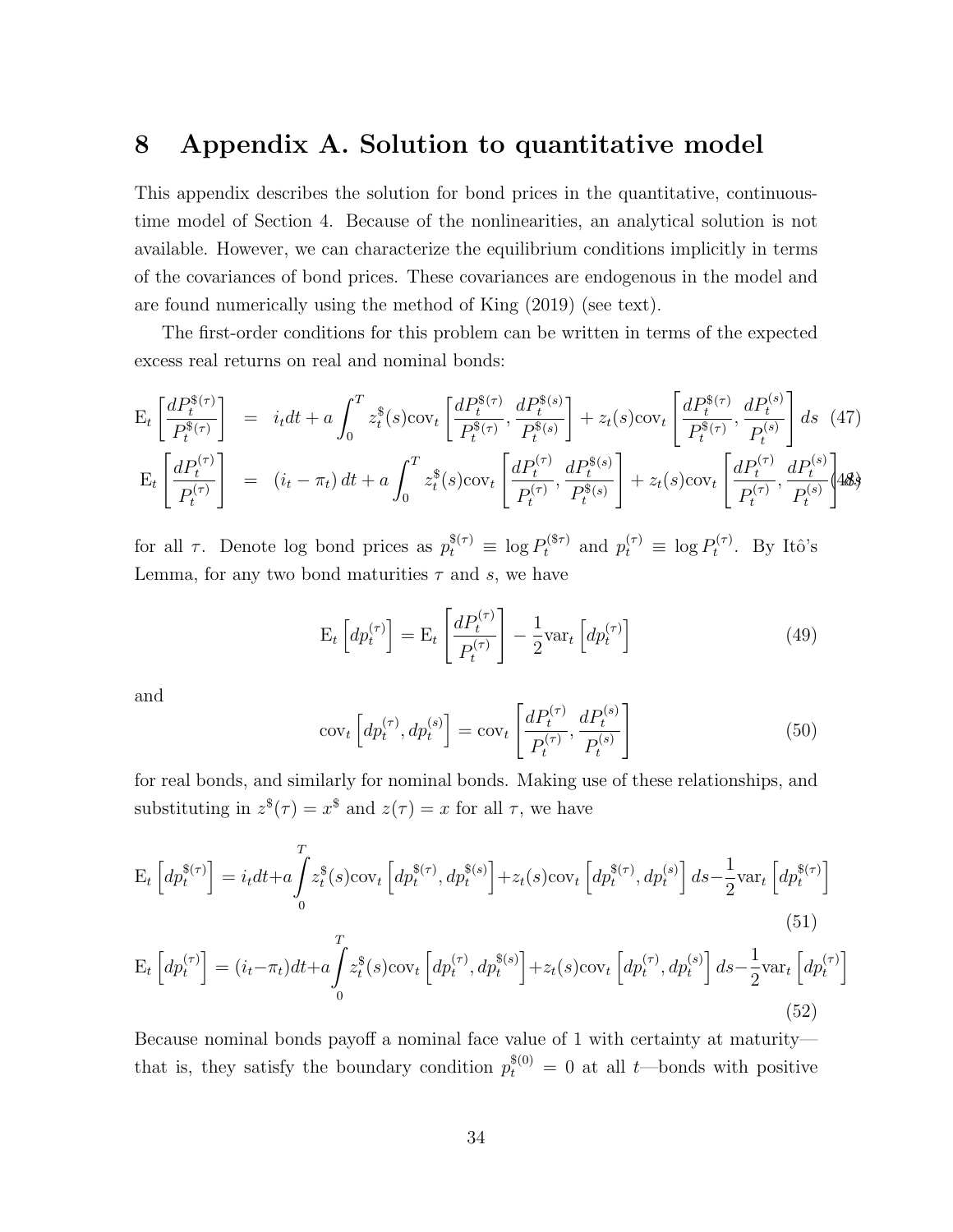maturities are given by the sum of expected future returns:

$$
p_t^{\mathcal{S}(\tau)} = -\int_0^T \mathbf{E}_t \left[ \frac{dp_{t+s}^{\mathcal{S}(\tau-s)}}{ds} \right] ds \tag{53}
$$

Real bonds at maturity pay off the rate of inflation in addition to their price appreciation, leading to the solution

$$
p_t^{(\tau)} = -\int_0^T \mathbf{E}_t \left[ \frac{dp_{t+s}^{(\tau-s)} + \pi_{t+s}}{ds} \right] ds \tag{54}
$$

The following standard relationships then determine bond yields  $y_t^{(\tau)}$  $\overset{(\tau)}{t}$ :

$$
y_t^{\$(\tau)} \equiv -p_t^{\$(\tau)}/\tau \tag{55}
$$

$$
y_t^{(\tau)} \equiv -p_t^{(\tau)} / \tau \tag{56}
$$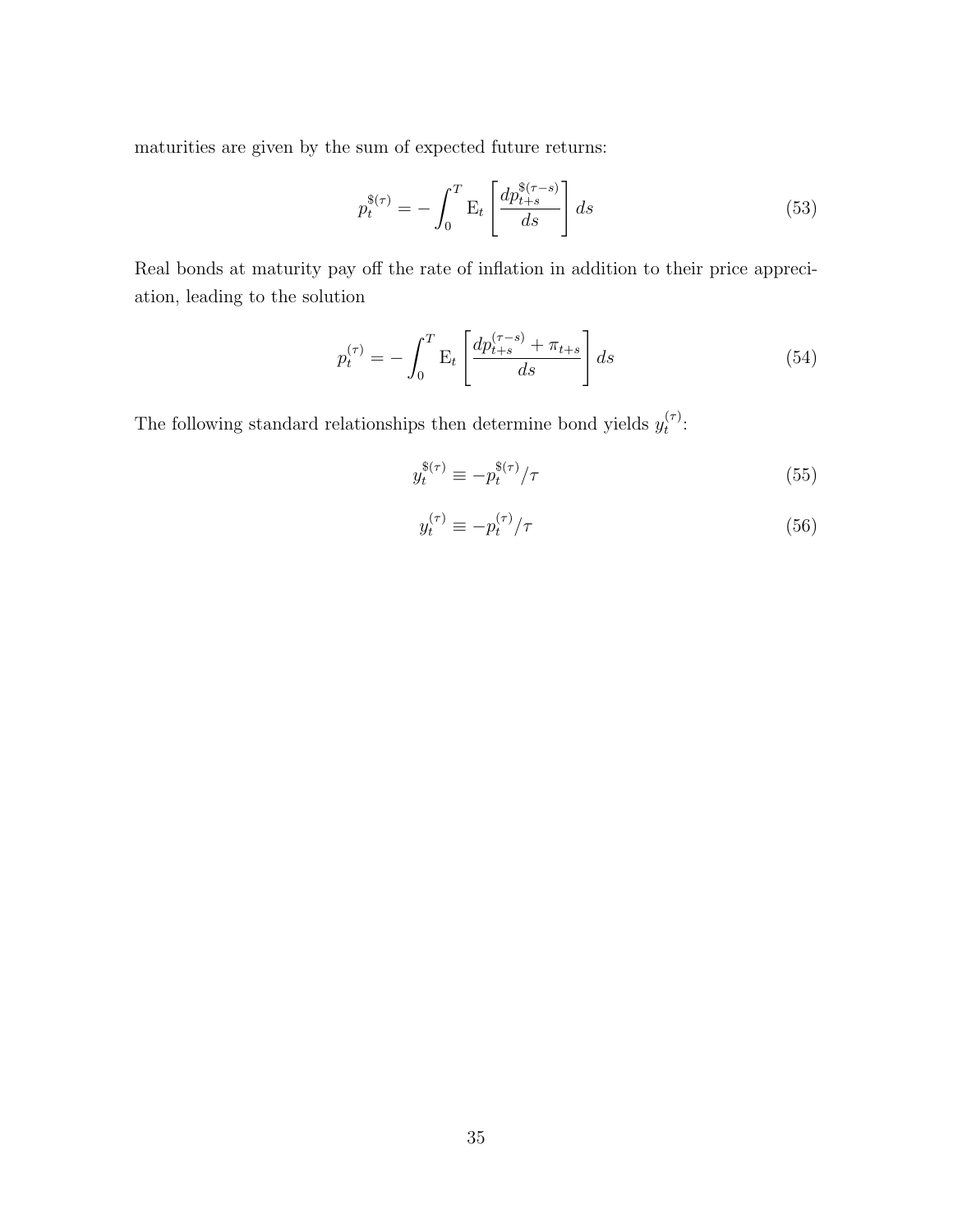# 9 Appendix B. Estimated State-Space Model

This appendix describes the empirical model used to obtain the parameters governing the dynamics of the endogenous state variables  $\pi$ , y, and i. The empirical counterparts for these model objects are headline CPI inflation, the CBO output gap, and the three-month Treasury bill rate. However, for a variety of reasons, these data series do not correspond exactly to the model concepts. I therefore assume that the I assume that the data measure the "true" values of inflation, the output gap, and with serially uncorrelated (but possibly cross-correlated) errors. In addition, of course, the shadow rate is not observed at all when it is below the ELB.

From the perspective of the state-space model, the ten-year real yield and the neutral real rate (r\*) are exogenous forcing variables. (Of course, in the equilibrium model developed the text, the real yield is made endogenous.). I use the 10-year zerocoupon TIPS yield reported by Gurkaynak et al. (2007) and the difference between long-horizon CPI and T-bill forecasts reported in the Blue Chip Economic Indicators. The latter is a consensus survey forecast at a 6 - 11 year horizon.

Because of the nonlinearity associated with the ELB, analytical filtering methods are not available. The model is estimated using a particle filter. Data are quarterly from 1999:1 - 2021:1. As noted in the text, to aid identification in the relatively short sample, some of the fixed parameters are calibrated to external information. The remaining parameters are estimated by Gibbs sampling, using 100,000 draws with the first 50,000 discarded for burn-in.

Smoothed posterior state estimates are shown in Figure B.1, together with the corresponding data series.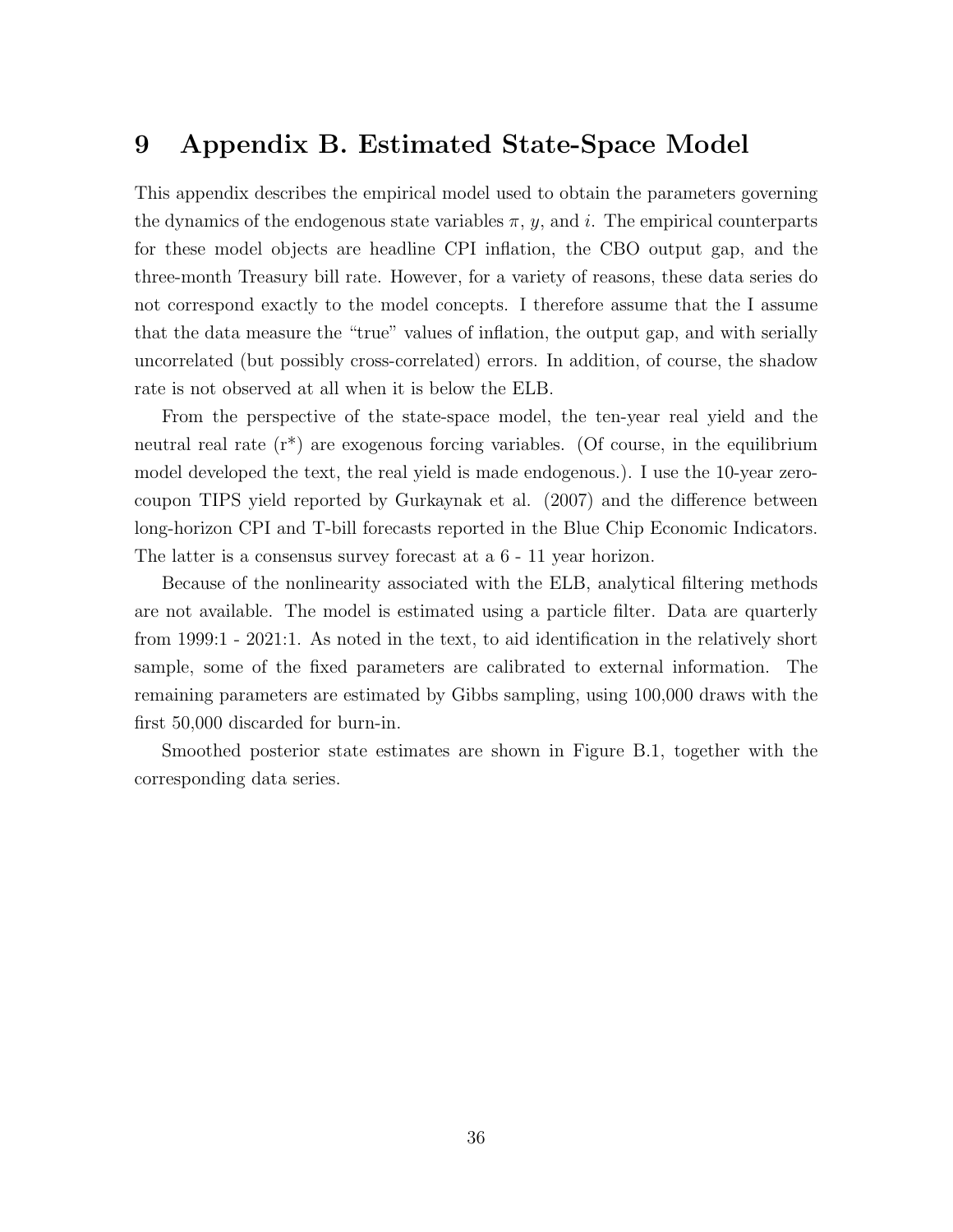# References

- [1] Abrahams, M.; Adrian, T.; Crump, R. K.; and Moench, E., "Decomposing Real and Nominal Yield Curves." Journal of Monetary Economics 84: 182-200.
- [2] Ang, A.; Bekaert, G.; Wei, M., 2008. "The Term Structure of Real Rates and Expected Inflation." Journal of Finance 63(2): 797-849.
- [3] Arteta, C. M.; Kose, M. A.; Stocker, M.; Taskin, T., 2018. "Implications of Negative Interest-Rate Policies: An Early Assessment" Pacific Economic Review 23(1): 8 - 26.
- [4] Bartsch, E.; Boivin, J.; Fischer, S.; Hilebrand, P., 2019. "Dealing with the Next Downturn: From Unconventional Monetary Policy to Unprecedented Policy Coordination." SUERF Policy Note 105 (October).
- [5] Battarai, S.; Eggertsson, G. B.; Gafarov, B., 2015. "Time Consistency and the Duration of Government Debt: A Signalling Theory of Quantitative Easing." NBER Working Paper 21336 (July).
- [6] Bauer, M.; Rudebusch, G. D., 2014. "The Signaling Channel for Federal Reserve Bond Purchases." International Journal of Central Banking 10(3): 233-89.
- [7] Brunnermeier, M.; Koby, Y., 2018. "The Reversal Interest Rate." NBER Working Paper 25406 (December).
- [8] Campbell, J. C.; King, T. B.; Orlik, A.; and Zarutski, R., 2020. "Issues Regarding the Use of the Policy Rate Tool." FEDS Working Paper, 2020-070 (August).
- [9] Carlson, M.; D'Amico, S.; Fuentes-Albero, C.; Schlusche, B.; and Wood, P., 2020. "Issues in the Use of the Balance Sheet Tool." FEDS Working Paper, 2020-071 (August).
- [10] Carlstrom, C. T.; Fuerst, T. S., 2008. "Inertial Taylor Rules: The Benefit of Signaling Future Policy." FRB St. Louis Review 90(3): 193-203.
- [11] D'Amico, S.; Kim, D.; Wei, M., 2018. "Tips from TIPS: The Informational Content of Treasury Inflation-Protected Security Prices." Journal of Financial and Quantitative Analysis 53(1): 395-436.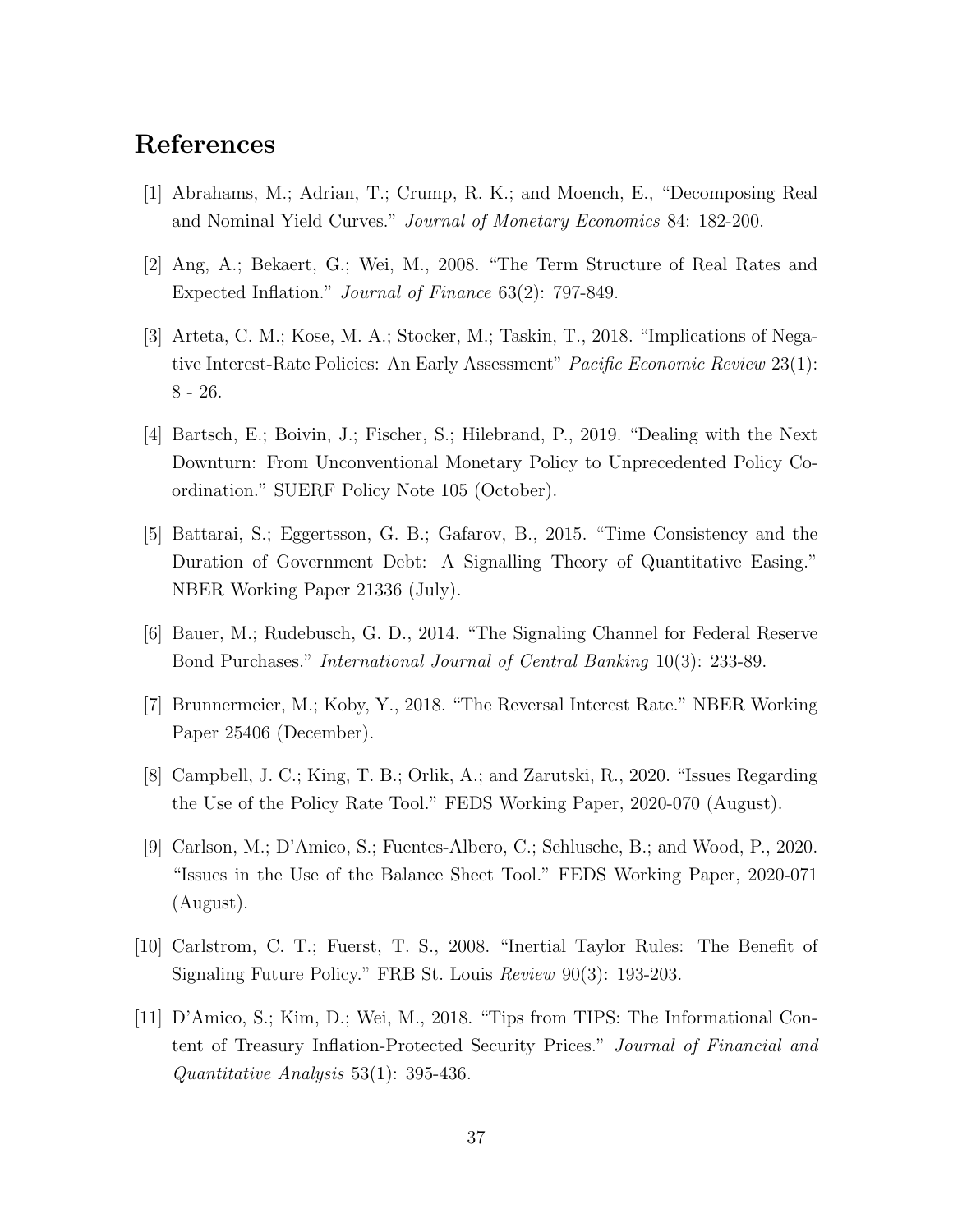- [12] D'Amico, S.; King, T. B., 2013. "Flow and Stock Effects of Large-Scale Treasury Purchases: Evidence on the Importance of Local Supply." Journal of Financial Economics.
- [13] D'Amico, S.; Seida, T., 2020. "Unexpected Supply Effects of Quantitative Easing and Tightening." FRB Chicago Working Paper 2020-17 (July).
- [14] Di Maggio, M.; Kacperczyk, M., 2017. "The Unintended Consequences of the Zero Lower Bound Policy." *Journal of Financial Economics* 123(1): 59-80.
- [15] Diez de los Rios, A., 2020. "A Portfolio-Balance Model of Inflation and Yield Curve Determination." Bank of Canada working paper 2020-6 (March).
- [16] Evans, M. D. D., 2002. "Real Rates, Expected Inflation, and Inflation Risk Premia." Journal of Finance 53(1): 187-218.
- [17] Gagnon, J.; Raskin, M.; Remache, J.; Sack, B., 2011. "The Financial Market Effects of the Federal Reserve's Large-Scale Asset Purchases". International Journal of Central Banking 7(1): 3 - 43.
- [18] Gagnon, J.; Jeanne, O., 2020. "Central Bank Policy Sets the Lower Bound on Bond Yields." Petersen Institute for International Economics Working Paper 20-2 (March).
- [19] Gertler, M.; Karadi, P., 2015. "Monetary Policy Surprises, Credit Costs, and Economic Activity." American Economic Journal: Macroeconomics." 7(1): 44- 76.
- [20] Greenwood, R.; Hanson, S. G.; and Liao, G. Y., 2018. "Asset Price Dynamics in Partially Segmented Markets" Review of Financial Studies 31(9): 3307 - 43.
- [21] Greenwood, R.; Vayanos, D., 2014. "Bond Supply and Excess Bond Returns." Review of Financial Studies 27(3): 663-713.
- [22] Gilchrist, S.; Lopez-Salido, D.; Zakrajsek, E., 2015. "Monetary Policy and Real Borrowing Costs at the Zero Lower Bound." American Economic Journal: Macroeconomics  $7(1)$ : 77-109.
- [23] Gurkaynak, R; Sack, B.; Wright, J. H., 2007. "The U.S. Treasury Yield Curve: 1961 to the Present." Journal of Monetary Economics 54(8): 2291-2304.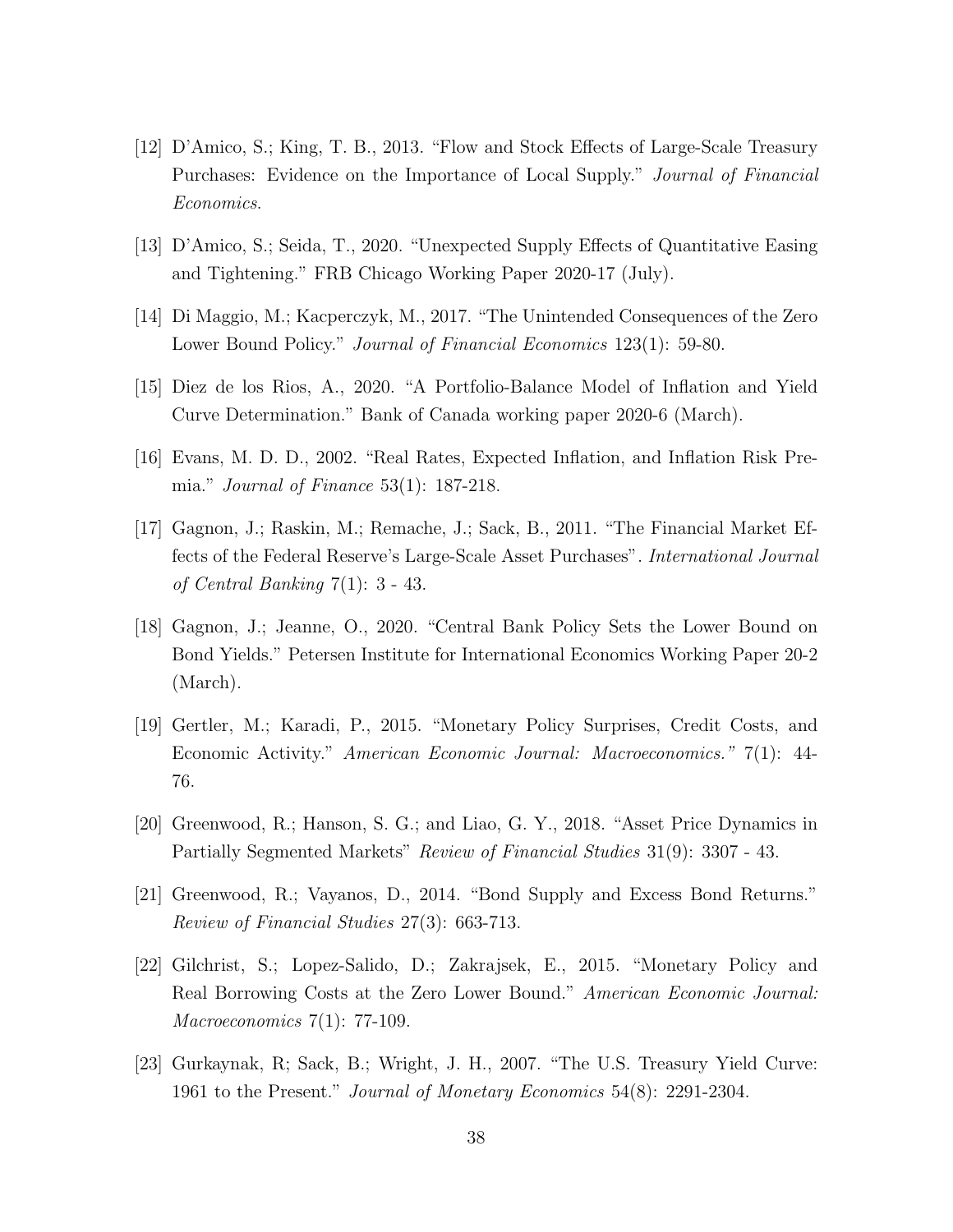- [24] Gurkaynak, R; Sack, B.; Wright, J. H., 2010. "The TIPS Yield Curve and Inflation Compensation". American Economic Journal: Macroeconomics 2(1): 70-92.
- [25] Gurkaynak, R.; Wright, J. H., 2012. "Macroeconomics and the Term Structure." Journal of Economic Literature 50(2): 331-67.
- [26] Hamilton, J.; Wu, J. C., 2012. "The Effectiveness of Alternative Monetary Policy Tools in a Zero Lower Bound Environment." Journal of Money, Credit, and Banking 44(s1): 3-46.
- [27] Hanson, S.G.; Lucca, D. O.; Wright, J. H., 2021. "Rate-Amplifying Demand and the Excess Sensitivity of Long-Term Rates." Quarterly Journal of Economics 136(3): 1719-81.
- [28] Heider, F.; Saidi, F.; Schepens, G., 2019. "Life Below Zero: Bank Lending under Negative Policy Rates." Review of Financial Studies 32(10): 3728-61.
- [29] Kaminska, I.; and Zinna, G., 2019. "Official Demand for U.S. Debt: Implications for U.S. Real Rates." Journal of Money, Credit, and Banking 52(2-3): 323-64.
- [30] King, T. B., 2019. "Duration Effects in Macro-Finance Models of the Term Structure." Working paper, 2018.
- [31] King, T. B., 2019. "Expectation and Duration at the Effective Lower Bound." Journal of Financial Economics 134(3): 736-60.
- [32] Krishnamurthy, A.; and Vissing-Jorgensen, A., 2012. "The Effects of Quantitative Easing on Interest Rates: Channels and Implications for Policy." Brookings Papers on Economic Activity Fall 2001: 215-88.
- [33] Ray, W., 2019. "Monetary Policy and the Limits to Arbitrage: Insights from a New Keynesian Preferred Habitat Model." Working paper (Jaunary).
- [34] Reifschneider, D.; Wilcox, D. W., 2020. "A Program for Strengthening the Federal Reserve's Ability to Fight the Next Recession." Petersen Institute Working Paper 20-5 (May).
- [35] Rogoff, K., 2017. "Dealing with Monetary Paralysis at the Zero Bound." Journal of Economic Perspectives 31(3): 47-66.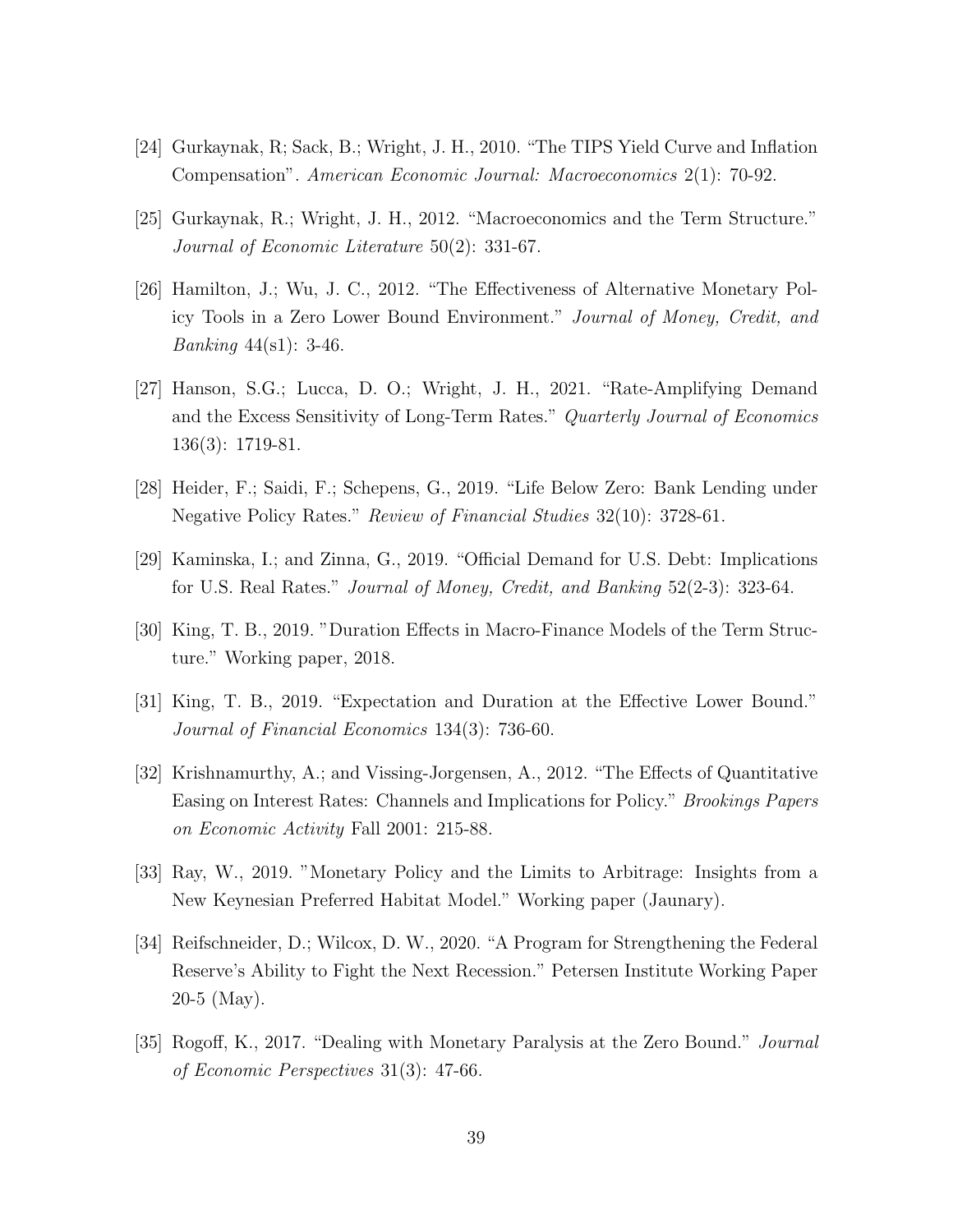- [36] Rosengren, E., 2020. "Observations on Monetary Policy and the Zero Lower Bound" Remarks for a Panel Discussion at the 2020 Spring Meeting of the Shadow Open Market Committee (March).
- [37] Taylor, J. B., 1993. "Discretion versus Policy Rules in Practice." Carnegie-Rochester Conference Series on Public Policy 39: 195-214.
- [38] Vayanos, D.; V., J.-L., 2021. "A Preferred Habitat Model of the Term Structure of Interest Rates." Econometrica 89(1): 77-112.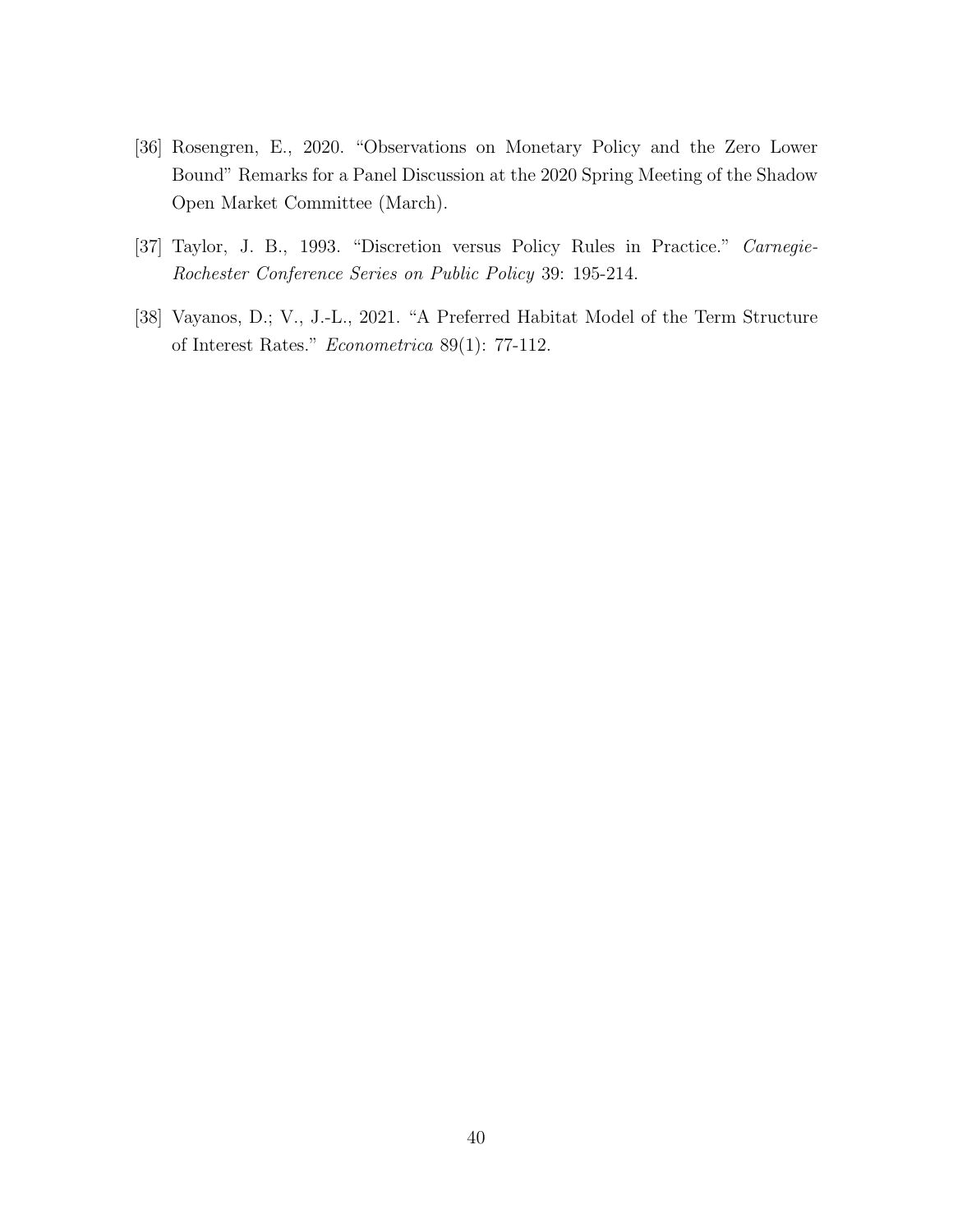### Table 1. Parameter Values

| Description                                  | Parameter                                                              | Value    | Calibrated to                    |
|----------------------------------------------|------------------------------------------------------------------------|----------|----------------------------------|
| Inflation target                             | $\pi^*$                                                                | $2.4\%$  | Average long-run BC CPI forecast |
| Inflation inertia                            | $\exp(-\mathcal{K}_\pi)$                                               | 0.51     | Estimated state-space model*     |
| Inflation response to lag 10Y real yield $t$ | $\phi_{\pi,y}$                                                         | $-0.086$ | Estimated state-space model*     |
| Inflation response to lag GDP gap            | $\phi_{\pi,g}$                                                         | 0.018    | Estimated state-space model*     |
| Inflation innovation std. dev.               | $\sigma_{\pi}$                                                         | 0.37%    | Estimated state-space model*     |
| Effective lower bound                        | h                                                                      | $0\%$    | Assumed zero                     |
| Shadow rate inertia                          | $\exp(-\mathcal{K}_i)$                                                 | 0.76     | Carlstrom & Fuerst (2008)        |
| Shadow rate target response to inflation     | $\phi_{i,\pi}$                                                         | 1.5      | Taylor (1993)                    |
| Shadow rate target response to GDP gap       | $\phi_{i,g}$                                                           | 0.5      | Taylor (1993)                    |
| Shadow-rate innovation std. dev.             | $\sigma_i$                                                             | $0.30\%$ | Estimated state-space model*     |
| Output gap inertia                           | $\exp(-\mathcal{K}_g)$                                                 | 0.87     | Estimated state-space model*     |
| Output gap response to lag 10Y real yield    | $\phi_{\scriptscriptstyle\mathcal{S}^{\scriptscriptstyle\mathcal{Y}}}$ | $-0.08$  | Estimated state-space model*     |
| Output gap response to lag inflation         | $\phi_{\!\scriptscriptstyle\mathcal{S}}\vphantom{.}\pi$                | 0.17     | Estimated state-space model*     |
| Output gap innovation std. dev.              | $\sigma$ g                                                             | $0.56\%$ | Estimated state-space model*     |
| Inflation response to output gap innovation  | $\beta$                                                                | 0.16     | Estimated state-space model*     |
| Risk aversion                                | a                                                                      |          | Normalization                    |

\* Estimates are posterior means of a nonlinear state-space model over CPI inflation, the Tbill rate, and the output gap. Model is conditioned on the calibrated values of the other parameters. See Appendix B for details.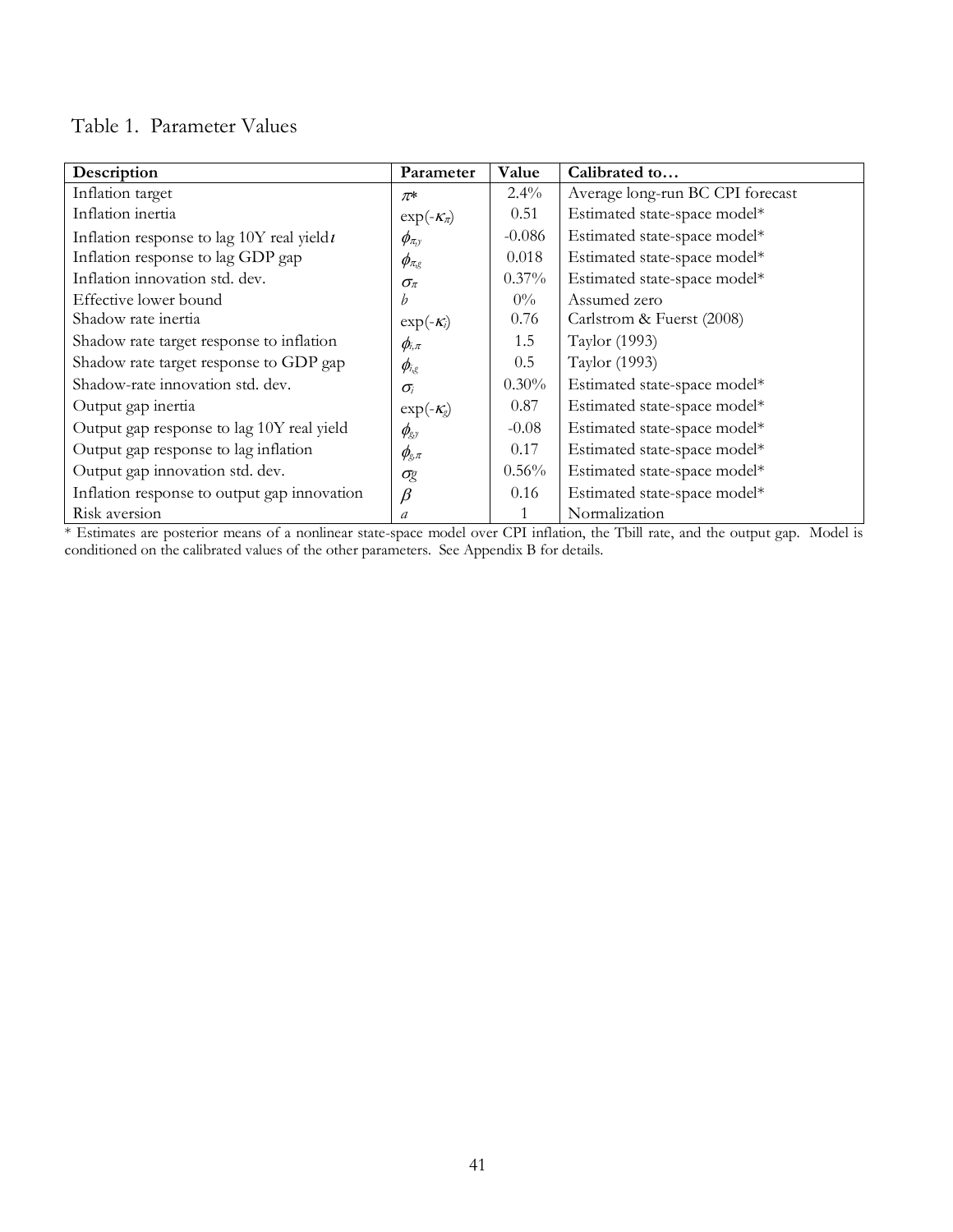|                                                                                        | High rate<br>(Similar to 2008-9) | Moderate rate<br>(Similar to 2020) | Low rate<br>(Hypotehtical) |
|----------------------------------------------------------------------------------------|----------------------------------|------------------------------------|----------------------------|
| Inflation $(\pi_0)$                                                                    | $1\%$                            | $1\%$                              | $1\%$                      |
| Output gap $(g_0)$                                                                     | $-4\%$                           | $-4\%$                             | $-4\%$                     |
| Shadow rate $(\hat{\iota}_0)$                                                          | $0\%$                            | $0\%$                              | $0\%$                      |
| Eq. real short rate $(r*)$                                                             | $1.7\%$                          | $0\%$                              | $-1.7\%$                   |
| Nominal bond parameter $(x^*)$                                                         | 0.47                             | $-0.03$                            | $-0.03$                    |
| Real bond parameter $(x)$                                                              | $-0.69$                          | 0.12                               | 0.12                       |
| 10y nominal yield $(y_0$ <sup>\$(40)</sup> )                                           | $4.3\%$                          | $1.4\%$                            | $0.0\%$                    |
| 10y real yield $(y_0^{(40)})$                                                          | $1.6\%$                          | $-0.6\%$                           | $-1.0\%$                   |
| QE shock to $x^s$ or x                                                                 | $-0.055$                         | $-0.055$                           | $-0.055$                   |
| Shock to $\hat{\imath}_0$ to "neutralize" E <sub>0</sub> [ $\imath$ ] under nominal QE | $-54\%$                          | $-341\%$                           | $0\%$                      |
| Shock to $\hat{\imath}_0$ to "neutralize" $E_0[i]$ under real QE                       | $-21\%$                          | $-116%$                            | $0\%$                      |

Table 2. Initial conditions in alternative recessionary interest-rate scenarios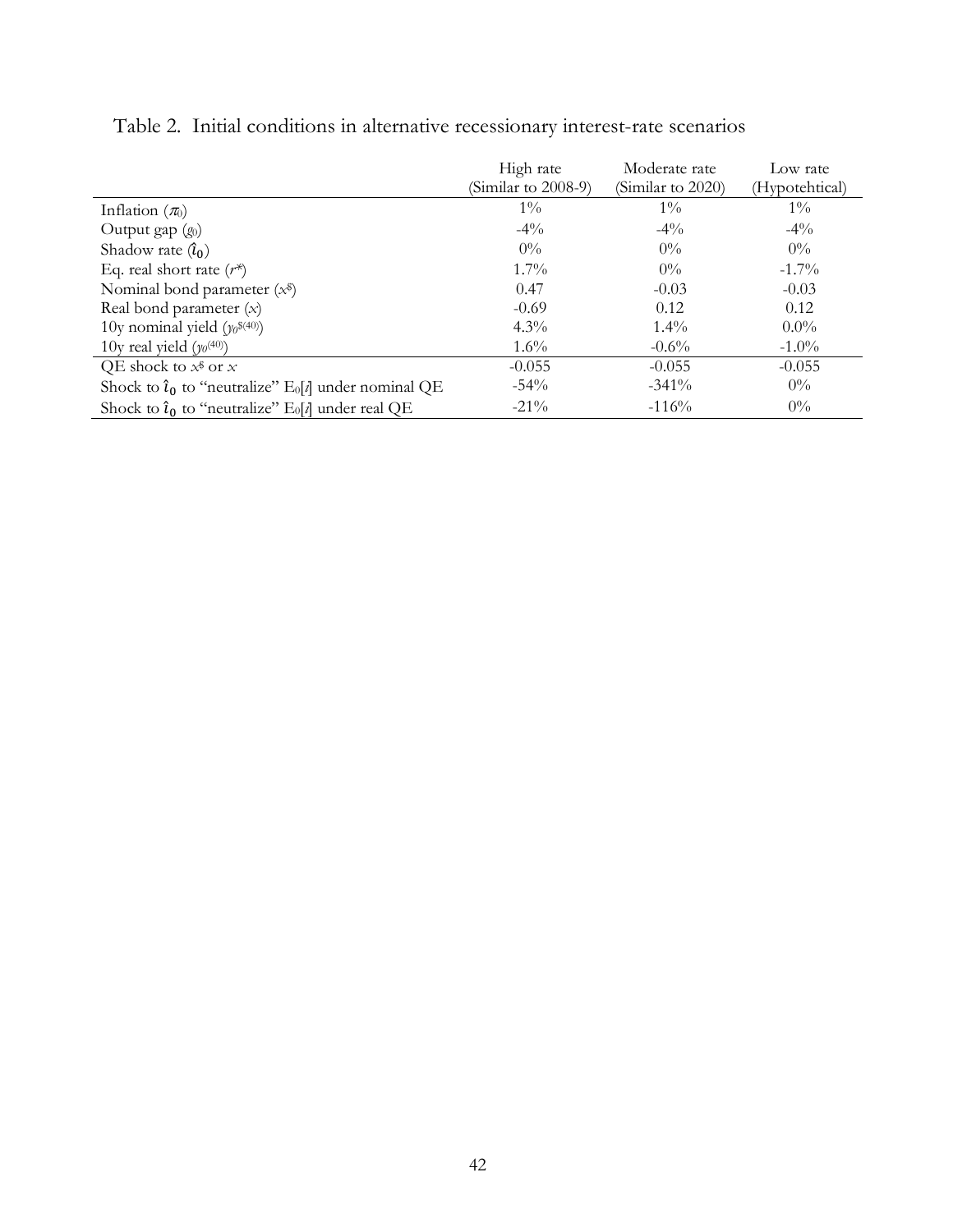# Table 3. Summary of scenario analysis

|                      | High rate              |         | Moderate rate     |         | Low rate       |          |  |
|----------------------|------------------------|---------|-------------------|---------|----------------|----------|--|
|                      | (Similar to $2008-9$ ) |         | (Similar to 2020) |         | (Hypotehtical) |          |  |
|                      | Nom. QE                | Real QE | Nom. QE           | Real QE | Nom. QE        | Real QE  |  |
|                      | shock                  | shock   | shock             | shock   | shock          | shock    |  |
| Initial effect on    |                        |         |                   |         |                |          |  |
| yields (bp)          |                        |         |                   |         |                |          |  |
| $y^{(40)}$           | $-100$                 | $-68$   | $-87$             | $-54$   | $\theta$       | $\theta$ |  |
| $\nu^{(40)}$         | $-86$                  | $-58$   | $-55$             | $-38$   | 0              | $-30$    |  |
| 10y infl. comp.      | $-14$                  | $-10$   | $-32$             | $-16$   | 0              | $+30$    |  |
|                      |                        |         |                   |         |                |          |  |
| Dynamic effect on    |                        |         |                   |         |                |          |  |
| macro variables (bp) |                        |         |                   |         |                |          |  |
| $\pi_{10}$           | $+29$                  | $+18$   | $+24$             | $+15$   | $\theta$       | $+12$    |  |
| $\pi_{20}$           | $+28$                  | $+18$   | $+30$             | $+17$   | $\Omega$       | $+17$    |  |
| $g_{10}$             | $+54$                  | $+35$   | $+30$             | $+27$   | $\Omega$       | $+22$    |  |
| $g_{20}$             | $+60$                  | $+37$   | $+63$             | $+36$   | $\theta$       | $+35$    |  |

### *A. Baseline (feedback neutralized)*

### *B. Short-rate feedback allowed*

|                                           | High rate<br>(Similar to $2008-9$ ) |         | Moderate rate     |         | Low rate       |          |  |
|-------------------------------------------|-------------------------------------|---------|-------------------|---------|----------------|----------|--|
|                                           |                                     |         | (Similar to 2020) |         | (Hypotehtical) |          |  |
|                                           | Nom. QE                             | Real QE | Nom. QE           | Real QE | Nom. QE        | Real QE  |  |
|                                           | shock                               | shock   | shock             | shock   | shock          | shock    |  |
| Initial effect on                         |                                     |         |                   |         |                |          |  |
| yields (bp)                               |                                     |         |                   |         |                |          |  |
| $y^{\$(40)}$                              | $-71$                               | $-46$   | $-62$             | $-33$   | $\theta$       | $\theta$ |  |
| $\nu^{(40)}$                              | $-44$                               | $-29$   | $-30$             | $-17$   | $\Omega$       | $-30$    |  |
| 10y infl. comp.                           | $-27$                               | $-17$   | $-32$             | $-16$   | $\theta$       | $+30$    |  |
|                                           |                                     |         |                   |         |                |          |  |
| Dynamic effect on<br>macro variables (bp) |                                     |         |                   |         |                |          |  |
| $\pi_{10}$                                | $+16$                               | $+11$   | $+13$             | $+7$    | $\theta$       | $+12$    |  |
| $\pi_{20}$                                | $+21$                               | $+14$   | $+18$             | $+10$   | $\theta$       | $+17$    |  |
| $g_{10}$                                  | $+30$                               | $+20$   | $+23$             | $+13$   | $\theta$       | $+22$    |  |
| $g_{20}$                                  | $+43$                               | $+28$   | $+36$             | $+21$   | $\theta$       | $+35$    |  |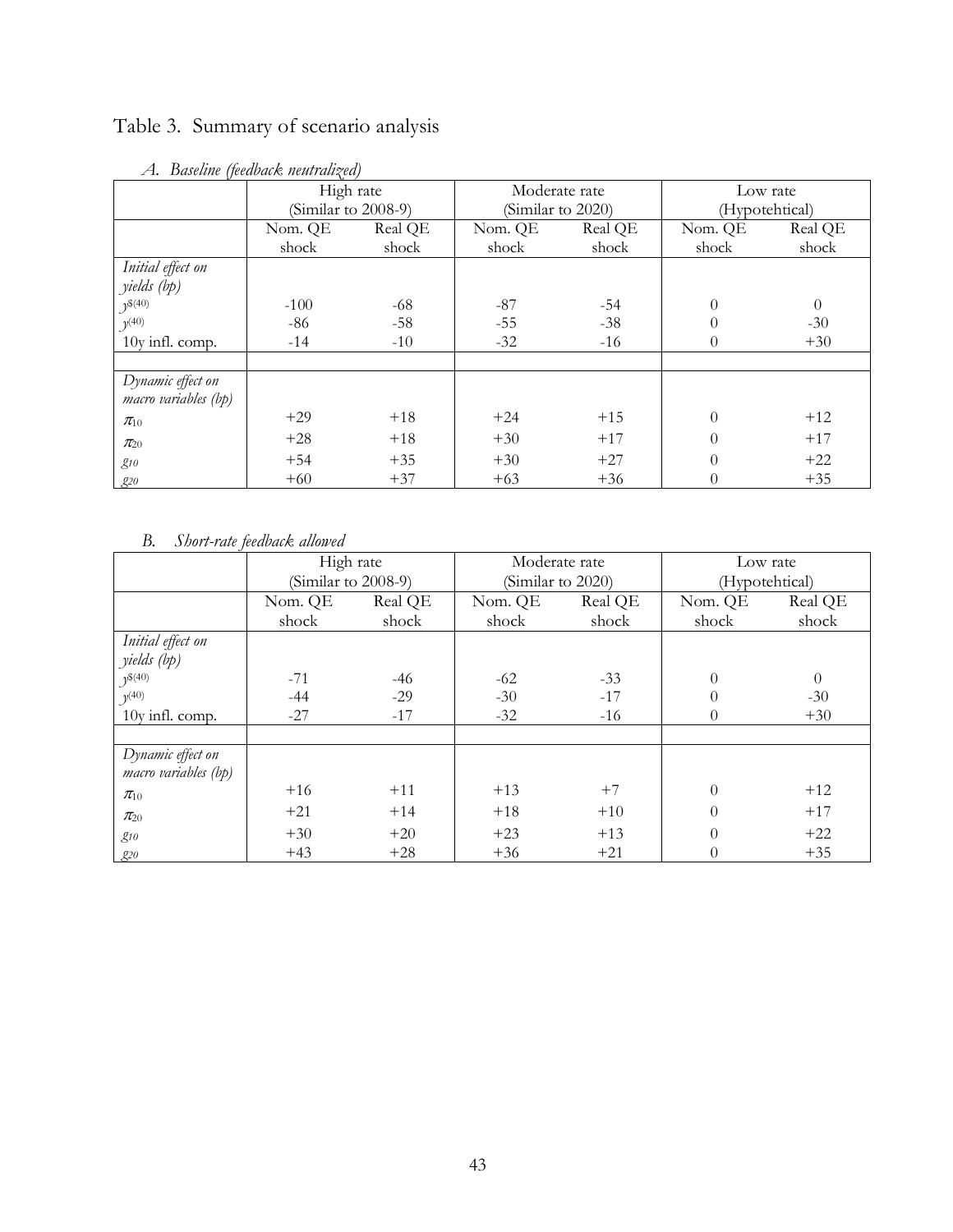|                      | High rate<br>(Similar to 2008-9) |         | Moderate rate<br>(Similar to 2020) |         | Low rate<br>(Hypotehtical) |                |
|----------------------|----------------------------------|---------|------------------------------------|---------|----------------------------|----------------|
|                      | Nom. QE                          | Real QE | Nom. QE                            | Real QE |                            | Real QE        |
|                      | shock                            | shock   | shock                              | shock   | shock                      | shock          |
| Initial effect on    |                                  |         |                                    |         |                            |                |
| yields (bp)          |                                  |         |                                    |         |                            |                |
| $y^{\$(40)}$         | $-100$                           | $-83$   | -66                                | $-49$   | $\Omega$                   | $\overline{0}$ |
| $\nu^{(40)}$         | $-105$                           | $-95$   | $-43$                              | $-38$   | 0                          | $-16$          |
| 10y infl. comp.      | $+5$                             | $+12$   | $-23$                              | $-11$   | $\Omega$                   | $+16$          |
|                      |                                  |         |                                    |         |                            |                |
| Dynamic effect on    |                                  |         |                                    |         |                            |                |
| macro variables (bp) |                                  |         |                                    |         |                            |                |
| $\pi_{10}$           | $+31$                            | $+27$   | $+17$                              | $+14$   | $\theta$                   | $+6$           |
| $\pi_{20}$           | $+28$                            | $+23$   | $+21$                              | $+16$   | $\Omega$                   | $+9$           |
| $g_{10}$             | $+57$                            | $+50$   | $+30$                              | $+25$   | $\Omega$                   | $+11$          |
| $g_{20}$             | $+62$                            | $+52$   | $+44$                              | $+34$   | 0                          | $+19$          |

| Table 4. Scenario analysis allowing for signaling channel |  |  |  |
|-----------------------------------------------------------|--|--|--|
|                                                           |  |  |  |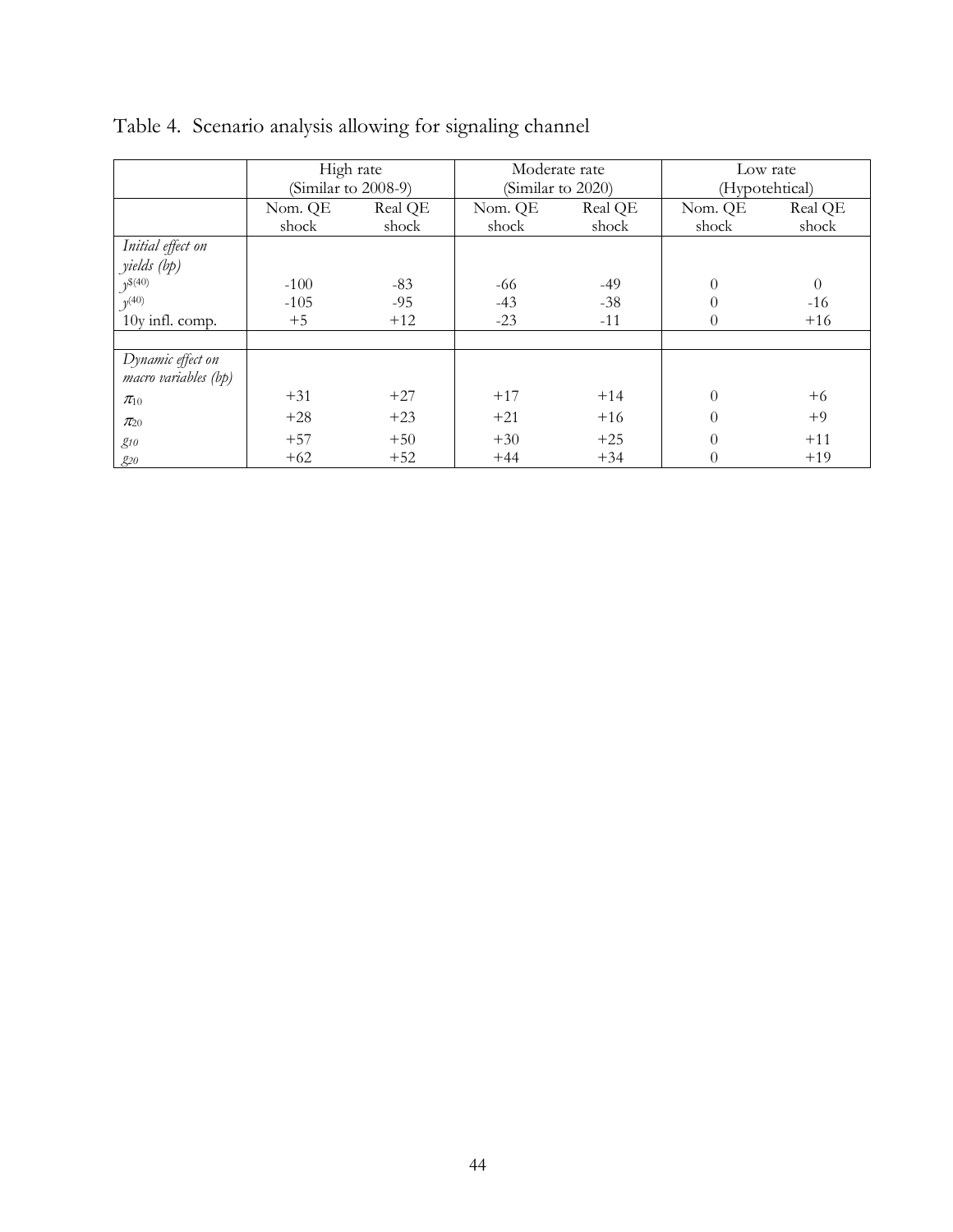

Figure 1. Long-term nominal bond yields

*Source: Federal Reserve Economic Data, Federal Reserve Bank of St. Louis*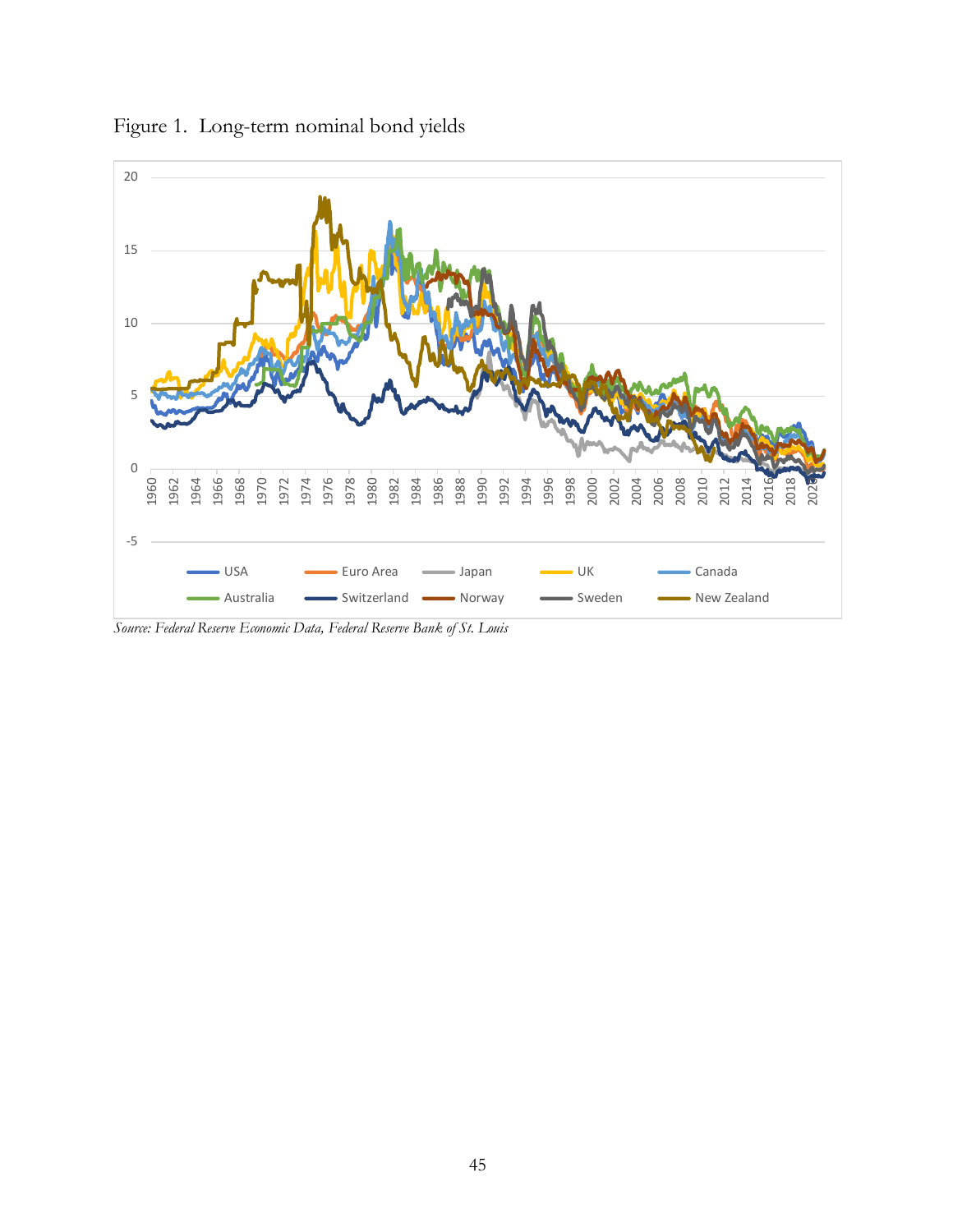

Figure 2. Possible sensitivities of term premia to bond quantities in 2-period model

A. Nominal bonds  $\rightarrow$  nominal term prem.

D. Real bonds  $\rightarrow$  nominal term prem.

*Notes. The figures show the ranges of possible values for the response of nominal and real term premia and the inflation risk premium to changes*  in the outstanding amounts of real and nominal bonds across values of next period's expected one-period yield in the two-period model.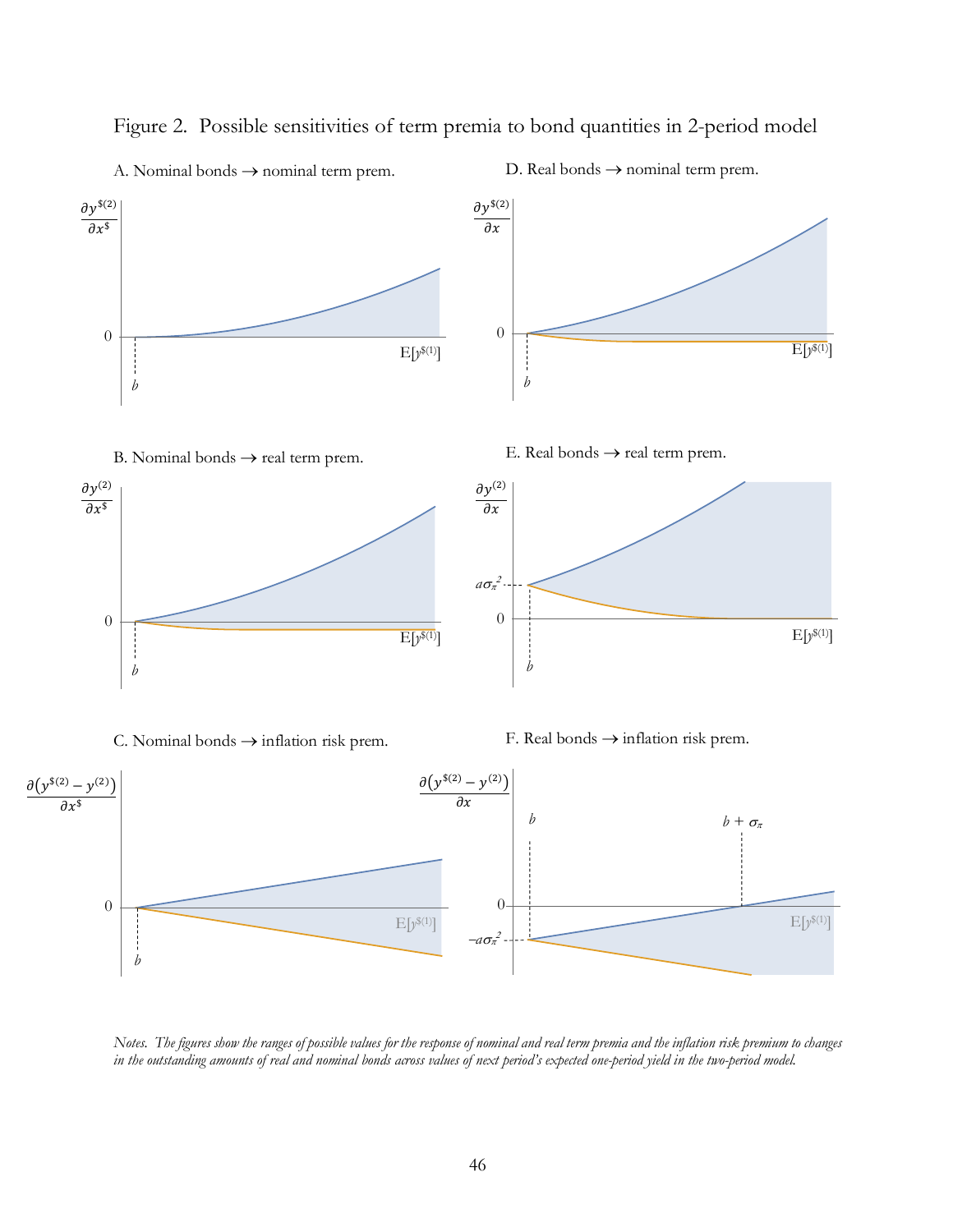

#### High-rate scenario



#### Low-rate scenario



47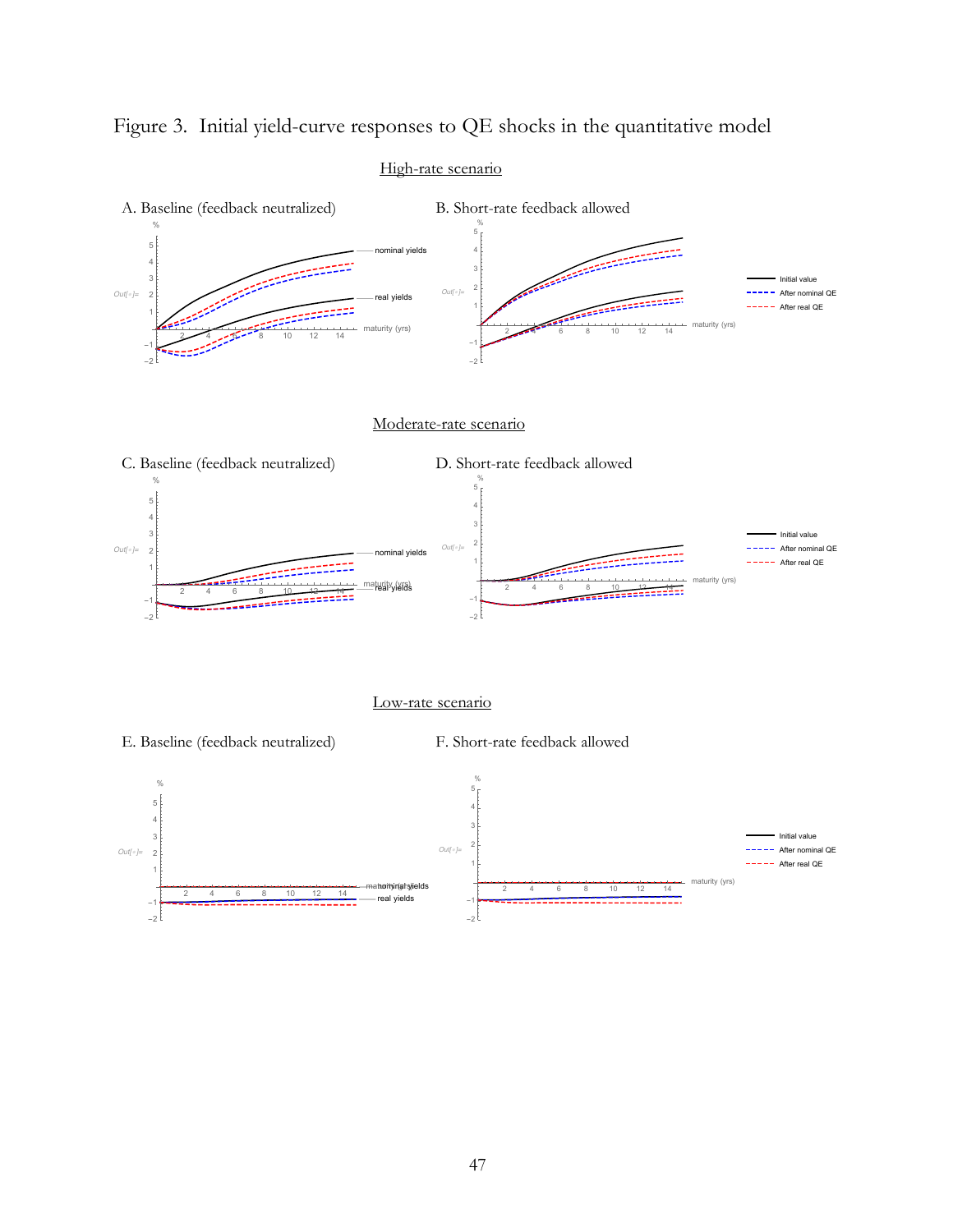

Figure 4. Impulse-response functions in the high-rate scenario

Gold – Baseline (feedback neutralized); Blue – Short-rate feedback allowed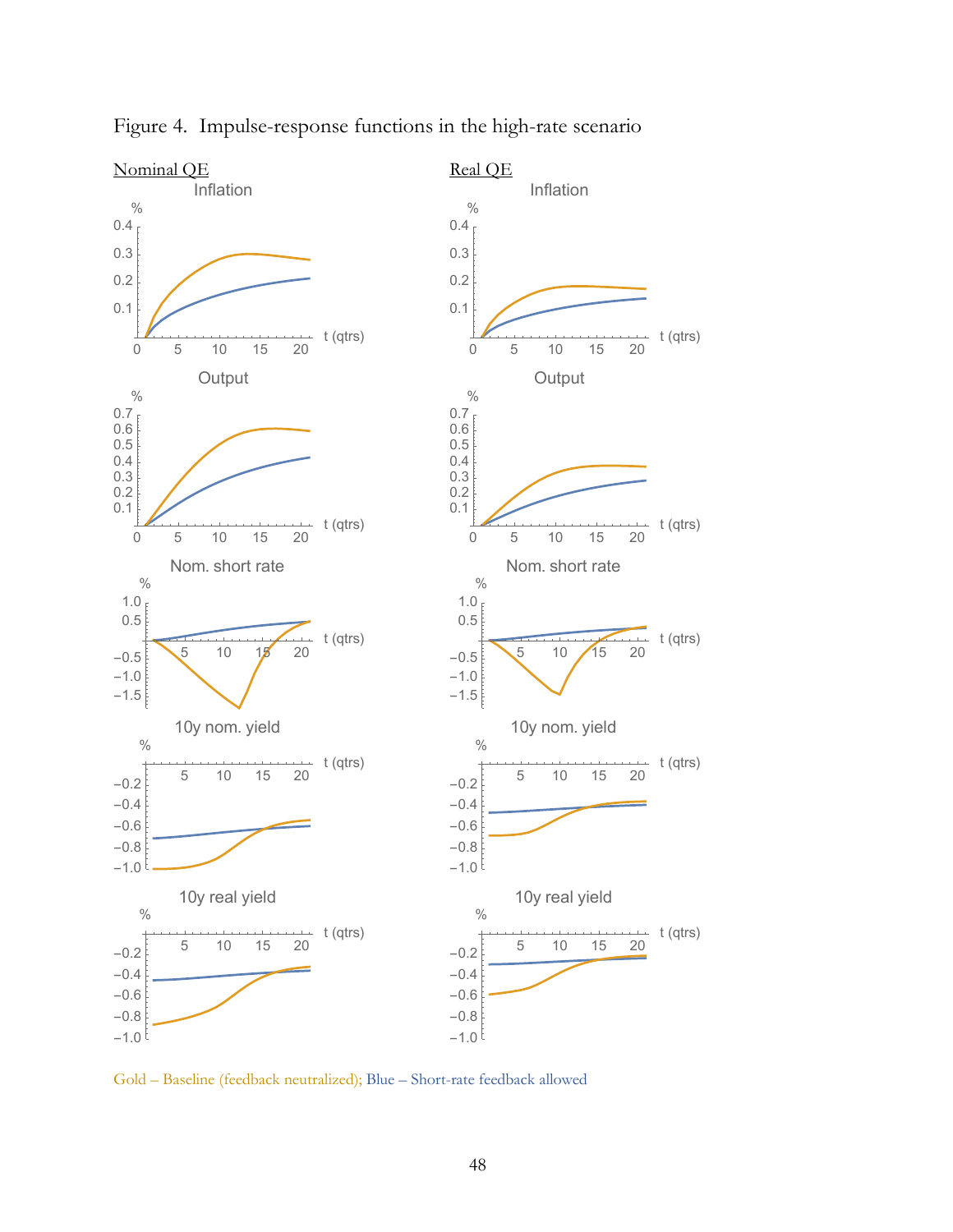

Figure 5. Impulse-response functions in the moderate-rate scenario

Gold – Baseline (feedback neutralized); Blue – Short-rate feedback allowed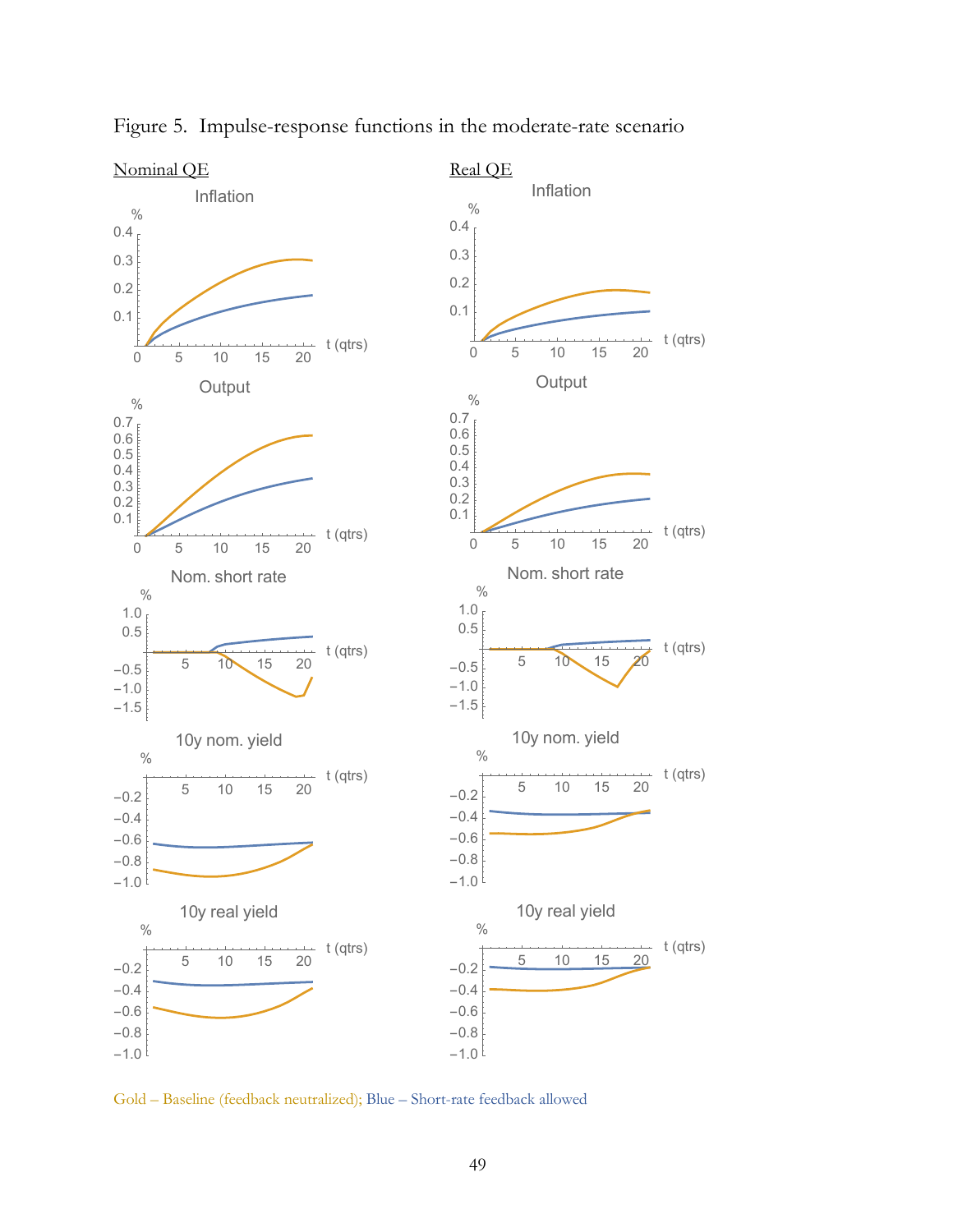

Figure 6. Impulse-response functions in the low-rate scenario

Gold – Baseline (feedback neutralized); Blue – Short-rate feedback allowed